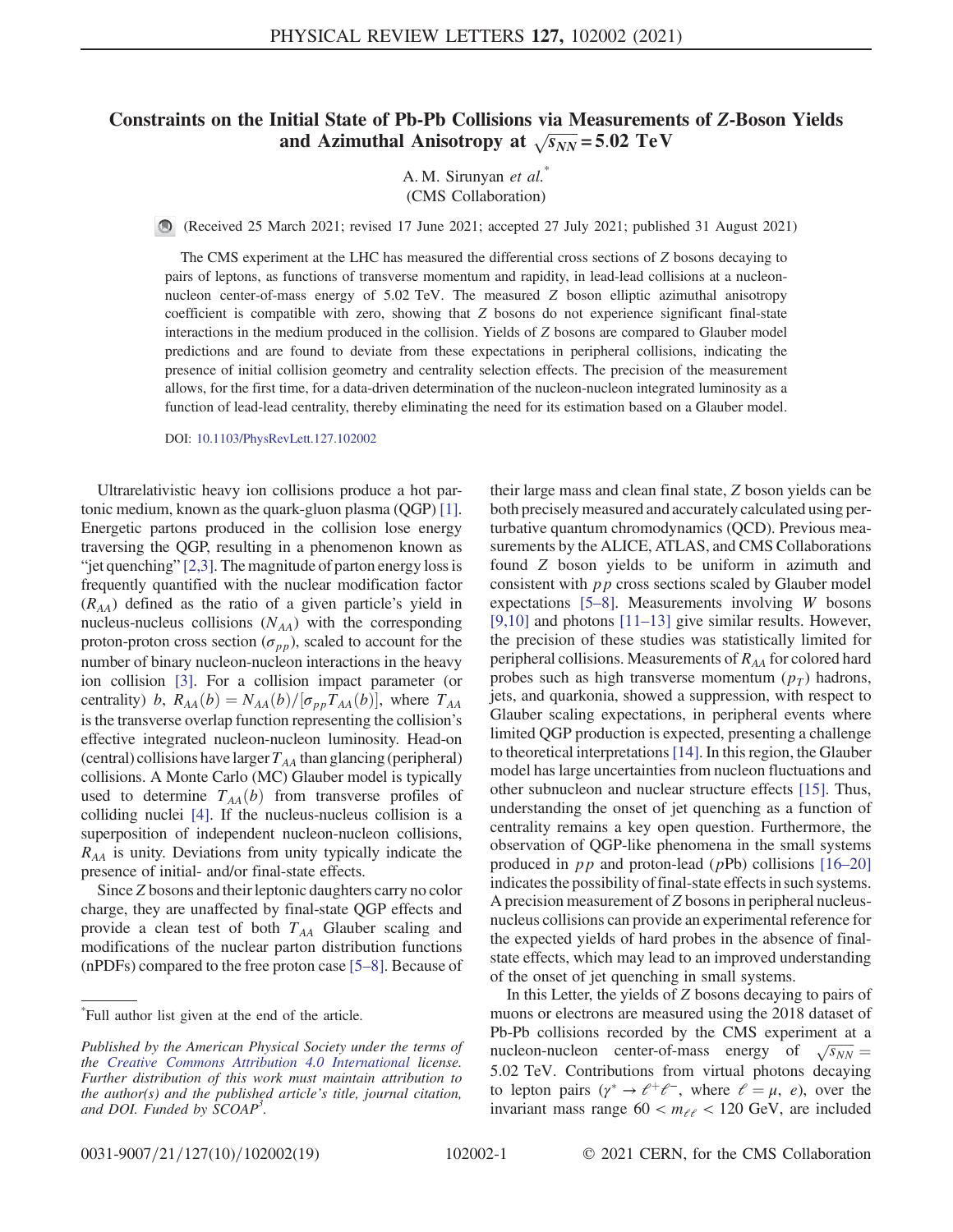in the Z boson signal. The results are compared with Glauber model predictions for  $T_{AA}$  scaling of hard, colorless probes. A measurement of the Z-boson elliptic azimuthal anisotropy coefficient  $(v_2)$  is also presented. The observable  $v_2$  is defined as the average of cos[2 $(\phi_Z - \Psi_2)$ ], where  $\phi_Z$  is the Z boson azimuthal angle and  $\Psi_2$  is the angle of maximum azimuthal particle density [\[21\]](#page-5-9). Finally, the Z-boson transverse momentum  $(p_T^Z)$  and rapidity  $(y_Z)$ distributions are measured.

The central feature of the CMS apparatus is a superconducting solenoid of 6 m internal diameter, providing a magnetic field of 3.8 T. Within the solenoid volume are a silicon pixel and strip tracker, a lead tungstate crystal electromagnetic calorimeter (ECAL), and a brass and scintillator hadron calorimeter, each composed of a barrel and two end cap sections. Forward hadron (HF) calorimeters extend the pseudorapidity  $(n)$  coverage provided by the barrel and end cap detectors. Muons are detected in gasionization chambers embedded in the steel flux-return yoke outside the solenoid. Events of interest are selected using a two-tiered trigger system [\[22,23\]](#page-5-10). A more detailed description of the CMS detector, together with a definition of the coordinate system used and the relevant kinematic variables, can be found in Ref. [\[24\].](#page-5-11)

The analyzed data correspond to an integrated luminosity of  $1.696 \pm 0.032$  nb<sup>-1</sup>. Events containing at least one muon (electron) with  $p_T^e > 12(20)$  GeV are selected by the trigger. Collision centrality is determined from the total transverse energy deposited in both HF calorimeters. It is expressed as a percentage of the total hadronic cross section, with lower values corresponding to central collisions and larger values to peripheral collisions. The selected data correspond to  $11.78 \pm 0.15 \times 10^9$  sampled minimum-bias (MB) events in the 0%–90% centrality range. The  $T_{AA}$  values listed in Supplemental Material [\[25\]](#page-5-12) are used to normalize different centrality selections for comparison and are calculated with TGlauberMC v3.2 [\[26\]](#page-5-13).

Detector acceptance and response effects are corrected using simulated MC events. The signal sample consists of  $Z/\gamma^* \rightarrow \ell^+ \ell^-$  production generated with MadGraph5\_aMC@NLO (v2.4.2) [\[27\]](#page-5-14) at next-to-leading order (NLO) in QCD. These events are interfaced with "tuned"  $[28]$  PYTHIA 8  $(v2.3.0)$   $[29]$  to simulate parton showering, hadronization, and underlying event production. Simulations account for the lead nucleus isospin content and use EPPS16 NLO nPDFs [\[30\]](#page-5-17) combined with free-nucleon CT14 NLO PDFs [\[31\].](#page-5-18) This setup does not account for potential neutron skin effects, but such effects are expected to be small for neutral electroweak bosons [\[32\]](#page-5-19). The Z-boson events are then overlaid onto Pb-Pb events produced with HYDJET v1.9 [\[33\]](#page-5-20). Those events are then passed to GEANT4 [\[34\]](#page-5-21) to emulate detector response.

Leptons are reconstructed using the CMS particle flow algorithm [\[35\]](#page-5-22). This algorithm applies loose isolation criteria to muons, but not for electrons. Muon (electron)

candidates must have  $|\eta^{\ell}| < 2.4(2.1)$  and  $p_T^{\ell} > 20$  GeV. Selection criteria are required to reject low-quality muons [\[36\]](#page-5-23), resulting in ≈98% identification efficiency. The effects of misreconstructed muons are negligible. A multivariate discriminant optimized using the TMVA package [\[37\]](#page-5-24) selects electrons [\[38\]](#page-6-0) with a working point corresponding to 90% identification efficiency and 80% rejection of misreconstructed electrons. Efficiencies of various stages of lepton reconstruction are measured using the "tag-and-probe" method [\[39\]](#page-6-1) in data and simulation, as functions of  $p_T^{\ell}$ ,  $\eta^{\ell}$ , and centrality. This includes lepton trigger efficiency, the efficiency of reconstructing a muon (electron) track that matches a muon detector plane (ECAL tower), and the probability that the lepton passes all selections. Discrepancies between data and simulation are corrected by weighting the simulation lepton efficiency by the ratio of the data and MC efficiencies.

The Z boson candidates are reconstructed from oppositely charged lepton pairs with  $60 < m_{\ell\ell} < 120$  GeV and  $|y_Z|$  < 2.1. This results in 19 104 (9863) candidates in the dimuon (dielectron) channel. The Z-boson reconstruction efficiency  $(\epsilon)$  is calculated using the MC sample as functions of  $p_T^Z$ ,  $y_Z$ , and centrality. The efficiency is around 70–95 (30–65)% from central to peripheral events in the dimuon (dielectron) channel. Candidates are weighted by  $1/\epsilon$  to correct for lepton selection and detector inefficiencies. A similar correction for detector acceptance is applied to account for Z bosons produced within  $|y_Z| < 2.1$ , but having decays outside the  $p_T^{\ell}$  or  $\eta^{\ell}$  selections. The average acceptance is 0.68 in the dimuon channel, but only 0.58 in the dielectron channel because of the smaller  $\eta^{\ell}$  range allowed.

Multiple background sources can create high-mass lepton pairs. The first is from QCD-initiated hard processes, such as the production of two leptons inside jets. Because this background arises largely from random lepton combinations, it is assumed that the production rates of same-sign and opposite-sign lepton pairs are equal. A total of 44 (167) same-sign lepton pairs are observed in the dimuon (dielectron) channel. In the electron channel, misreconstruction of the electron charge slightly enhances the same-sign yield. After correcting for this effect, this background is 0.2 (1.0)% of the opposite-sign yield in the dimuon (dielectron) channel. A second background is generated by electromagnetic (EM) processes (e.g.,  $\gamma \gamma \rightarrow \ell^+ \ell^-$ ) [\[40\].](#page-6-2) Here, the photons are emitted by the incoming nuclei and tend to have very low  $p_T$  [\[41\].](#page-6-3) Thus, the lepton pair  $p<sub>T</sub>$  strongly peaks near zero, and the daughter leptons are back-to-back in azimuth  $(\phi)$ . Based on simulated STARLIGHT v2.2 [\[42\]](#page-6-4) events, any dimuon (dielectron) candidates having  $p_T < 1.25(2.50)$  GeV and acoplanarity, defined as  $A_{\phi} = 1 - \Delta \phi / \pi$ , less than 0.001 are identified as products of EM background. The  $p_T$ threshold for the dielectron channel is larger because of the worse energy resolution of electrons compared to muons.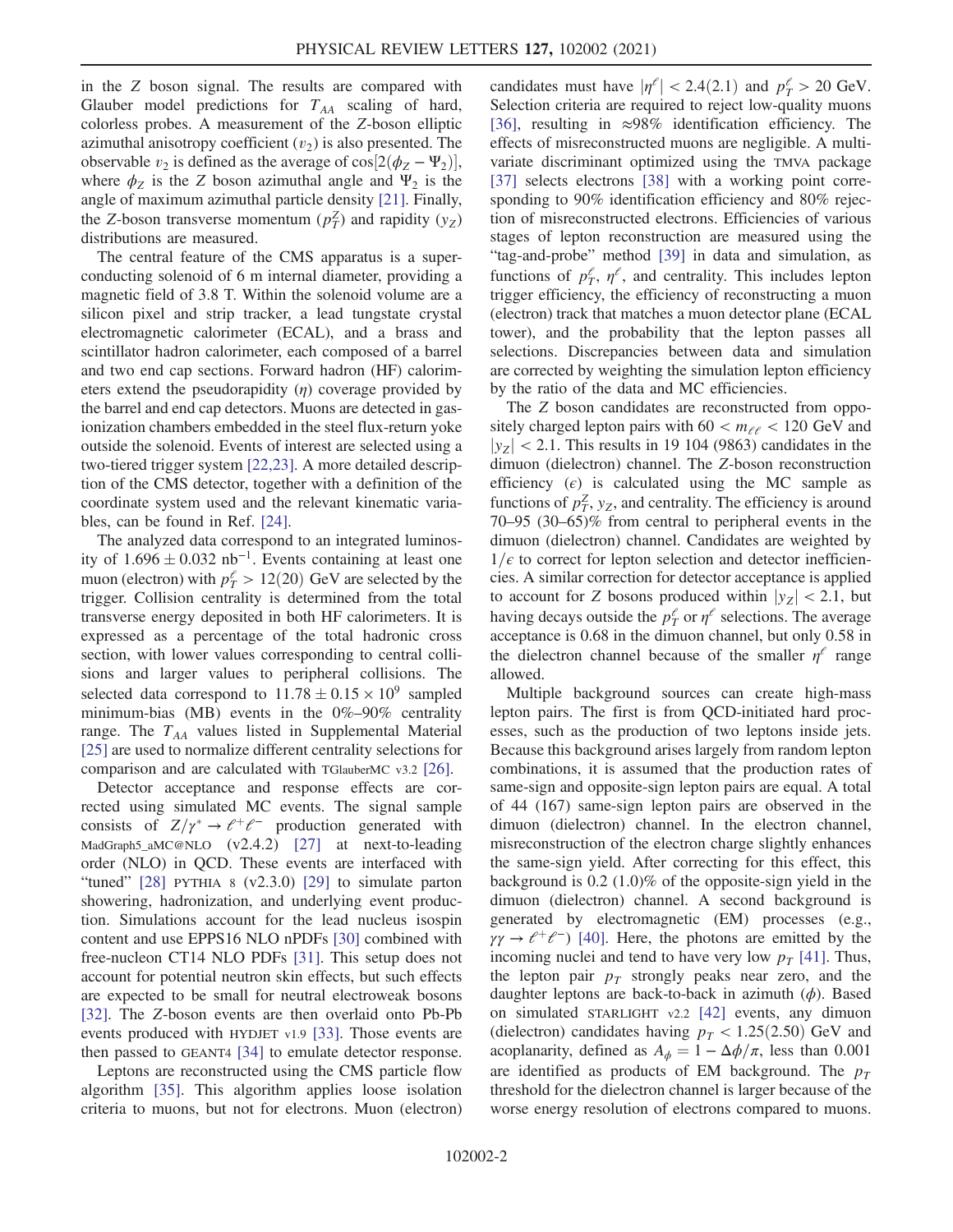In simulated events these selections correspond to 90% background rejection, and result in a small efficiency loss for Z bosons, which is taken care of with the applied corrections. Candidates resulting from this background account for 0.6 (0.7)% of the dimuon (dielectron) yield before subtraction. The other backgrounds considered are  $Z \to \tau^+\tau^-$ ,  $t\bar{t}$  production, and the production of W bosons decaying to a lepton that is combined with another lepton originating from a hadron decay. The expected yields are calculated as functions of centrality,  $p_T^Z$ , or  $y_Z$  using appropriate MC samples. These backgrounds contribute less than 0.3% to the total yield in each channel.

The  $p_T^Z$  resolution is around 6.5 (7.7)% in the dimuon (dielectron) channel. When measuring the  $p_T^Z$  spectrum, this results in the migration of Z candidates between bins. This is corrected using an unregularized matrix inversion unfolding procedure implemented with the RooUnfold framework [\[43\].](#page-6-5) A cross-check using a regularized Bayesian method was found to give consistent results [\[44\]](#page-6-6). Systematic uncertainties related to mismodeling of the  $p_T^Z$  distribution's shape are negligible. However, the statistical uncertainty of the MC response matrix is propagated to the final spectrum as a systematic uncertainty. This uncertainty is up to  $2(4)\%$  for the dimuon (dielectron) channel in the lowest  $p_T^Z$  bin, but is <1 (2)% at higher  $p_T^Z$ .

To measure  $v_2$ , the 3-subevent scalar product method of Refs. [\[21,45\]](#page-5-9) is used. This technique compares  $\phi_Z$  to the global event azimuthal shape measured using the HF calorimeters and midrapidity charged particles.

The centrality calibration is affected by the MB event selection efficiency of the HF calorimeters, which is 97.5<sup>+1.0</sup>% for the 0%–100% centrality range. The uncertainty in this efficiency is propagated to the final observables, resulting in a final uncertainty of 0.1 (8.4)% in central (peripheral) events. Uncertainties in the singlelepton trigger, reconstruction, and selection efficiencies are the dominant sources of uncertainty and are calculated with the tag-and-probe procedure. After accounting for each Z -boson decay daughter, this effect propagates into a 3.0 (5.9)% uncertainty in the cross sections measured in the dimuon (dielectron) channel. An additional uncertainty of less than 1% accounts for the statistical uncertainty of the MC sample used to calculate the Z -boson efficiency. The model dependence of the acceptance correction is calculated to be 0.6% by examining the impact of using different nPDF Hessian error sets [\[46\].](#page-6-7) The effect of electron charge misreconstruction is 0.5% in simulation. Differences between the electric charge sign-flip probability in data and simulation are estimated to be less than a factor of 2, so an absolute uncertainty of 0.5% is assigned for this effect. The  $A_{\phi}$  and  $p_T$  selection criteria for removing EM backgrounds are varied between working points corresponding to 80% and 95% background rejection to gauge the sensitivity of the analysis to these selections. This results in an uncertainty of up to 1.5% in the 70%–90% centrality

<span id="page-2-0"></span>

FIG. 1. The  $v_2$  of Z bosons in Pb-Pb collisions for various centrality bins. The error bars represent statistical uncertainties. The boxes represent systematic uncertainties and may be smaller than the markers. A measurement from the ATLAS Collaboration than the markers. A measurement from the at  $\sqrt{s_{NN}}$  = 2.76 TeV is also shown [\[5\]](#page-5-3).

range but is negligible elsewhere. When evaluated as a function of  $p_T^Z$ , this uncertainty is 4% in the lowest  $p_T^Z$  bin, but decreases for higher  $p_T^Z$  values. Uncertainties related to backgrounds estimated from simulation are negligible. Both decay channels are combined into a single measurement using the BLUE method [\[47\]](#page-6-8). Correlations between channels resulting from the centrality calibration, number of MB events,  $T_{AA}$ , and the acceptance correction are accounted for. For all observables, both channels are within 1.5 standard deviations  $(\sigma)$  of each other.

The Z boson  $v_2$  as a function of centrality is shown in Fig. [1.](#page-2-0) A previous measurement from the ATLAS Fig. 1. A previous measurement from the AILAS<br>Collaboration at  $\sqrt{s_{NN}} = 2.76$  TeV is also shown [\[5\]](#page-5-3). The new measurement in the 0%–90% range is compatible with zero and is significantly more precise than the previous measurement. This confirms the expectation that Z bosons, being produced and decaying very early in the collision process, are largely unaffected by final-state effects such as hydrodynamic flow and energy loss.

The differential cross section of Z -boson production as a function of  $|y_z|$  for 0%–100% centrality events is shown in Fig. [2.](#page-3-0) Predictions from the MadGraph5\_aMC@NLO MC generator interfaced with the CT14 free proton PDF [\[31\]](#page-5-18), as well as the CT14+EPPS16 [\[30\]](#page-5-17) and nCTEQ15 [\[48\]](#page-6-9) nPDF sets are also shown. The models predictions are scaled up by the square of the atomic mass number  $A^2$ , where  $A = 208$  for lead. The width of the model band indicates the PDF and QCD scale uncertainties added in quadrature. The data lie on the upper edge of the models. Inclusion of missing higher-order (next-to-NLO) corrections in the theoretical predictions would increase the total Z -boson cross section by a few percent [\[49\]](#page-6-10).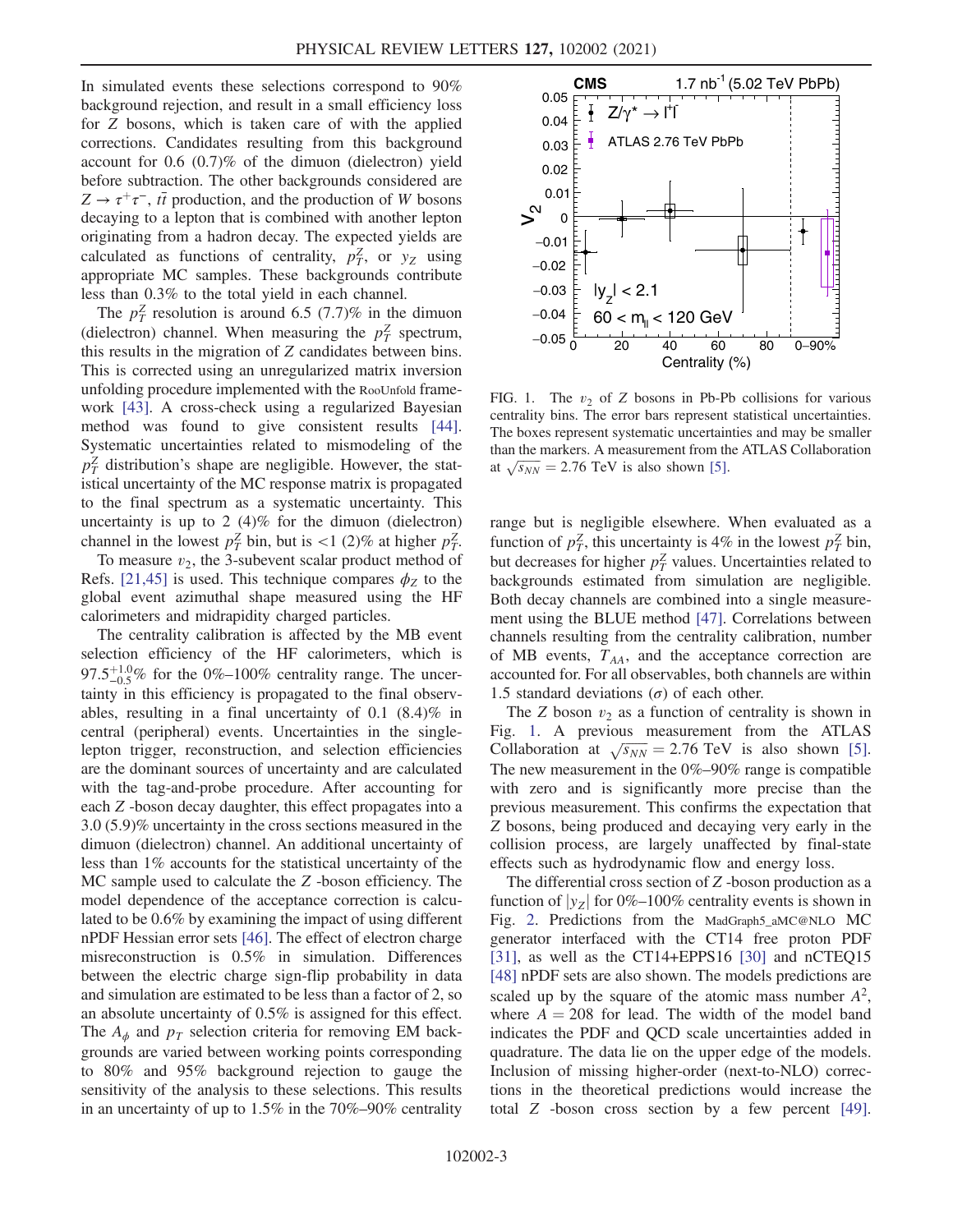<span id="page-3-0"></span>

FIG. 2. The Z boson differential cross section as a function of  $|y_{z}|$ . The error bars represent statistical uncertainties, while the boxes represent systematic uncertainties. Predictions using one PDF and two different nPDF sets are also shown.

The predictions derived with the EPPS16 nPDF are closer to the data than those computed with the nCTEQ15 set. Differential cross sections as a function of  $p_T^Z$  are shown in Fig. [3](#page-3-1). The  $p_T^Z$  distribution peaks around 5 GeV before falling sharply. The spectrum is compared to the MadGraph5\_aMC@NLO calculations with different (n)PDF sets. Although the general trend of the data is correctly reproduced by the simulation, some discrepancies are apparent in different  $p_T^Z$  regions. At low  $p_T^Z$ , this could

<span id="page-3-1"></span>

FIG. 3. The Z boson differential cross section as a function of  $p_T^Z$ . The error bars represent statistical uncertainties, while the boxes represent systematic uncertainties. Predictions using one PDF and two different nPDF sets are also shown. The lower panel shows the ratio of the predictions to data.

be related to the lack of soft gluon resummation in the model, as discrepancies have also been observed in  $pp$ collisions [\[50\]](#page-6-11). The nPDF sets are around 10% lower than the free proton PDF at low  $p_T^Z$ , but this trend is reversed for  $p_T^Z > 50$  GeV. However, the differences between the two nPDF sets are smaller than the deviation of the models from the data, indicating that modeling improvements are needed to reproduce the measured  $p_T^Z$  spectrum before considering nPDF modifications.

The  $T_{AA}$  -normalized Z -boson yields are shown in Fig. [4](#page-3-2) versus centrality. Previous analyses of Z -boson production [\[5](#page-5-3)–7] have indicated that the  $T_{AA}$  -scaling assumption works well in central events and also for inclusive selections. Comparison of the data for centralities less than 40% with the inclusive 0%–90% data point, shown by the dashed magenta line, confirms these previous results. However, a decreasing trend for the 40%–90% centrality range can be seen, which was not observed with less precise measurements [\[5,6\]](#page-5-3). The significance of this deviation from the 0%–90% data point is  $1.6\sigma$  (2.2 $\sigma$ ) in the 40–90 (70–90)% range. This depletion is not expected to be caused by any final-state effect, because it would show up more prominently in central events.

One potential explanation for this trend is the presence of initial-state geometry and centrality selection effects in peripheral events [\[51\]](#page-6-12). Initial-state geometry effects can arise because bound nucleons have a spatial distribution that can shift the average nucleon-nucleon impact parameter away from that of  $pp$  collisions. Likewise, correlations

<span id="page-3-2"></span>

FIG. 4. The  $T_{AA}$ -normalized yields of Z bosons as a function of centrality. The error bars, hollow boxes, and solid gray boxes represent the statistical, systematic, and  $T_{AA}$  uncertainties, respectively. The value of the 0%–90% data point, and the scaled HG-PYTHIA model are shown for comparison, with the width of the bands representing the contribution from the total 0%–90% data point uncertainty.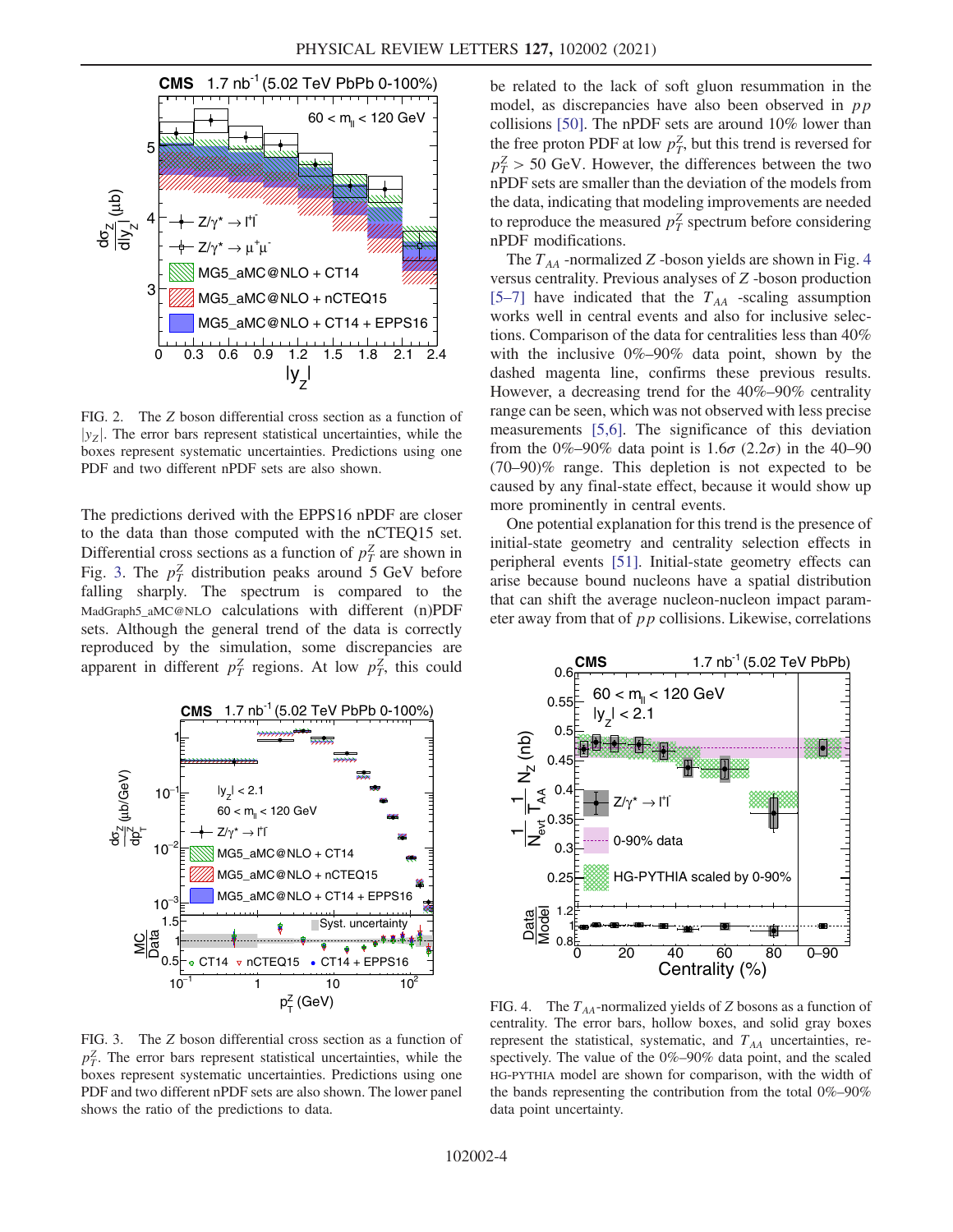between the hard process and the soft-particle production yield, which is used for estimating centrality, can shift the average  $T_{AA}$  in a given centrality range away from the Glauber expectation. Such effects have been studied for high- $p_T$  charged-hadron production by the ALICE and CMS Collaborations [\[52,53\].](#page-6-13) The HG-PYTHIA model [\[51\]](#page-6-12) attempts to describe these geometric and selection effects by using the HIJING (v1.35) [\[54\]](#page-6-14) event generator to simulate the initial geometry of a heavy ion event. In the HG-PYTHIA model, particle production is modeled by overlaying a PYTHIA 8 (v2.4.3) [\[29\]](#page-5-16) event for each nucleon-nucleon scattering. These "heavy ion" events contain no QGPrelated physics. To compare this model to the data, the  $R_{AA}$ for hard scatterings was calculated using the model, before being scaled by the 0%–90% data point to set the overall normalization. The HG-PYTHIA expectation is plotted as the hatched green boxes in Fig. [4,](#page-3-2) which are consistent with the data, indicating that the downward trend in peripheral events can be largely explained by a combination of geometric and selection effects. This result does not support the apparent increasing trend of the  $T_{AA}$  -scaled Z -boson yields measured in peripheral Pb-Pb collisions by the ATLAS experiment [\[7\]](#page-5-25), which was interpreted as an indication of a possible "shadowed" value of the nucleon-nucleon inelastic cross section in Ref. [\[55\]](#page-6-15).

As the experimental uncertainties are comparable to the Glauber model uncertainties, the quantity  $N_Z/(\sigma_{NN_{\text{c}}/N_{\text{c}}^{2}W})$ provides a new experimental proxy for  $T_{AA}$ . Here,  $\sigma_{NN}^Z$  is the Z boson production cross section in a nucleon-nucleon collision, which can be estimated using precise  $pp$  measurements [\[56\]](#page-6-16). This proxy would eliminate the need for Glauber modeling and related assumptions about nuclear structure. Furthermore, such a quantity would have centrality and selection effects incorporated, thereby allowing for the cancellation of these effects when measuring quantities such as  $R_{AA}$ . Such cancellations are crucial for studies of the onset of jet quenching in peripheral heavy ion collisions and other small systems, such as  $pp$  and  $pPb$ .

In summary, Z -boson yields and the elliptic flow coefficient  $(v_2)$  have been measured with high precision as functions of centrality in lead-lead collisions at a nucleon-nucleon center-of-mass energy of 5.02 TeV. The Z -boson  $v_2$  is compatible with zero, consistent with the expectation of no significant final-state interactions in the quark-gluon plasma (QGP). The differential cross section of Z boson production as a function of rapidity is found to lie on the upper edge of theoretical next-to-leading order (NLO) predictions derived with two different nuclear parton distribution functions. Discrepancies between data and NLO calculations are also observed in various regions of Z boson transverse momentum, indicative of missing higher-order theoretical corrections. Appropriately scaled Z-boson yields are constant versus impact parameter for central and semicentral collisions, but a decreasing trend is seen for the first time for more peripheral events. This is compatible with the HG-PYTHIA model prediction, which accounts for initial collision geometry and centrality selection effects. These results provide a new experimental proxy for estimating the average nucleon-nucleon integrated luminosity as a function of centrality in heavy ion collisions. The ratio of  $Z$  -boson yields in Pb-Pb over  $pp$ collisions can be used as an alternative to Glauber-modelbased scaling for hard scattering processes, which also automatically accounts for potential effects related to event selection and centrality calibration. Such a method provides a useful tool for future searches for the onset of QGP effects on colored hard probes in the medium produced in peripheral heavy ion collisions and small colliding systems.

We congratulate our colleagues in the CERN accelerator departments for the excellent performance of the LHC and thank the technical and administrative staffs at CERN and at other CMS institutes for their contributions to the success of the CMS effort. In addition, we gratefully acknowledge the computing centers and personnel of the Worldwide LHC Computing Grid and other centers for delivering so effectively the computing infrastructure essential to our analyses. Finally, we acknowledge the enduring support for the construction and operation of the LHC, the CMS detector, and the supporting computing infrastructure provided by the following funding agencies: BMBWF and FWF (Austria); FNRS and FWO (Belgium); CNPq, CAPES, FAPERJ, FAPERGS, and FAPESP (Brazil); MES (Bulgaria); CERN; CAS, MoST, and NSFC (China); Ministerio de Ciencia, Tecnología e Innovación (Colombia); MSES and CSF (Croatia); RIF (Cyprus); SENESCYT (Ecuador); MoER, ERC PUT and ERDF (Estonia); Academy of Finland, MEC, and HIP (Finland); CEA and CNRS/IN2P3 (France); BMBF, DFG, and HGF (Germany); GSRT (Greece); NKFIA (Hungary); DAE and DST (India); IPM (Iran); SFI (Ireland); INFN (Italy); MSIP and NRF (Republic of Korea); MES (Latvia); LAS (Lithuania); MOE and UM (Malaysia); BUAP, CINVESTAV, CONACYT, LNS, SEP, and UASLP-FAI (Mexico); MOS (Montenegro); MBIE (New Zealand); PAEC (Pakistan); MSHE and NSC (Poland); FCT (Portugal); JINR (Dubna); MON, RosAtom, RAS, RFBR, and NRC KI (Russia); MESTD (Serbia); SEIDI, CPAN, PCTI, and FEDER (Spain); MOSTR (Sri Lanka); Swiss Funding Agencies (Switzerland); MST (Taipei); ThEPCenter, IPST, STAR, and NSTDA (Thailand); TUBITAK and TAEK (Turkey); NASU (Ukraine); STFC (United Kingdom); DOE and NSF (USA).

<span id="page-4-0"></span><sup>[1]</sup> W. Busza, K. Rajagopal, and W. van der Schee, Heavy ion collisions: The big picture and the big questions, [Annu. Rev.](https://doi.org/10.1146/annurev-nucl-101917-020852) [Nucl. Part. Sci.](https://doi.org/10.1146/annurev-nucl-101917-020852) 68, 339 (2018).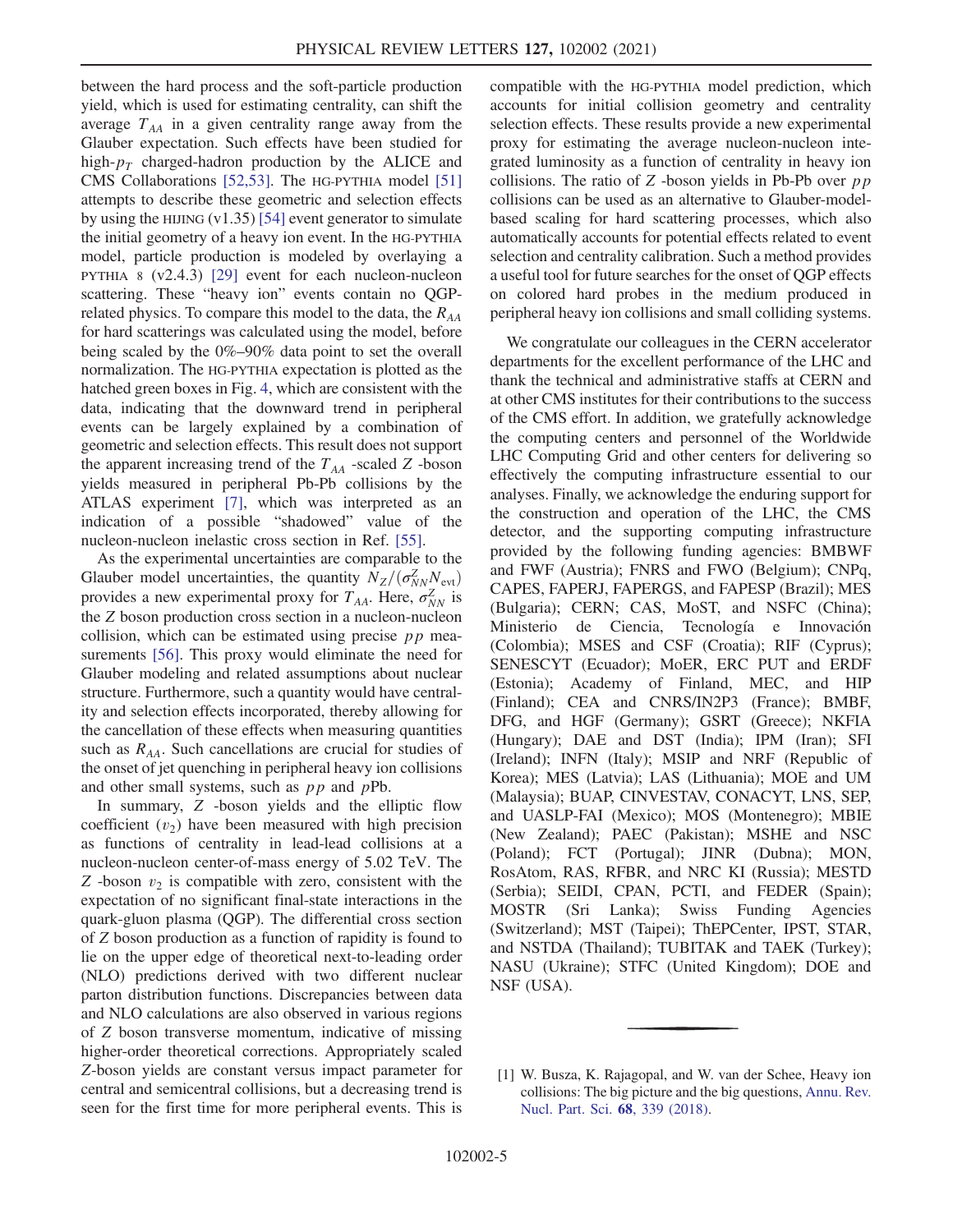- <span id="page-5-0"></span>[2] J. D. Bjorken, Energy loss of energetic partons in quark-gluon plasma: Possible extinction of high  $p<sub>T</sub>$  jets in hadron-hadron collisions, Fermilab Report, Technical Report No. FERMILAB-PUB-82-059-T, 1982.
- <span id="page-5-1"></span>[3] D. d'Enterria, Jet quenching, in Relativistic Heavy Ion Physics, edited by R. Stock (Springer-Verlag Berlin Heidelberg, 2010), Vol. 23, p. 99, Landolt-Börnstein/ SpringerMaterials 23.
- <span id="page-5-2"></span>[4] M. L. Miller, K. Reygers, S. J. Sanders, and P. Steinberg, Glauber modeling in high energy nuclear collisions, [Annu.](https://doi.org/10.1146/annurev.nucl.57.090506.123020) [Rev. Nucl. Part. Sci.](https://doi.org/10.1146/annurev.nucl.57.090506.123020) 57, 205 (2007).
- <span id="page-5-3"></span>[5] ATLAS Collaboration, Measurement of Z Boson Produc-ATLAS Collaboration, Measurement of Z Boson Production in Pb + Pb Collisions at  $\sqrt{s_{NN}} = 2.76$  TeV with the ATLAS Detector, Phys. Rev. Lett. 110[, 022301 \(2013\)](https://doi.org/10.1103/PhysRevLett.110.022301).
- [6] CMS Collaboration, Study of Z production in PbPb and pp CMS Conaboration, study or *Z* production in PDPb and pp<br>collisions at  $\sqrt{s_{NN}} = 2.76$  TeV in the dimuon and dielectron decay channels, [J. High Energy Phys. 03 \(2015\) 022.](https://doi.org/10.1007/JHEP03(2015)022)
- <span id="page-5-25"></span>[7] ATLAS Collaboration, Z boson production in  $Pb + Pb$ ATLAS Collaboration, Z boson production in Pb + Pb<br>collisions at  $\sqrt{s_{NN}}$  = 5.02 TeV measured by the ATLAS experiment, Phys. Lett. B 802[, 135262 \(2020\)](https://doi.org/10.1016/j.physletb.2020.135262).
- [8] ALICE Collaboration, Z-boson production in p-Pb ALICE Collaboration, Z-boson production in p-Pb collisions at  $\sqrt{s_{NN}} = 8.16$  TeV and Pb-Pb collisions at  $\sqrt{s_{NN}}$  = 5.02 TeV, [J. High Energy Phys. 09 \(2020\) 076.](https://doi.org/10.1007/JHEP09(2020)076)
- <span id="page-5-4"></span>[9] ATLAS Collaboration, Measurement of  $W^{\pm}$  boson produc-ATLAS Collaboration, Measurement of  $W^{\perp}$  boson production in Pb + Pb collisions at  $\sqrt{s_{NN}} = 5.02$  TeV with the ATLAS detector, [Eur. Phys. J. C](https://doi.org/10.1140/epjc/s10052-019-7439-3) 79, 935 (2019).
- [10] CMS Collaboration, Study of W boson production in PbPb CMS Conaboration, study or w boson production in PbPb and pp collisions at  $\sqrt{s_{NN}}$  = 2.76 TeV, [Phys. Lett. B](https://doi.org/10.1016/j.physletb.2012.07.025) 715, [66 \(2012\).](https://doi.org/10.1016/j.physletb.2012.07.025)
- <span id="page-5-5"></span>[11] ALICE Collaboration, Direct photon production in Pb-Pb ALICE Collaboration, Direct photon production in Pb-Pb collisions at  $\sqrt{s_{NN}}$  = 2.76 TeV, [Phys. Lett. B](https://doi.org/10.1016/j.physletb.2016.01.020) 754, 235 [\(2016\).](https://doi.org/10.1016/j.physletb.2016.01.020)
- [12] ATLAS Collaboration, Centrality, rapidity and transverse momentum dependence of isolated prompt photon producmomentum dependence or isolated prompt photon production in lead-lead collisions at  $\sqrt{s_{NN}} = 2.76$  TeV measured with the ATLAS detector, Phys. Rev. C 93[, 034914 \(2016\).](https://doi.org/10.1103/PhysRevC.93.034914)
- [13] CMS Collaboration, Measurement of isolated photon pro-CMS Collaboration, Measurement or isolated photon production in pp and PbPb collisions at  $\sqrt{s_{NN}} = 2.76$  TeV, [Phys. Lett. B](https://doi.org/10.1016/j.physletb.2012.02.077) 710, 256 (2012).
- <span id="page-5-7"></span><span id="page-5-6"></span>[14] F. Arleo, Quenching of Hadron Spectra in Heavy Ion Collisions at the LHC, Phys. Rev. Lett. 119[, 062302 \(2017\).](https://doi.org/10.1103/PhysRevLett.119.062302)
- <span id="page-5-8"></span>[15] D. d'Enterria and C. Loizides, Progress in the Glauber model at collider energies, [arXiv:2011.14909.](https://arXiv.org/abs/2011.14909)
- [16] ALICE Collaboration, Long-range angular correlations on ALICE Conflation, Long-range angular correlations on the near and away side in pPb collisions at  $\sqrt{s_{NN}}$  = 5.02 TeV, [Phys. Lett. B](https://doi.org/10.1016/j.physletb.2013.01.012) 719, 29 (2013).
- [17] ATLAS Collaboration, Observation of Associated Near-ATLAS Collaboration, Observation of Associated Near-<br>Side and Away-Side Long-Range Correlations in  $\sqrt{s_{NN}}$  = 5.02 TeV Proton-Lead Collisions with the ATLAS Detector, Phys. Rev. Lett. 110[, 182302 \(2013\).](https://doi.org/10.1103/PhysRevLett.110.182302)
- [18] CMS Collaboration, Evidence for collectivity in pp collisions at the LHC, [Phys. Lett. B](https://doi.org/10.1016/j.physletb.2016.12.009) 765, 193 (2017).
- [19] K. Dusling, W. Li, and B. Schenke, Novel collective phenomena in high-energy proton-proton and protonnucleus collisions, [Int. J. Mod. Phys. E](https://doi.org/10.1142/S0218301316300022) 25, 1630002 [\(2016\).](https://doi.org/10.1142/S0218301316300022)
- [20] J.L. Nagle and W.A. Zajc, Small system collectivity in relativistic hadronic and nuclear collisions, [Annu. Rev.](https://doi.org/10.1146/annurev-nucl-101916-123209) [Nucl. Part. Sci.](https://doi.org/10.1146/annurev-nucl-101916-123209) 68, 211 (2018).
- <span id="page-5-9"></span>[21] M. Luzum and J.-Y. Ollitrault, Eliminating experimental bias in anisotropic-flow measurements of high-energy nuclear collisions, Phys. Rev. C 87[, 044907 \(2013\).](https://doi.org/10.1103/PhysRevC.87.044907)
- <span id="page-5-10"></span>[22] CMS Collaboration, Performance of the CMS level-1 CMS Collaboration, Performance of the CMS level-1 trigger in proton-proton collisions at  $\sqrt{s} = 13$  TeV, J. Instrum. 15[, P10017 \(2020\).](https://doi.org/10.1088/1748-0221/15/10/P10017)
- [23] CMS Collaboration, The CMS trigger system, [J. Instrum.](https://doi.org/10.1088/1748-0221/12/01/P01020) 12[, P01020 \(2017\)](https://doi.org/10.1088/1748-0221/12/01/P01020).
- <span id="page-5-11"></span>[24] CMS Collaboration, The CMS experiment at the CERN LHC, J. Instrum. 3[, S08004 \(2008\).](https://doi.org/10.1088/1748-0221/3/08/S08004)
- <span id="page-5-12"></span>[25] See Supplemental Material at [http://link.aps.org/](http://link.aps.org/supplemental/10.1103/PhysRevLett.127.102002) [supplemental/10.1103/PhysRevLett.127.102002](http://link.aps.org/supplemental/10.1103/PhysRevLett.127.102002) for values of  $T_{AA}$  as a function of centrality.
- <span id="page-5-13"></span>[26] C. Loizides, J. Kamin, and D. d'Enterria, Improved Monte Carlo Glauber predictions at present and future nuclear colliders, Phys. Rev. C 97[, 054910 \(2018\).](https://doi.org/10.1103/PhysRevC.97.054910)
- <span id="page-5-14"></span>[27] J. Alwall, R. Frederix, S. Frixione, V. Hirschi, F. Maltoni, O. Mattelaer, H. S. Shao, T. Stelzer, P. Torrielli, and M. Zaro, The automated computation of tree-level and next-to-leading order differential cross sections, and their matching to parton shower simulations, [J. High Energy Phys. 07 \(2014\)](https://doi.org/10.1007/JHEP07(2014)079) [079.](https://doi.org/10.1007/JHEP07(2014)079)
- <span id="page-5-15"></span>[28] CMS Collaboration, Extraction and validation of a new set of CMS PYTHIA 8 tunes from underlying-event measurements, [Eur. Phys. J. C](https://doi.org/10.1140/epjc/s10052-019-7499-4) 80, 4 (2020).
- <span id="page-5-16"></span>[29] T. Sjöstrand, S. Ask, J. R. Christiansen, R. Corke, N. Desai, P. Ilten, S. Mrenna, S. Prestel, C. O. Rasmussen, and P. Z. Skands, An introduction to PYTHIA 8.2, [Comput. Phys.](https://doi.org/10.1016/j.cpc.2015.01.024) Commun. 191[, 159 \(2015\)](https://doi.org/10.1016/j.cpc.2015.01.024).
- <span id="page-5-17"></span>[30] K. J. Eskola, P. Paakkinen, H. Paukkunen, and C. A. Salgado, EPPS16: Nuclear parton distributions with LHC data, [Eur. Phys. J. C](https://doi.org/10.1140/epjc/s10052-017-4725-9) 77, 163 (2017).
- <span id="page-5-18"></span>[31] S. Dulat, T.-J. Hou, J. Gao, M. Guzzi, J. Huston, P. Nadolsky, J. Pumplin, C. Schmidt, D. Stump, and C. P. Yuan, New parton distribution functions from a global analysis of quantum chromodynamics, [Phys. Rev. D](https://doi.org/10.1103/PhysRevD.93.033006) 93, [033006 \(2016\).](https://doi.org/10.1103/PhysRevD.93.033006)
- <span id="page-5-19"></span>[32] I. Helenius, H. Paukkunen, and K. J. Eskola, Neutron-skin effect in direct-photon and charged hadron-production in  $Pb + Pb$  collisions at the LHC, [Eur. Phys. J. C](https://doi.org/10.1140/epjc/s10052-017-4709-9) 77, 148 [\(2017\).](https://doi.org/10.1140/epjc/s10052-017-4709-9)
- <span id="page-5-20"></span>[33] I. P. Lokhtin and A. M. Snigirev, A model of jet quenching in ultrarelativistic heavy ion collisions and high- $p<sub>T</sub>$  hadron spectra at RHIC, [Eur. Phys. J. C](https://doi.org/10.1140/epjc/s2005-02426-3) 45, 211 (2006).
- <span id="page-5-21"></span>[34] S. Agostinelli et al. (GEANT4 Collaboration), GEANT4-a simulation toolkit, [Nucl. Instrum. Methods Phys. Res., Sect.](https://doi.org/10.1016/S0168-9002(03)01368-8) A 506[, 250 \(2003\).](https://doi.org/10.1016/S0168-9002(03)01368-8)
- <span id="page-5-22"></span>[35] CMS Collaboration, Particle-flow reconstruction and global event description with the CMS detector, [J. Instrum.](https://doi.org/10.1088/1748-0221/12/10/P10003) 12, [P10003 \(2017\)](https://doi.org/10.1088/1748-0221/12/10/P10003).
- <span id="page-5-23"></span>[36] CMS Collaboration, Performance of the CMS muon detector and muon reconstruction with proton-proton detector and muon reconstruction with proton-proton collisions at  $\sqrt{s} = 13 \text{ TeV}$ , [J. Instrum.](https://doi.org/10.1088/1748-0221/13/06/P06015) 13, P06015 [\(2018\).](https://doi.org/10.1088/1748-0221/13/06/P06015)
- <span id="page-5-24"></span>[37] H. Voss, A. Höcker, J. Stelzer, and F. Tegenfeldt, TMVA, the toolkit for multivariate data analysis with ROOT, in Proceedings of the XIth International Workshop on Advanced Computing and Analysis Techniques in Physics Research (ACAT) (Proceedings of Science, Trieste, 2007) p. 40, <https://doi.org/10.22323/1.050.0040>.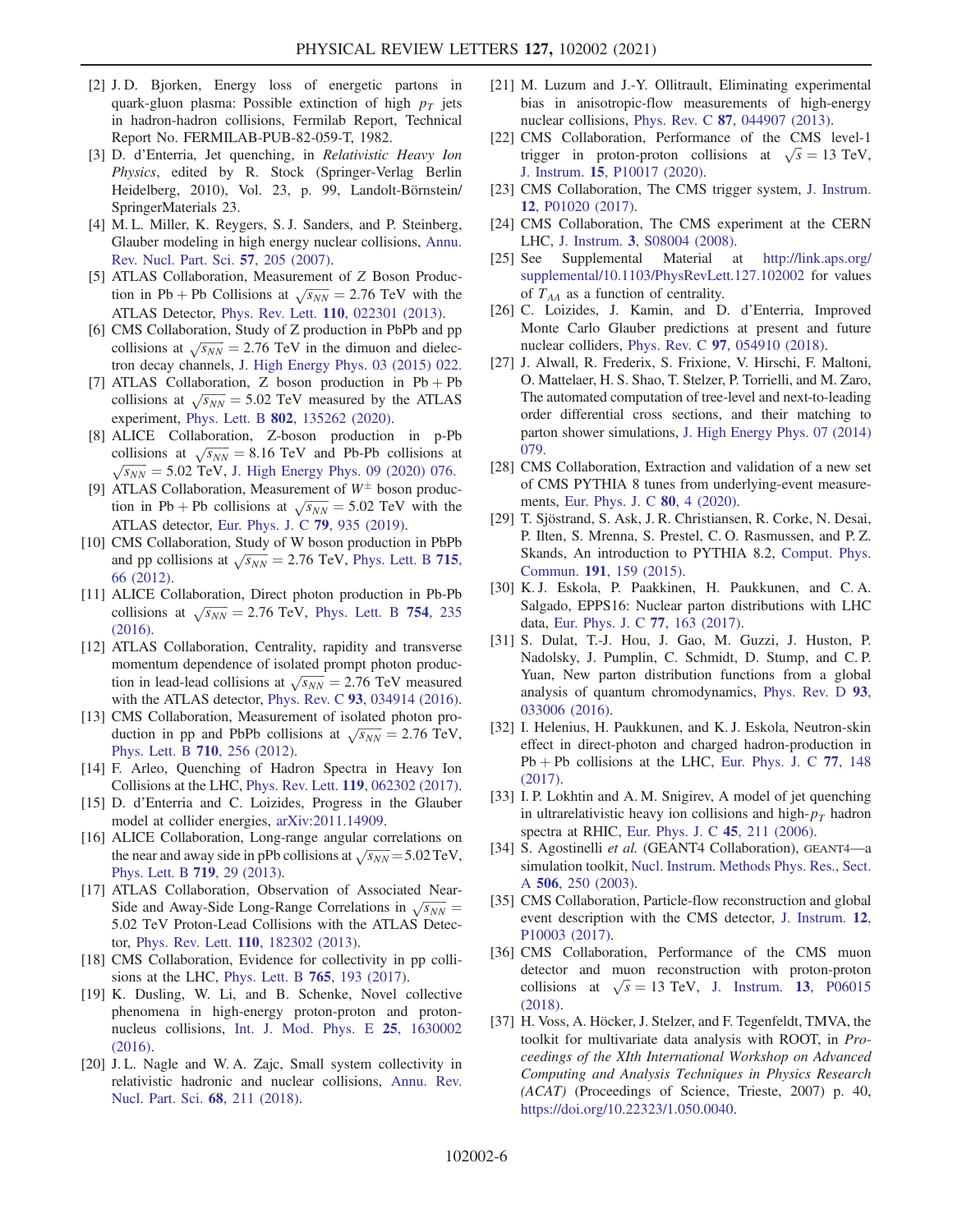- <span id="page-6-0"></span>[38] CMS Collaboration, Performance of electron reconstruction and selection with the CMS detector in proton-proton and selection with the CMS detector in proton-proton collisions at  $\sqrt{s} = 8$  TeV, J. Instrum. 10[, P06005 \(2015\)](https://doi.org/10.1088/1748-0221/10/06/P06005).
- <span id="page-6-1"></span>[39] CMS Collaboration, Measurements of inclusive W and Z CMS Collaboration, Measurements of inclusive W and Z<br>cross sections in pp collisions at  $\sqrt{s} = 7$  TeV, [J. High](https://doi.org/10.1007/JHEP01(2011)080) [Energy Phys. 01 \(2011\) 080.](https://doi.org/10.1007/JHEP01(2011)080)
- <span id="page-6-2"></span>[40] CMS Collaboration, Observation of forward neutron multiplicity dependence of dimuon acoplanarity in ultraperipheral plicity dependence of dimuon acopianarity in ultraperiphe<br>PbPb collisions at  $\sqrt{s_{NN}}$  = 5.02 TeV, [arXiv:2011.05239](https://arXiv.org/abs/2011.05239).
- <span id="page-6-3"></span>[41] CMS Collaboration, Evidence for light-by-light scattering and searches for axion-like particles in ultraperipheral PbPb and searches for axion-like particles in ultraperipheral PbPb<br>collisions at  $\sqrt{s_{NN}}$  = 5.02 TeV, [Phys. Lett. B](https://doi.org/10.1016/j.physletb.2019.134826) 797, 134826 [\(2019\).](https://doi.org/10.1016/j.physletb.2019.134826)
- <span id="page-6-4"></span>[42] S. R. Klein, J. Nystrand, J. Seger, Y. Gorbunov, and J. Butterworth, STARlight: A Monte Carlo simulation program for ultra-peripheral collisions of relativistic ions, [Comput. Phys. Commun.](https://doi.org/10.1016/j.cpc.2016.10.016) 212, 258 (2017).
- <span id="page-6-5"></span>[43] T. Adye, Unfolding algorithms and tests using RooUnfold, in Proceedings of the PHYSTAT 2011 Workshop on Statistical Issues Related to Discovery Claims in Search Experiments and Unfolding, CERN, Geneva, Switzerland, 2011 (2011), p. 313.
- <span id="page-6-6"></span>[44] G. D'Agostini, A multidimensional unfolding method based on Bayes' theorem, [Nucl. Instrum. Methods Phys. Res.,](https://doi.org/10.1016/0168-9002(95)00274-X) Sect. A 362[, 487 \(1995\)](https://doi.org/10.1016/0168-9002(95)00274-X).
- [45] CMS Collaboration, Measurement of Prompt  $D^0$  Meson CMS Collaboration, Measurement of Prompt  $D^{\circ}$  Meson<br>Azimuthal Anisotropy in Pb-Pb Collisions at  $\sqrt{s_{NN}} =$ 5.02 TeV, Phys. Rev. Lett. 120[, 202301 \(2018\)](https://doi.org/10.1103/PhysRevLett.120.202301).
- <span id="page-6-7"></span>[46] J. Butterworth et al., PDF4LHC recommendations for LHC Run II, J. Phys. G 43[, 023001 \(2016\).](https://doi.org/10.1088/0954-3899/43/2/023001)
- <span id="page-6-8"></span>[47] A. Valassi, Combining correlated measurements of several different physical quantities, [Nucl. Instrum. Methods Phys.](https://doi.org/10.1016/S0168-9002(03)00329-2) [Res., Sect. A](https://doi.org/10.1016/S0168-9002(03)00329-2) 500, 391 (2003).
- <span id="page-6-9"></span>[48] K. Kovařík, A. Kusina, T. Ježo, D. B. Clark, C. Keppel, F. Lyonnet, J. G. Morfín, F. I. Olness, J. F. Owens, I. Schienbein, and J. Y. Yu, nCTEQ15—Global analysis of nuclear parton distributions with uncertainties in the CTEQ framework, Phys. Rev. D 93[, 085037 \(2016\).](https://doi.org/10.1103/PhysRevD.93.085037)
- <span id="page-6-10"></span>[49] CMS Collaboration, Determination of the strong coupling constant  $\alpha_S(m_Z)$  from measurements of inclusive  $W^{\pm}$  and Z boson production cross sections in proton-proton collisions boson production cross sections in proton-proton collisions<br>at  $\sqrt{s} = 7$  and 8 TeV, [J. High Energy Phys. 06 \(2020\) 018.](https://doi.org/10.1007/JHEP06(2020)018)
- <span id="page-6-11"></span>[50] CMS Collaboration, Measurements of differential Z boson production cross sections in proton-proton collisions at  $\sqrt{s}$  = 13 TeV, [J. High Energy Phys. 12 \(2019\) 061.](https://doi.org/10.1007/JHEP12(2019)061)
- <span id="page-6-12"></span>[51] C. Loizides and A. Morsch, Absence of jet quenching in peripheral nucleus nucleus collisions, [Phys. Lett. B](https://doi.org/10.1016/j.physletb.2017.09.002) 773, 408 [\(2017\).](https://doi.org/10.1016/j.physletb.2017.09.002)
- <span id="page-6-13"></span>[52] CMS Collaboration, Charged-particle nuclear modification EXECUTE CONSIDERATION CONSIDER THE EXECUTE THE SECTOR SECTOR SECTOR SECTOR SECTOR SECTOR SECTOR SECTOR SECTOR SECTOR SECTOR SECTOR SECTOR SECTOR SECTOR SECTOR SECTOR SECTOR SECTOR SECTOR SECTOR SECTOR SECTOR SECTOR SECTOR [Energy Phys. 10 \(2018\) 138.](https://doi.org/10.1007/JHEP10(2018)138)
- [53] ALICE Collaboration, Analysis of the apparent nuclear modification in peripheral Pb-Pb collisions at 5.02 TeV, [Phys. Lett. B](https://doi.org/10.1016/j.physletb.2019.04.047) 793, 420 (2019).
- <span id="page-6-14"></span>[54] M. Gyulassy and X.-N. Wang, HIJING 1.0: A Monte Carlo program for parton and particle production in high-energy hadronic and nuclear collisions, [Comput. Phys. Commun.](https://doi.org/10.1016/0010-4655(94)90057-4) 83[, 307 \(1994\).](https://doi.org/10.1016/0010-4655(94)90057-4)
- <span id="page-6-15"></span>[55] K. J. Eskola, I. Helenius, M. Kuha, and H. Paukkunen, Shadowing in Inelastic Nucleon-Nucleon Cross Section?, Phys. Rev. Lett. 125[, 212301 \(2020\).](https://doi.org/10.1103/PhysRevLett.125.212301)
- <span id="page-6-16"></span>[56] ATLAS Collaboration, Measurements of W and Z boson ATLAS Collaboration, Measurements of *W* and *Z* boson<br>production in *pp* collisions at  $\sqrt{s} = 5.02$  TeV with the ATLAS detector, [Eur. Phys. J. C](https://doi.org/10.1140/epjc/s10052-019-6622-x) 79, 128 (2019); Erratum, [Eur. Phys. J. C](https://doi.org/10.1140/epjc/s10052-019-6870-9) 79, 374 2019.

<span id="page-6-23"></span><span id="page-6-22"></span><span id="page-6-21"></span><span id="page-6-20"></span><span id="page-6-19"></span><span id="page-6-18"></span><span id="page-6-17"></span>A. M. Sirunyan,<sup>1[,a](#page-17-0)</sup> A. Tumasyan,<sup>1</sup> W. Adam,<sup>2</sup> F. Ambrogi,<sup>2</sup> T. Bergauer,<sup>2</sup> M. Dragicevic,<sup>2</sup> J. Erö,<sup>2</sup> A. Escalante Del Valle,<sup>2</sup> R. Frühwirth,<sup>[2,b](#page-17-1)</sup> M. Jeitler,<sup>2[,b](#page-17-1)</sup> N. Krammer,<sup>2</sup> L. Lechner,<sup>2</sup> D. Liko,<sup>2</sup> T. Madlener,<sup>2</sup> I. Mikulec,<sup>2</sup> F. M. Pitters,<sup>2</sup> N. Rad,<sup>2</sup> J. Schieck,<sup>2[,b](#page-17-1)</sup> R. Schöfbeck,<sup>2</sup> M. Spanring,<sup>2</sup> S. Templ,<sup>2</sup> W. Waltenberger,<sup>2</sup> C.-E. Wulz,<sup>[2,b](#page-17-1)</sup> M. Zarucki,<sup>2</sup> V. Chekhovsky,<sup>3</sup> A. Litomin,<sup>3</sup> V. Makarenko,<sup>3</sup> J. Suarez Gonzalez,<sup>3</sup> M. R. Darwish,<sup>4[,c](#page-17-2)</sup> E. A. De Wolf,<sup>4</sup> D. Di Croce,<sup>4</sup> X. Janssen,<sup>4</sup> T. Kello,<sup>4[,d](#page-17-3)</sup> A. Lelek,<sup>4</sup> M. Pieters,<sup>4</sup> H. Rejeb Sfar,<sup>4</sup> H. Van Haevermaet,<sup>4</sup> P. Van Mechelen,<sup>4</sup> S. Van Putte,<sup>4</sup> N. Van Remortel,<sup>4</sup> F. Blekman,<sup>5</sup> E. S. Bols,<sup>5</sup> S. S. Chhibra,<sup>5</sup> J. D'Hondt,<sup>5</sup> J. De Clercq,<sup>5</sup> D. Lontkovskyi,<sup>5</sup> S. Lowette,<sup>5</sup> I. Marchesini,<sup>5</sup> S. Moortgat,<sup>5</sup> A. Morton,<sup>5</sup> Q. Python,<sup>5</sup> S. Tavernier,<sup>5</sup> W. Van Doninck,<sup>5</sup> P. Van Mulders,<sup>5</sup> D. Beghin,<sup>6</sup> B. Bilin,<sup>6</sup> B. Clerbaux, <sup>6</sup> G. De Lentdecker, <sup>6</sup> B. Dorney, <sup>6</sup> L. Favart, <sup>6</sup> A. Grebenyuk, <sup>6</sup> A. K. Kalsi, <sup>6</sup> I. Makarenko, <sup>6</sup> L. Moureaux, <sup>6</sup> L. Pétré, <sup>6</sup> A. Popov, <sup>6</sup> N. Postiau, <sup>6</sup> E. Starling, <sup>6</sup> L. Thomas, <sup>6</sup> C. Vander Velde, <sup>6</sup> P. Vanlaer, <sup>6</sup> D. Vannerom, <sup>6</sup> L. Wezenbeek, <sup>6</sup> T. Cornelis,<sup>7</sup> D. Dobur,<sup>7</sup> M. Gruchala,<sup>7</sup> I. Khvastunov,<sup>7[,e](#page-17-4)</sup> M. Niedziela,<sup>7</sup> C. Roskas,<sup>7</sup> K. Skovpen,<sup>7</sup> M. Tytgat,<sup>7</sup> W. Verbeke,<sup>7</sup> B. Vermassen,<sup>7</sup> M. Vit,<sup>7</sup> G. Bruno,<sup>8</sup> F. Bury,<sup>8</sup> C. Caputo,<sup>8</sup> P. David,<sup>8</sup> C. Delaere,<sup>8</sup> M. Delcourt,<sup>8</sup> I. S. Donertas,<sup>8</sup> A. Giammanco,<sup>8</sup> V. Lemaitre,<sup>8</sup> K. Mondal,<sup>8</sup> J. Prisciandaro,<sup>8</sup> A. Taliercio,<sup>8</sup> M. Teklishyn,<sup>8</sup> P. Vischia,<sup>8</sup> S. Wuyckens,<sup>8</sup> J. Zobec, <sup>8</sup> G. A. Alves, <sup>9</sup> G. Correia Silva, <sup>9</sup> C. Hensel, <sup>9</sup> A. Moraes, <sup>9</sup> W. L. Aldá Júnior, <sup>10</sup> E. Belchior Batista Das Chagas, <sup>10</sup> H. Brandao Malbouisson,<sup>10</sup> W. Carvalho,<sup>10</sup> J. Chinellato,<sup>10[,f](#page-17-5)</sup> E. Coelho,<sup>10</sup> E.M. Da Costa,<sup>10</sup> G.G. Da Silveira,<sup>10[,g](#page-17-6)</sup> D. De Jesus Damiao,<sup>10</sup> S. Fonseca De Souza,<sup>10</sup> J. Martins,<sup>1[0,h](#page-17-7)</sup> D. Matos Figueiredo,<sup>10</sup> M. Medina Jaime,<sup>10[,i](#page-17-8)</sup> M. Melo De Almeida,<sup>10</sup> C. Mora Herrera,<sup>10</sup> L. Mundim,<sup>10</sup> H. Nogima,<sup>10</sup> P. Rebello Teles,<sup>10</sup> L. J. Sanchez Rosas,<sup>10</sup> A. Santoro,<sup>10</sup> S. M. Silva Do Amaral,<sup>10</sup> A. Sznajder,<sup>10</sup> M. Thiel,<sup>10</sup> E. J. Tonelli Manganote,<sup>10[,f](#page-17-5)</sup> F. Torres Da Silva De Araujo,<sup>10</sup> A. Vilela Pereira,<sup>10</sup> C. A. Bernardes,<sup>11a</sup> L. Calligaris,<sup>11a</sup> T. R. Fernandez Perez Tomei,<sup>11a</sup> E. M. Gregores,<sup>11a,11b</sup> D. S. Lemos,<sup>11a</sup> P. G. Mercadante,<sup>11a,11b</sup> S. F. Novaes,<sup>11a</sup> Sandra S. Padula,<sup>11a</sup> A. Aleksandrov,<sup>12</sup>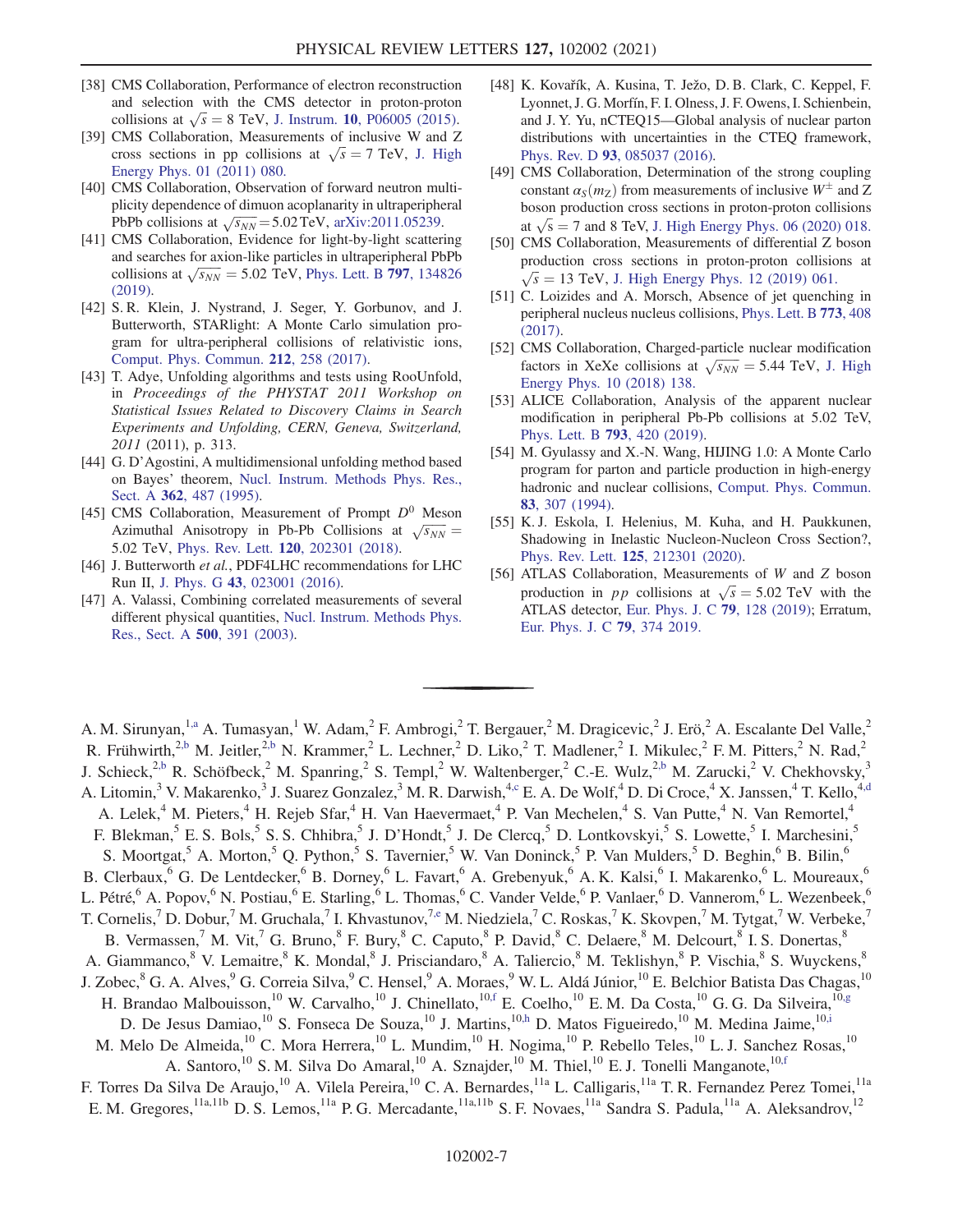<span id="page-7-10"></span><span id="page-7-9"></span><span id="page-7-8"></span><span id="page-7-7"></span><span id="page-7-6"></span><span id="page-7-5"></span><span id="page-7-4"></span><span id="page-7-3"></span><span id="page-7-2"></span><span id="page-7-1"></span><span id="page-7-0"></span>G. Antchev,<sup>12</sup> I. Atanasov,<sup>12</sup> R. Hadjiiska,<sup>12</sup> P. Iaydjiev,<sup>12</sup> M. Misheva,<sup>12</sup> M. Rodozov,<sup>12</sup> M. Shopova,<sup>12</sup> G. Sultanov,<sup>12</sup> M. Bonchev,<sup>13</sup> A. Dimitrov,<sup>13</sup> T. Ivanov,<sup>13</sup> L. Litov,<sup>13</sup> B. Pavlov,<sup>13</sup> P. Petkov,<sup>13</sup> A. Petrov,<sup>13</sup> W. Fang,<sup>1[4,d](#page-17-3)</sup> Q. Guo,<sup>14</sup> H. Wang,<sup>14</sup> L. Yuan,<sup>14</sup> M. Ahmad,<sup>15</sup> Z. Hu,<sup>15</sup> Y. Wang,<sup>15</sup> E. Chapon,<sup>16</sup> G. M. Chen,<sup>16[,j](#page-17-9)</sup> H. S. Chen,<sup>1[6,j](#page-17-9)</sup> M. Chen,<sup>16</sup> A. Kapoor,<sup>16</sup> D. Leggat,<sup>16</sup> H. Liao,<sup>16</sup> Z. Liu,<sup>16</sup> R. Sharma,<sup>16</sup> A. Spiezia,<sup>16</sup> J. Tao,<sup>16</sup> J. Thomas-Wilsker,<sup>16</sup> J. Wang,<sup>16</sup> H. Zhang, <sup>16</sup> S. Zhang, <sup>16[,j](#page-17-9)</sup> J. Zhao, <sup>16</sup> A. Agapitos, <sup>17</sup> Y. Ban, <sup>17</sup> C. Chen, <sup>17</sup> Q. Huang, <sup>17</sup> A. Levin, <sup>17</sup> Q. Li, <sup>17</sup> M. Lu, <sup>17</sup> X. Lyu, <sup>17</sup> Y. Mao,<sup>17</sup> S. J. Qian,<sup>17</sup> D. Wang,<sup>17</sup> Q. Wang,<sup>17</sup> J. Xiao,<sup>17</sup> Z. You,<sup>18</sup> X. Gao,<sup>1[9,d](#page-17-3)</sup> M. Xiao,<sup>20</sup> C. Avila,<sup>21</sup> A. Cabrera,<sup>21</sup> C. Florez,<sup>21</sup> J. Fraga,<sup>21</sup> A. Sarkar,<sup>21</sup> M. A. Segura Delgado,<sup>21</sup> J. Jaramillo,<sup>22</sup> J. Mejia Guisao,<sup>22</sup> F. Ramirez,<sup>22</sup> J. D. Ruiz Alvarez,<sup>22</sup> C. A. Salazar González,<sup>22</sup> N. Vanegas Arbelaez,<sup>22</sup> D. Giljanovic,<sup>23</sup> N. Godinovic,<sup>23</sup> D. Lelas,<sup>23</sup> I. Puljak,<sup>23</sup> T. Sculac,<sup>23</sup> Z. Antunovic,<sup>24</sup> M. Kovac,<sup>24</sup> V. Brigljevic,<sup>25</sup> D. Ferencek,<sup>25</sup> D. Majumder,<sup>25</sup> M. Roguljic,<sup>25</sup> A. Starodumov,<sup>2[5,k](#page-17-10)</sup> T. Susa,<sup>25</sup> M. W. Ather,<sup>26</sup> A. Attikis,<sup>26</sup> E. Erodotou,<sup>26</sup> A. Ioannou,<sup>26</sup> G. Kole,<sup>26</sup> M. Kolosova,<sup>26</sup> S. Konstantinou,<sup>26</sup> G. Mavromanolakis,<sup>26</sup> J. Mousa,<sup>26</sup> C. Nicolaou,<sup>26</sup> F. Ptochos,<sup>26</sup> P. A. Razis,<sup>26</sup> H. Rykaczewski,<sup>26</sup> H. Saka,<sup>26</sup> D. Tsiakkouri,<sup>26</sup> M. Finger,<sup>27,1</sup> M. Finger Jr.,<sup>27,1</sup> A. Kveton,<sup>27</sup> J. Tomsa,<sup>27</sup> E. Ayala,<sup>28</sup> E. Carrera Jarrin,<sup>29</sup> S. Abu Zeid, $30,\text{m}$  Y. Assran, $30,\text{m}$ , A. Mohamed, $30,\text{p}$  A. Lotfy, $31$  M. A. Mahmoud, $31$  S. Bhowmik,  $32$ A. Carvalho Antunes De Oliveira,<sup>32</sup> R. K. Dewanjee,<sup>32</sup> K. Ehataht,<sup>32</sup> M. Kadastik,<sup>32</sup> M. Raidal,<sup>32</sup> C. Veelken,<sup>32</sup> P. Eerola,<sup>33</sup> L. Forthomme,<sup>33</sup> H. Kirschenmann,<sup>33</sup> K. Osterberg,<sup>33</sup> M. Voutilainen,<sup>33</sup> E. Brücken,<sup>34</sup> F. Garcia,<sup>34</sup> J. Havukainen,<sup>34</sup> V. Karimäki,<sup>34</sup> M. S. Kim,<sup>34</sup> R. Kinnunen,<sup>34</sup> T. Lampén,<sup>34</sup> K. Lassila-Perini,<sup>34</sup> S. Laurila,<sup>34</sup> S. Lehti,<sup>34</sup> T. Lindén,<sup>34</sup> H. Siikonen,<sup>34</sup> E. Tuominen,<sup>34</sup> J. Tuominiemi,<sup>34</sup> P. Luukka,<sup>35</sup> T. Tuuva,<sup>35</sup> C. Amendola,<sup>36</sup> M. Besancon,<sup>36</sup> F. Couderc,<sup>36</sup> M. Dejardin,<sup>36</sup> D. Denegri,<sup>36</sup> J. L. Faure,<sup>36</sup> F. Ferri,<sup>36</sup> S. Ganjour,<sup>36</sup> A. Givernaud,<sup>36</sup> P. Gras,<sup>36</sup> G. Hamel de Monchenault,<sup>36</sup> P. Jarry,<sup>36</sup> B. Lenzi,<sup>36</sup> E. Locci,<sup>36</sup> J. Malcles,<sup>36</sup> J. Rander,<sup>36</sup> A. Rosowsky,<sup>36</sup> M. Ö. Sahin,<sup>36</sup> A. Savoy-Navarro,<sup>3[6,q](#page-17-15)</sup> M. Titov,<sup>36</sup> G. B. Yu,<sup>36</sup> S. Ahuja,<sup>37</sup> F. Beaudette,<sup>37</sup> M. Bonanomi,<sup>37</sup> A. Buchot Perraguin,<sup>37</sup> P. Busson,<sup>37</sup> C. Charlot,<sup>37</sup> O. Davignon,<sup>37</sup> B. Diab,<sup>37</sup> G. Falmagne,<sup>37</sup> R. Granier de Cassagnac,<sup>37</sup> A. Hakimi,<sup>37</sup> I. Kucher,<sup>37</sup> A. Lobanov,<sup>37</sup> C. Martin Perez,<sup>37</sup> M. Nguyen,<sup>37</sup> C. Ochando,<sup>37</sup> P. Paganini,<sup>37</sup> J. Rembser,<sup>37</sup> R. Salerno,<sup>37</sup> J. B. Sauvan,<sup>37</sup> Y. Sirois,<sup>37</sup> A. Zabi,<sup>37</sup> A. Zghiche,<sup>37</sup> J.-L. Agram,<sup>3[8,r](#page-17-16)</sup> J. Andrea,<sup>38</sup> D. Bloch,<sup>38</sup> G. Bourgatte,<sup>38</sup> J.-M. Brom,<sup>38</sup> E. C. Chabert,<sup>38</sup> C. Collard,<sup>38</sup> J.-C. Fontaine,<sup>38[,r](#page-17-16)</sup> D. Gelé,<sup>38</sup> U. Goerlach,<sup>38</sup> C. Grimault,<sup>38</sup> A.-C. Le Bihan,<sup>38</sup> P. Van Hove,<sup>38</sup> E. Asilar,<sup>39</sup> S. Beauceron,<sup>39</sup> C. Bernet,<sup>39</sup> G. Boudoul,<sup>39</sup> C. Camen,<sup>39</sup> A. Carle,<sup>39</sup> N. Chanon,<sup>39</sup> D. Contardo,<sup>39</sup> P. Depasse,<sup>39</sup> H. El Mamouni,<sup>39</sup> J. Fay,<sup>39</sup> S. Gascon,<sup>39</sup> M. Gouzevitch,<sup>39</sup> B. Ille,<sup>39</sup> Sa. Jain,<sup>39</sup> I. B. Laktineh,<sup>39</sup> H. Lattaud,<sup>39</sup> A. Lesauvage,<sup>39</sup> M. Lethuillier,<sup>39</sup> L. Mirabito,<sup>39</sup> L. Torterotot,<sup>39</sup> G. Touquet,<sup>39</sup> M. Vander Donckt,<sup>39</sup> S. Viret,<sup>39</sup> A. Khvedelidze,<sup>4[0,l](#page-17-11)</sup> Z. Tsamalaidze,<sup>40[,l](#page-17-11)</sup> L. Feld,<sup>41</sup> K. Klein,<sup>41</sup> M. Lipinski, $^{41}$  D. Meuser, $^{41}$  A. Pauls, $^{41}$  M. Preuten, $^{41}$  M. P. Rauch, $^{41}$  J. Schulz, $^{41}$  M. Teroerde, $^{41}$  D. Eliseev, $^{42}$  M. Erdmann, $^{42}$ P. Fackeldey,<sup>42</sup> B. Fischer,<sup>42</sup> S. Ghosh,<sup>42</sup> T. Hebbeker,<sup>42</sup> K. Hoepfner,<sup>42</sup> H. Keller,<sup>42</sup> L. Mastrolorenzo,<sup>42</sup> M. Merschmeyer,<sup>42</sup> A. Meyer,<sup>42</sup> P. Millet,<sup>42</sup> G. Mocellin,<sup>42</sup> S. Mondal,<sup>42</sup> S. Mukherjee,<sup>42</sup> D. Noll,<sup>42</sup> A. Novak,<sup>42</sup> T. Pook,<sup>42</sup> A. Pozdnyakov,<sup>42</sup> T. Quast,<sup>42</sup> M. Radziej,<sup>42</sup> Y. Rath,<sup>42</sup> H. Reithler,<sup>42</sup> J. Roemer,<sup>42</sup> A. Schmidt,<sup>42</sup> S. C. Schuler,<sup>42</sup> A. Sharma,<sup>42</sup> S. Wiedenbeck,<sup>42</sup> S. Zaleski,<sup>42</sup> C. Dziwok,<sup>43</sup> G. Flügge,<sup>43</sup> W. Haj Ahmad,<sup>43[,s](#page-17-17)</sup> O. Hlushchenko,<sup>43</sup> T. Kress,<sup>43</sup> A. Nowack,<sup>43</sup> C. Pistone,<sup>43</sup> O. Pooth,<sup>43</sup> D. Roy,<sup>43</sup> H. Sert,<sup>43</sup> A. Stahl,<sup>4[3,t](#page-17-18)</sup> T. Ziemons,<sup>43</sup> H. Aarup Petersen,<sup>44</sup> M. Aldaya Martin,<sup>44</sup> P. Asmuss,<sup>44</sup> I. Babounikau,<sup>44</sup> S. Baxter,<sup>44</sup> O. Behnke,<sup>44</sup> A. Bermúdez Martínez, <sup>44</sup> A. A. Bin Anuar,<sup>44</sup> K. Borras,<sup>44[,u](#page-17-19)</sup> V. Botta,<sup>44</sup> D. Brunner,<sup>44</sup> A. Campbell,<sup>44</sup> A. Cardini,<sup>44</sup> P. Connor,<sup>44</sup> S. Consuegra Rodríguez,<sup>44</sup> V. Danilov,<sup>44</sup> A. De Wit,<sup>44</sup> M. M. Defranchis,<sup>44</sup> L. Didukh,<sup>44</sup> D. Domínguez Damiani,<sup>44</sup> G. Eckerlin,<sup>44</sup> D. Eckstein,<sup>44</sup> T. Eichhorn,<sup>44</sup> L. I. Estevez Banos,<sup>44</sup> E. Gallo,<sup>44[,v](#page-17-20)</sup> A. Geiser,<sup>44</sup> A. Giraldi,<sup>44</sup> A. Grohsjean,<sup>44</sup> M. Guthoff,<sup>44</sup> A. Harb,<sup>44</sup> A. Jafari,<sup>44[,w](#page-17-21)</sup> N. Z. Jomhari,<sup>44</sup> H. Jung,<sup>44</sup> A. Kasem,<sup>44[,u](#page-17-19)</sup> M. Kasemann,<sup>44</sup> H. Kaveh,<sup>44</sup> C. Kleinwort,<sup>44</sup> J. Knolle,<sup>44</sup> D. Krücker,<sup>44</sup> W. Lange,<sup>44</sup> T. Lenz,<sup>44</sup> J. Lidrych,<sup>44</sup> K. Lipka,<sup>44</sup> W. Lohmann,<sup>4[4,x](#page-17-22)</sup> R. Mankel,<sup>44</sup> I.-A. Melzer-Pellmann,<sup>44</sup> J. Metwally,<sup>44</sup> A. B. Meyer,<sup>44</sup> M. Meyer,<sup>44</sup> M. Missiroli,<sup>44</sup> J. Mnich,<sup>44</sup> A. Mussgiller,<sup>44</sup> V. Myronenko,<sup>44</sup> Y. Otarid,<sup>44</sup> D. Pérez Adán,<sup>44</sup> S. K. Pflitsch,<sup>44</sup> D. Pitzl,<sup>44</sup> A. Raspereza,<sup>44</sup> A. Saggio,<sup>44</sup> A. Saibel,<sup>44</sup> M. Savitskyi,<sup>44</sup> V. Scheurer,<sup>44</sup> P. Schütze,<sup>44</sup> C. Schwanenberger,<sup>44</sup> A. Singh,<sup>44</sup> R. E. Sosa Ricardo,<sup>44</sup> N. Tonon,<sup>44</sup> O. Turkot,<sup>44</sup> A. Vagnerini,<sup>44</sup> M. Van De Klundert,<sup>44</sup> R. Walsh,<sup>44</sup> D. Walter,<sup>44</sup> Y. Wen,<sup>44</sup> K. Wichmann,<sup>44</sup> C. Wissing,<sup>44</sup> S. Wuchterl,<sup>44</sup> O. Zenaiev,<sup>44</sup> R. Zlebcik,<sup>44</sup> R. Aggleton,<sup>45</sup> S. Bein,<sup>45</sup> L. Benato,<sup>45</sup> A. Benecke,<sup>45</sup> K. De Leo,<sup>45</sup> T. Dreyer,<sup>45</sup> A. Ebrahimi,<sup>45</sup> M. Eich,<sup>45</sup> F. Feindt,<sup>45</sup> A. Fröhlich,<sup>45</sup> C. Garbers,<sup>45</sup> E. Garutti,<sup>45</sup> P. Gunnellini,<sup>45</sup> J. Haller,<sup>45</sup> A. Hinzmann,<sup>45</sup> A. Karavdina,<sup>45</sup> G. Kasieczka,<sup>45</sup> R. Klanner,<sup>45</sup> R. Kogler,<sup>45</sup> V. Kutzner,<sup>45</sup> J. Lange,<sup>45</sup> T. Lange,<sup>45</sup> A. Malara,<sup>45</sup> C. E. N. Niemeyer,<sup>45</sup> A. Nigamova,<sup>45</sup> K. J. Pena Rodriguez,<sup>45</sup> O. Rieger,<sup>45</sup> P. Schleper,<sup>45</sup> S. Schumann,<sup>45</sup> J. Schwandt,<sup>45</sup> D. Schwarz,<sup>45</sup> J. Sonneveld,<sup>45</sup> H. Stadie,<sup>45</sup> G. Steinbrück,<sup>45</sup> B. Vormwald,<sup>45</sup> I. Zoi,<sup>45</sup> M. Baselga,<sup>46</sup> S. Baur,<sup>46</sup> J. Bechtel,<sup>46</sup> T. Berger,<sup>46</sup> E. Butz,<sup>46</sup> R. Caspart,<sup>46</sup> T. Chwalek,<sup>46</sup> W. De Boer,<sup>46</sup> A. Dierlamm,<sup>46</sup> A. Droll,<sup>46</sup> K. El Morabit,<sup>46</sup> N. Faltermann,<sup>46</sup> K. Flöh,<sup>46</sup> M. Giffels,<sup>46</sup> A. Gottmann,<sup>46</sup>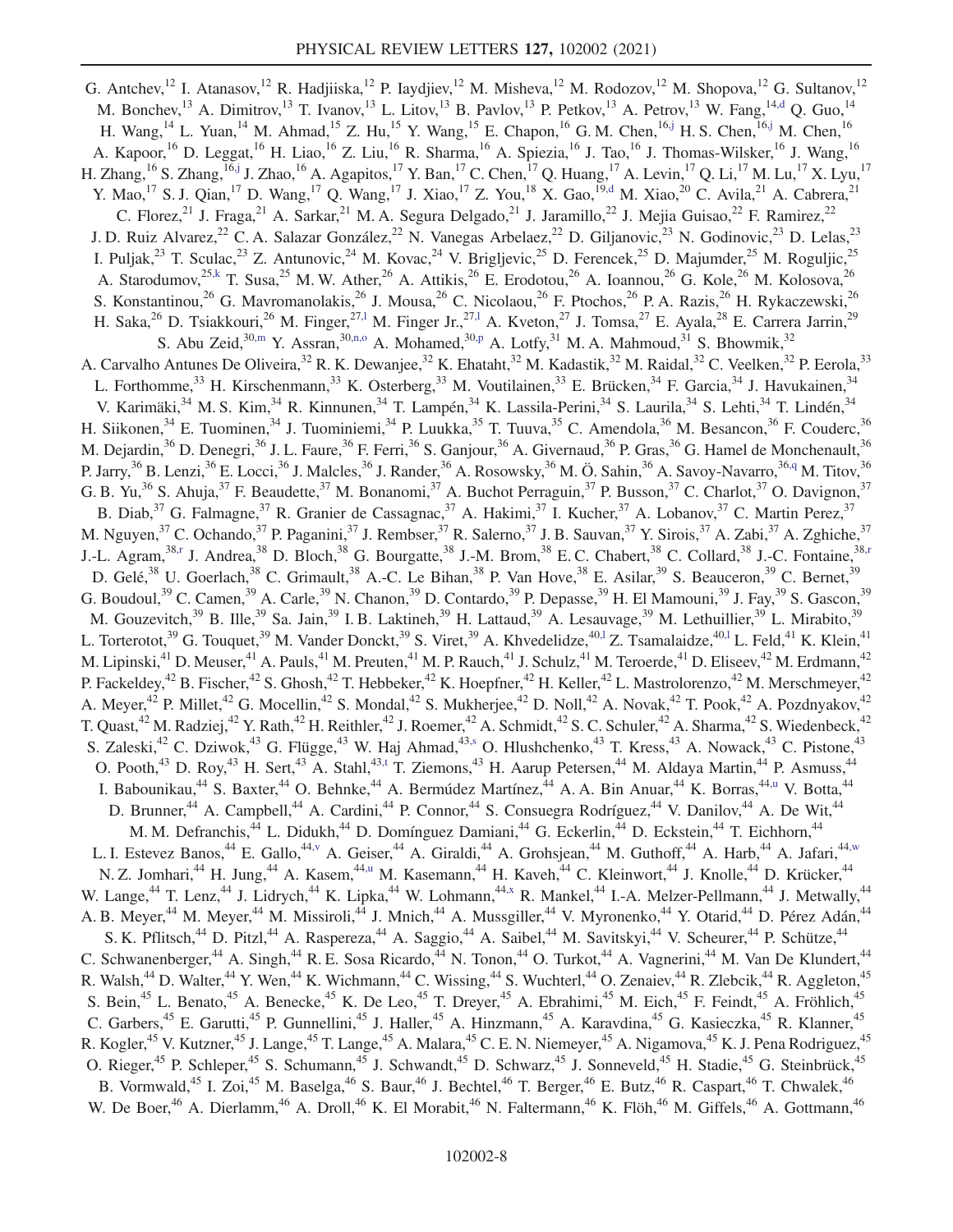<span id="page-8-13"></span><span id="page-8-12"></span><span id="page-8-11"></span><span id="page-8-10"></span><span id="page-8-9"></span><span id="page-8-8"></span><span id="page-8-7"></span><span id="page-8-6"></span><span id="page-8-5"></span><span id="page-8-4"></span><span id="page-8-3"></span><span id="page-8-2"></span><span id="page-8-1"></span><span id="page-8-0"></span>F. Hartmann,<sup>4[6,t](#page-17-18)</sup> C. Heidecker,<sup>46</sup> U. Husemann,<sup>46</sup> M. A. Iqbal,<sup>46</sup> I. Katkov,<sup>4[6,y](#page-17-23)</sup> P. Keicher,<sup>46</sup> R. Koppenhöfer,<sup>46</sup> S. Maier,<sup>46</sup> M. Metzler,<sup>46</sup> S. Mitra,<sup>46</sup> D. Müller,<sup>46</sup> Th. Müller,<sup>46</sup> M. Musich,<sup>46</sup> G. Quast,<sup>46</sup> K. Rabbertz,<sup>46</sup> J. Rauser,<sup>46</sup> D. Savoiu,<sup>46</sup> D. Schäfer,<sup>46</sup> M. Schnepf,<sup>46</sup> M. Schröder,<sup>46</sup> D. Seith,<sup>46</sup> I. Shvetsov,<sup>46</sup> H. J. Simonis,<sup>46</sup> R. Ulrich,<sup>46</sup> M. Wassmer,<sup>46</sup> M. Weber,<sup>46</sup> R. Wolf,<sup>46</sup> S. Wozniewski,<sup>46</sup> G. Anagnostou,<sup>47</sup> P. Asenov,<sup>47</sup> G. Daskalakis,<sup>47</sup> T. Geralis,<sup>47</sup> A. Kyriakis,<sup>47</sup> D. Loukas,<sup>47</sup> G. Paspalaki,<sup>47</sup> A. Stakia,<sup>47</sup> M. Diamantopoulou,<sup>48</sup> D. Karasavvas,<sup>48</sup> G. Karathanasis,<sup>48</sup> P. Kontaxakis,<sup>48</sup> C. K. Koraka,<sup>48</sup> A. Manousakis-Katsikakis,<sup>48</sup> A. Panagiotou,<sup>48</sup> I. Papavergou,<sup>48</sup> N. Saoulidou,<sup>48</sup> K. Theofilatos,<sup>48</sup> K. Vellidis,<sup>48</sup> E. Vourliotis,<sup>48</sup> G. Bakas,<sup>49</sup> K. Kousouris,<sup>49</sup> I. Papakrivopoulos,<sup>49</sup> G. Tsipolitis,<sup>49</sup> A. Zacharopoulou,<sup>49</sup> I. Evangelou,<sup>50</sup> C. Foudas,<sup>50</sup> P. Gianneios,<sup>50</sup> P. Katsoulis,<sup>50</sup> P. Kokkas,<sup>50</sup> S. Mallios,<sup>50</sup> K. Manitara,<sup>50</sup> N. Manthos,<sup>50</sup> I. Papadopoulos,<sup>50</sup> J. Strologas,<sup>50</sup> M. Bartók,<sup>51[,z](#page-17-24)</sup> R. Chudasama,<sup>51</sup> M. Csanad,<sup>51</sup> M. M. A. Gadallah,<sup>51[,aa](#page-17-25)</sup> S. Lökös,<sup>5[1,bb](#page-17-26)</sup> P. Major,<sup>51</sup> K. Mandal,<sup>51</sup> A. Mehta,<sup>51</sup> G. Pasztor,<sup>51</sup> O. Surányi,<sup>51</sup> G. I. Veres,<sup>51</sup> G. Bencze,<sup>52</sup> C. Hajdu,<sup>52</sup> D. Horvath,<sup>5[2,cc](#page-17-27)</sup> F. Sikler,<sup>52</sup> V. Veszpremi,<sup>52</sup> G. Vesztergombi,<sup>52[,a,bb](#page-17-0)</sup> S. Czellar,<sup>53</sup> J. Karancsi,<sup>5[3,z](#page-17-24)</sup> J. Molnar,<sup>53</sup> Z. Szillasi,<sup>53</sup> D. Teyssier,<sup>53</sup> P. Raics,<sup>54</sup> Z. L. Trocsanyi,<sup>54</sup> G. Zilizi,<sup>54</sup> T. Csorgo,<sup>55</sup> F. Nemes,<sup>55</sup> T. Novak,<sup>55</sup> S. Choudhury,<sup>56</sup> J. R. Komaragiri,<sup>56</sup> D. Kumar,<sup>56</sup> L. Panwar,<sup>56</sup> P. C. Tiwari,<sup>56</sup> S. Bahinipati,<sup>57[,dd](#page-17-28)</sup> D. Dash,<sup>57</sup> C. Kar,<sup>57</sup> P. Mal,<sup>57</sup> T. Mishra,<sup>57</sup> V. K. Muraleedharan Nair Bindhu,<sup>57</sup> A. Nayak,<sup>5[7,ee](#page-17-29)</sup> D. K. Sahoo,<sup>57[,dd](#page-17-28)</sup> N. Sur,<sup>57</sup> S. K. Swain,<sup>57</sup> S. Bansal,<sup>58</sup> S. B. Beri,<sup>58</sup> V. Bhatnagar,<sup>58</sup> S. Chauhan,<sup>58</sup> N. Dhingra,<sup>5[8,ff](#page-17-30)</sup> R. Gupta,<sup>58</sup> A. Kaur,<sup>58</sup> S. Kaur,<sup>58</sup> P. Kumari,<sup>58</sup> M. Lohan,<sup>58</sup> M. Meena,<sup>58</sup> K. Sandeep,<sup>58</sup> S. Sharma,<sup>58</sup> J. B. Singh,<sup>58</sup> A. K. Virdi,<sup>58</sup> A. Ahmed,<sup>59</sup> A. Bhardwaj,<sup>59</sup> B. C. Choudhary,<sup>59</sup> R. B. Garg,<sup>59</sup> M. Gola,<sup>59</sup> S. Keshri,<sup>59</sup> A. Kumar,<sup>59</sup> M. Naimuddin,<sup>59</sup> P. Priyanka,<sup>59</sup> K. Ranjan,<sup>59</sup> A. Shah,<sup>59</sup> M. Bharti,<sup>60[,gg](#page-17-31)</sup> R. Bhattacharya,<sup>60</sup> S. Bhattacharya,<sup>60</sup> D. Bhowmik,<sup>60</sup> S. Dutta,<sup>60</sup> S. Ghosh,<sup>60</sup> B. Gomber,<sup>60[,hh](#page-17-32)</sup> M. Maity,<sup>6[0,ii](#page-17-33)</sup> S. Nandan,<sup>60</sup> P. Palit,<sup>60</sup> A. Purohit,<sup>60</sup> P. K. Rout,<sup>60</sup> G. Saha,<sup>60</sup> S. Sarkar,<sup>60</sup> M. Sharan,<sup>60</sup> B. Singh,<sup>60[,gg](#page-17-31)</sup> S. Thakur,<sup>60,gg</sup> P. K. Behera,<sup>61</sup> S. C. Behera, <sup>61</sup> P. Kalbhor, <sup>61</sup> A. Muhammad, <sup>61</sup> R. Pradhan, <sup>61</sup> P. R. Pujahari, <sup>61</sup> A. Sharma, <sup>61</sup> A. K. Sikdar, <sup>61</sup> D. Dutta, <sup>62</sup> V. Kumar, <sup>62</sup> K. Naskar, <sup>6[2,jj](#page-17-34)</sup> P. K. Netrakanti, <sup>62</sup> L. M. Pant, <sup>62</sup> P. Shukla, <sup>62</sup> T. Aziz, <sup>63</sup> M. A. Bhat, <sup>63</sup> S. Dugad, <sup>63</sup> R. Kumar Verma,<sup>63</sup> G. B. Mohanty,<sup>63</sup> U. Sarkar,<sup>63</sup> S. Banerjee,<sup>64</sup> S. Bhattacharya,<sup>64</sup> S. Chatterjee,<sup>64</sup> M. Guchait,<sup>64</sup> S. Karmakar, <sup>64</sup> S. Kumar, <sup>64</sup> G. Majumder, <sup>64</sup> K. Mazumdar, <sup>64</sup> S. Mukherjee, <sup>64</sup> D. Roy, <sup>64</sup> N. Sahoo, <sup>64</sup> S. Dube, <sup>65</sup> B. Kansal, <sup>65</sup> K. Kothekar,<sup>65</sup> S. Pandey,<sup>65</sup> A. Rane,<sup>65</sup> A. Rastogi,<sup>65</sup> S. Sharma,<sup>65</sup> H. Bakhshiansohi,<sup>6[6,kk](#page-17-35)</sup> S. Chenarani,<sup>67[,ll](#page-17-36)</sup> S. M. Etesami,<sup>67</sup> M. Khakzad,<sup>67</sup> M. Mohammadi Najafabadi,<sup>67</sup> M. Felcini,<sup>68</sup> M. Grunewald,<sup>68</sup> M M. Khakzad, <sup>67</sup> M. Mohammadi Najafabadi, <sup>67</sup> M. Felcini, <sup>68</sup> M. Grunewald, <sup>68</sup> M. Abbrescia, <sup>69a, 69b</sup> R. Aly, <sup>69a, 69b, mm</sup> C. Aruta, <sup>69a,69b</sup> A. Colaleo, <sup>69a</sup> D. Creanza, <sup>69a,69c</sup> N. De Filippis, <sup>69a,69c</sup> M. De Palma, <sup>69a,69b</sup> A. Di Florio, <sup>69a,69b</sup> A. Di Pilato,<sup>69a,69b</sup> W. Elmetenawee,<sup>69a,69b</sup> L. Fiore,<sup>69a</sup> A. Gelmi,<sup>69a,69b</sup> M. Gul,<sup>69a</sup> G. Iaselli,<sup>69a,69c</sup> M. Ince,<sup>69a,69b</sup> S. Lezki,<sup>69a,69b</sup> G. Maggi,<sup>69a,69c</sup> M. Maggi,<sup>69a</sup> I. Margjeka,<sup>69a,69b</sup> V. Mastrapasqua,<sup>69a,69b</sup> J. A. Merlin,<sup>69a</sup> S. My,<sup>69a,69b</sup> S. Nuzzo,<sup>69a,69b</sup> A. Pompili,<sup>69a,69b</sup> G. Pugliese,<sup>69a,69c</sup> A. Ranieri,<sup>69a</sup> G. Selvaggi,<sup>69a,69b</sup> L. Silvestris,<sup>69a</sup> F. M. Simone,<sup>69a,69b</sup> R. Venditti,<sup>69a</sup> P. Verwilligen,<sup>69a</sup> G. Abbiendi,<sup>70a</sup> C. Battilana,<sup>70a,70b</sup> D. Bonacorsi,<sup>70a,70b</sup> L. Borgonovi,<sup>70a,70b</sup> S. Braibant-Giacomelli,<sup>70a,70b</sup> R. Campanini,<sup>70a,70b</sup> P. Capiluppi,<sup>70a,70b</sup> A. Castro,<sup>70a,70b</sup> F. R. Cavallo,<sup>70a</sup> C. Ciocca,<sup>70a</sup> M. Cuffiani,<sup>70a,70b</sup> G. M. Dallavalle,<sup>70a</sup> T. Diotalevi,<sup>70a,70b</sup> F. Fabbri,<sup>70a</sup> A. Fanfani,<sup>70a,70b</sup> E. Fontanesi,<sup>70a,70b</sup> P. Giacomelli,<sup>70a</sup> L. Giommi,<sup>70a,70b</sup> C. Grandi,<sup>70a</sup> L. Guiducci,<sup>70a,70b</sup> F. Iemmi,<sup>70a,70b</sup> S. Lo Meo,<sup>70a[,nn](#page-17-38)</sup> S. Marcellini,<sup>70a</sup> G. Masetti,<sup>70a</sup> F. L. Navarria,<sup>70a,70b</sup> A. Perrotta,<sup>70a</sup> F. Primavera,<sup>70a,70b</sup> T. Rovelli,<sup>70a,70b</sup> G. P. Siroli,<sup>70a,70b</sup> N. Tosi,<sup>70a</sup> S. Albergo,<sup>71a,71b,00</sup> S. Costa,<sup>71a,71b,00</sup> A. Di Mattia,<sup>71a</sup> R. Potenza,<sup>71a,71b</sup> A. Tricomi,<sup>71a,71b,00</sup> C. Tuve,<sup>71a,71b</sup> G. Barbagli,<sup>72a</sup> A. Cassese,<sup>72a</sup> R. Ceccarelli,<sup>72a,72b</sup> V. Ciulli,<sup>72a,72b</sup> C. Civinini,<sup>72a</sup> R. D'Alessandro,<sup>72a,72b</sup> F. Fiori,<sup>72a</sup> E. Focardi,<sup>72a,72b</sup> G. Latino,<sup>72a,72b</sup> P. Lenzi,<sup>72a,72b</sup> M. Lizzo,<sup>72a,72b</sup> M. Meschini,<sup>72a</sup> S. Paoletti,<sup>72a</sup> R. Seidita,<sup>72a,72b</sup> G. Sguazzoni,<sup>72a</sup> L. Viliani,<sup>72a</sup> L. Benussi,<sup>73</sup> S. Bianco,<sup>73</sup> D. Piccolo,<sup>73</sup> M. Bozzo,<sup>74a,74b</sup> F. Ferro,<sup>74a</sup> R. Mulargia,<sup>74a,74b</sup> E. Robutti,<sup>74a</sup> S. Tosi,<sup>74a,74b</sup> A. Benaglia,<sup>75a</sup> A. Beschi,<sup>75a,75b</sup> F. Brivio,<sup>75a,75b</sup> F. Cetorelli,<sup>75a,75b</sup> V. Ciriolo,<sup>75a,75b[,t](#page-17-18)</sup> F. De Guio,<sup>75a,75b</sup> M. E. Dinardo,<sup>75a,75b</sup> P. Dini,<sup>75a</sup> S. Gennai,<sup>75a</sup> A. Ghezzi,<sup>75a,75b</sup> P. Govoni,<sup>75a,75b</sup> L. Guzzi,<sup>75a,75b</sup> M. Malberti,<sup>75a</sup> S. Malvezzi,<sup>75a</sup> D. Menasce,<sup>75a</sup> F. Monti,<sup>75a,75b</sup> L. Moroni,<sup>75a</sup> M. Paganoni,<sup>75a,75b</sup> D. Pedrini,<sup>75a</sup> S. Ragazzi,<sup>75a,75b</sup> T. Tabarelli de Fatis,<sup>75a,75b</sup> D. Valsecchi,<sup>75a,75b[,t](#page-17-18)</sup> D. Zuolo,<sup>75a,75b</sup> S. Buontempo,<sup>76a</sup> N. Cavallo,<sup>76a,76c</sup> A. De Iorio,<sup>76a,76b</sup> F. Fabozzi,<sup>76a,76c</sup> F. Fienga,<sup>76a</sup> A. O. M. Iorio,<sup>76a,76b</sup> L. Lista,<sup>76a,76b</sup> S. Meola,<sup>76a,76[d,t](#page-17-18)</sup> P. Paolucci,<sup>76a[,t](#page-17-18)</sup> B. Rossi,<sup>76a</sup> C. Sciacca,<sup>76a,76b</sup> E. Voevodina,<sup>76a,76b</sup> P. Azzi,<sup>77a</sup> N. Bacchetta,<sup>77a</sup> D. Bisello,<sup>77a,77b</sup> A. Boletti,<sup>77a,77b</sup> A. Bragagnolo,<sup>77a,77b</sup> R. Carlin,<sup>77a,77b</sup> P. Checchia,<sup>77a</sup> P. De Castro Manzano,<sup>77a</sup> T. Dorigo,<sup>77a</sup> F. Gasparini,<sup>77a,77b</sup> U. Gasparini,<sup>77a,77b</sup> S. Y. Hoh,<sup>77a,77b</sup> L. Layer,<sup>77[a,pp](#page-17-40)</sup> M. Margoni,<sup>77a,77b</sup> A. T. Meneguzzo,<sup>77a,77b</sup> M. Presilla,<sup>77a,77b</sup> P. Ronchese,<sup>77a,77b</sup> R. Rossin,<sup>77a,77b</sup> F. Simonetto,<sup>77a,77b</sup> G. Strong,<sup>77a</sup> A. Tiko,<sup>77a</sup> M. Tosi,<sup>77a,77b</sup> H. YARAR,<sup>77a,77b</sup> M. Zanetti,<sup>77a,77b</sup> P. Zotto,<sup>77a,77b</sup> A. Zucchetta,<sup>77a,77b</sup> G. Zumerle,<sup>77a,77b</sup> C. Aime`,<sup>78a,78b</sup> A. Braghieri,<sup>78a</sup> S. Calzaferri,<sup>78a,78b</sup> D. Fiorina,<sup>78a,78b</sup> P. Montagna,<sup>78a,78b</sup> S. P. Ratti,<sup>78a,78b</sup> V. Re,<sup>78a</sup> M. Ressegotti,<sup>78a,78b</sup> C. Riccardi,<sup>78a,78b</sup> P. Salvini,<sup>78a</sup> I. Vai,<sup>78a</sup> P. Vitulo,<sup>78a,78b</sup> M. Biasini,<sup>79a,79b</sup> G. M. Bilei,<sup>79a</sup>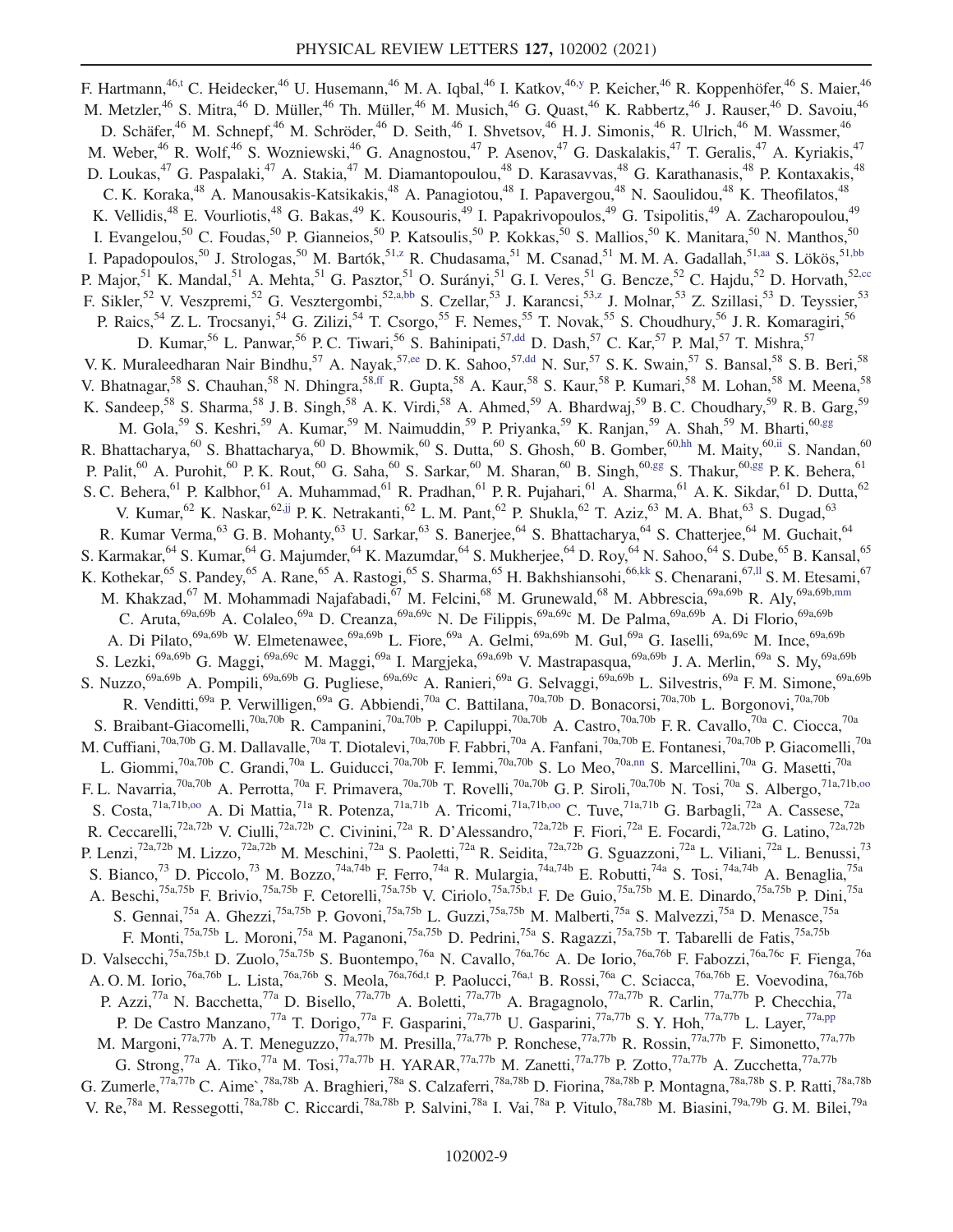<span id="page-9-10"></span><span id="page-9-9"></span><span id="page-9-8"></span><span id="page-9-7"></span><span id="page-9-6"></span><span id="page-9-5"></span><span id="page-9-4"></span><span id="page-9-3"></span><span id="page-9-2"></span><span id="page-9-1"></span><span id="page-9-0"></span>D. Ciangottini,<sup>79a,79b</sup> L. Fanò,<sup>79a,79b</sup> P. Lariccia,<sup>79a,79b</sup> G. Mantovani,<sup>79a,79b</sup> V. Mariani,<sup>79a,79b</sup> M. Menichelli,<sup>79a</sup> F. Moscatelli,<sup>79a</sup> A. Piccinelli,<sup>79a,79b</sup> A. Rossi,<sup>79a,79b</sup> A. Santocchia,<sup>79a,79b</sup> D. Spiga,<sup>79a</sup> T. Tedeschi,<sup>79a,79b</sup> K. Androsov,<sup>80a</sup> P. Azzurri,<sup>80a</sup> G. Bagliesi,<sup>80a</sup> V. Bertacchi,<sup>80a,80c</sup> L. Bianchini,<sup>80a</sup> T. Boccali,<sup>80a</sup> R. Castaldi,<sup>80a</sup> M. A. Ciocci,<sup>80a,80b</sup> R. Dell'Orso,<sup>80a</sup> M. R. Di Domenico,<sup>80a,80d</sup> S. Donato,<sup>80a</sup> L. Giannini,<sup>80a,80c</sup> A. Giassi,<sup>80a</sup> M. T. Grippo,<sup>80a</sup> F. Ligabue,<sup>80a,80c</sup> E. Manca, <sup>80a,80c</sup> G. Mandorli, <sup>80a,80c</sup> A. Messineo, <sup>80a,80b</sup> F. Palla, <sup>80a</sup> G. Ramirez-Sanchez, <sup>80a,80c</sup> A. Rizzi, <sup>80a,80b</sup> G. Rolandi,<sup>80a,80c</sup> S. Roy Chowdhury,<sup>80a,80c</sup> A. Scribano,<sup>80a</sup> N. Shafiei,<sup>80a,80b</sup> P. Spagnolo,<sup>80a</sup> R. Tenchini,<sup>80a</sup> G. Tonelli,<sup>80a,80b</sup> N. Turini,<sup>80a,80d</sup> A. Venturi,<sup>80a</sup> P. G. Verdini,<sup>80a</sup> F. Cavallari,<sup>81a</sup> M. Cipriani,<sup>81a,81b</sup> D. Del Re,<sup>81a,81b</sup> E. Di Marco,<sup>81a</sup> M. Diemoz, <sup>81a</sup> E. Longo, <sup>81a,81b</sup> P. Meridiani, <sup>81a</sup> G. Organtini, <sup>81a,81b</sup> F. Pandolfi, <sup>81a</sup> R. Paramatti, <sup>81a,81b</sup> C. Quaranta, <sup>81a,81b</sup> S. Rahatlou, <sup>81a,81b</sup> C. Rovelli, <sup>81a</sup> F. Santanastasio, <sup>81a,81b</sup> L. Soffi, <sup>81a,81b</sup> R. Tramontano, <sup>81a,81b</sup> N. Amapane, <sup>82a,82b</sup> R. Arcidiacono,<sup>82a,82c</sup> S. Argiro,<sup>82a,82b</sup> M. Arneodo,<sup>82a,82c</sup> N. Bartosik,<sup>82a</sup> R. Bellan,<sup>82a,82b</sup> A. Bellora,<sup>82a,82b</sup> C. Biino,<sup>82a</sup> A. Cappati,<sup>82a,82b</sup> N. Cartiglia,<sup>82a</sup> S. Cometti,<sup>82a</sup> M. Costa,<sup>82a,82b</sup> R. Covarelli,<sup>82a,82b</sup> N. Demaria,<sup>82a</sup> B. Kiani,<sup>82a,82b</sup> F. Legger,<sup>82a</sup> C. Mariotti,<sup>82a</sup> S. Maselli,<sup>82a</sup> E. Migliore,<sup>82a,82b</sup> V. Monaco,<sup>82a,82b</sup> E. Monteil,<sup>82a,82b</sup> M. Monteno,<sup>82a</sup> M. M. Obertino,  $82a,82b$  G. Ortona,  $82a$  L. Pacher,  $82a,82b$  N. Pastrone,  $82a$  M. Pelliccioni,  $82a$  G. L. Pinna Angioni,  $82a,82b$ M. Ruspa,  $82a,82c$  R. Salvatico,  $82a,82b$  F. Siviero,  $82a,82b$  V. Sola,  $82a$  A. Solano,  $82a,82b$  D. Soldi,  $82a,82b$  A. Staiano,  $82a$ D. Trocino,<sup>82a,82b</sup> S. Belforte,<sup>83a</sup> V. Candelise,<sup>83a,83b</sup> M. Casarsa,<sup>83a</sup> F. Cossutti,<sup>83a</sup> A. Da Rold,<sup>83a,83b</sup> G. Della Ricca,<sup>83a,83b</sup> F. Vazzoler, $^{83a,83b}$  S. Dogra, $^{84}$  C. Huh, $^{84}$  B. Kim, $^{84}$  D. H. Kim, $^{84}$  G. N. Kim, $^{84}$  J. Lee, $^{84}$  S. W. Lee, $^{84}$  C. S. Moon, $^{84}$  Y. D. Oh, $^{84}$ S. I. Pak,  $84$  B. C. Radburn-Smith,  $84$  S. Sekmen,  $84$  Y. C. Yang,  $84$  H. Kim,  $85$  D. H. Moon,  $85$  B. Francois,  $86$  T. J. Kim,  $86$  J. Park,  $86$ S. Cho,  $87$  S. Choi,  $87$  Y. Go,  $87$  S. Ha,  $87$  B. Hong,  $87$  K. Lee,  $87$  K. S. Lee,  $87$  J. Lim,  $87$  J. Park,  $87$  S. K. Park,  $87$  J. Yoo,  $87$  J. Goh,  $88$ A. Gurtu,  $^{88}$  H. S. Kim,  $^{89}$  Y. Kim,  $^{89}$  J. Almond,  $^{90}$  J. H. Bhyun,  $^{90}$  J. Choi,  $^{90}$  S. Jeon,  $^{90}$  J. Kim,  $^{90}$  J. S. Kim,  $^{90}$  S. Ko,  $^{90}$ H. Kwon,<sup>90</sup> H. Lee,<sup>90</sup> K. Lee,<sup>90</sup> S. Lee,<sup>90</sup> K. Nam,<sup>90</sup> B. H. Oh,<sup>90</sup> M. Oh,<sup>90</sup> S. B. Oh,<sup>90</sup> H. Seo,<sup>90</sup> U. K. Yang,<sup>90</sup> I. Yoon,<sup>90</sup> I. Yoon,<sup>90</sup> D. Jeon, <sup>91</sup> J. H. Kim, <sup>91</sup> B. Ko, <sup>91</sup> J. S. H. Lee, <sup>91</sup> I. C. Park, <sup>91</sup> Y. Roh, <sup>91</sup> D. Song, <sup>91</sup> I. J. Watson, <sup>91</sup> H. D. Yoo, <sup>92</sup> Y. Choi, <sup>93</sup> C. Hwang, <sup>93</sup> Y. Jeong, <sup>93</sup> H. Lee, <sup>93</sup> Y. Lee, <sup>93</sup> I. Yu, <sup>93</sup> Y. Maghrbi, <sup>94</sup> V. Veckalns, <sup>9[5,qq](#page-17-41)</sup> A. Juodagalvis, <sup>96</sup> A. Rinkevicius, <sup>96</sup> G. Tamulaitis, <sup>96</sup> W. A. T. Wan Abdullah, <sup>97</sup> M. N. Yusli, <sup>97</sup> Z. Zolkapli, <sup>97</sup> J. F. Benitez, <sup>98</sup> A. Castaneda Hernandez, <sup>98</sup> J. A. Murillo Quijada,<sup>98</sup> L. Valencia Palomo,<sup>98</sup> G. Ayala,<sup>99</sup> H. Castilla-Valdez,<sup>99</sup> E. De La Cruz-Burelo,<sup>99</sup> I. Heredia-De La Cruz, <sup>99[,rr](#page-17-42)</sup> R. Lopez-Fernandez, <sup>99</sup> D. A. Perez Navarro, <sup>99</sup> A. Sanchez-Hernandez, <sup>99</sup> S. Carrillo Moreno,<sup>100</sup> C. Oropeza Barrera,<sup>100</sup> M. Ramirez-Garcia,<sup>100</sup> F. Vazquez Valencia,<sup>100</sup> J. Eysermans,<sup>101</sup> I. Pedraza,<sup>101</sup> H. A. Salazar Ibarguen,<sup>101</sup> C. Uribe Estrada,<sup>101</sup> A. Morelos Pineda,<sup>102</sup> J. Mijuskovic,<sup>10[3,e](#page-17-4)</sup> N. Raicevic,<sup>103</sup> D. Krofcheck,<sup>104</sup> S. Bheesette,<sup>105</sup> P. H. Butler,<sup>105</sup> A. Ahmad,<sup>106</sup> M. I. Asghar,<sup>106</sup> M. I. M. Awan,<sup>106</sup> H. R. Hoorani,<sup>106</sup> W. A. Khan,<sup>106</sup> M. A. Shah,<sup>106</sup> M. Shoaib,<sup>106</sup> M. Waqas,<sup>106</sup> V. Avati,<sup>107</sup> L. Grzanka,<sup>107</sup> M. Malawski,<sup>107</sup> H. Bialkowska,<sup>108</sup> M. Bluj,<sup>108</sup> B. Boimska, <sup>108</sup> T. Frueboes, <sup>108</sup> M. Górski, <sup>108</sup> M. Kazana, <sup>108</sup> M. Szleper, <sup>108</sup> P. Traczyk, <sup>108</sup> P. Zalewski, <sup>108</sup> K. Bunkowski, <sup>109</sup> A. Byszuk,<sup>10[9,ss](#page-17-43)</sup> K. Doroba,<sup>109</sup> A. Kalinowski,<sup>109</sup> M. Konecki,<sup>109</sup> J. Krolikowski,<sup>109</sup> M. Olszewski,<sup>109</sup> M. Walczak,<sup>109</sup> M. Araujo,<sup>110</sup> P. Bargassa,<sup>110</sup> D. Bastos,<sup>110</sup> P. Faccioli,<sup>110</sup> M. Gallinaro,<sup>110</sup> J. Hollar,<sup>110</sup> N. Leonardo,<sup>110</sup> T. Niknejad,<sup>110</sup> I. J. Seixas,  $^{110}$  K. Shchelina,  $^{110}$  O. Toldaiev,  $^{110}$  J. Varela,  $^{110}$  S. Afanasiev,  $^{111}$  P. Bunin,  $^{111}$  M. Gavrilenko,  $^{111}$  I. Golutvin,  $^{111}$ I. Gorbunov,<sup>111</sup> A. Kamenev,<sup>111</sup> V. Karjavine,<sup>111</sup> A. Lanev,<sup>111</sup> A. Malakhov,<sup>111</sup> V. Matveev,<sup>111[,tt,uu](#page-17-44)</sup> P. Moisenz,<sup>111</sup> V. Palichik,<sup>111</sup> V. Perelygin,<sup>111</sup> M. Savina,<sup>111</sup> V. Shalaev,<sup>111</sup> S. Shmatov,<sup>111</sup> S. Shulha,<sup>111</sup> V. Smirnov,<sup>111</sup> O. Teryaev,<sup>111</sup> N. Voytishin,<sup>111</sup> B. S. Yuldashev,<sup>111[,vv](#page-17-45)</sup> A. Zarubin,<sup>111</sup> I. Zhizhin,<sup>111</sup> G. Gavrilov,<sup>112</sup> V. Golovtcov,<sup>112</sup> Y. Ivanov,<sup>112</sup> V. Kim,  $^{112,ww}$  $^{112,ww}$  $^{112,ww}$  E. Kuznetsova,  $^{112,xx}$  $^{112,xx}$  $^{112,xx}$  V. Murzin,  $^{112}$  V. Oreshkin,  $^{112}$  I. Smirnov,  $^{112}$  D. Sosnov,  $^{112}$  V. Sulimov,  $^{112}$  L. Uvarov,  $^{112}$ S. Volkov,<sup>112</sup> A. Vorobyev,<sup>112</sup> Yu. Andreev,<sup>113</sup> A. Dermenev,<sup>113</sup> S. Gninenko,<sup>113</sup> N. Golubev,<sup>113</sup> A. Karneyeu,<sup>113</sup> M. Kirsanov,<sup>113</sup> N. Krasnikov,<sup>113</sup> A. Pashenkov,<sup>113</sup> G. Pivovarov,<sup>113</sup> D. Tlisov,<sup>11[3,a](#page-17-0)</sup> A. Toropin,<sup>113</sup> V. Epshteyn,<sup>114</sup> V. Gavrilov,<sup>114</sup> N. Lychkovskaya,<sup>114</sup> A. Nikitenko,<sup>11[4,yy](#page-17-48)</sup> V. Popov,<sup>114</sup> G. Safronov,<sup>114</sup> A. Spiridonov,<sup>114</sup> A. Stepennov,<sup>114</sup> M. Toms,<sup>114</sup> E. Vlasov,<sup>114</sup> A. Zhokin,<sup>114</sup> T. Aushev,<sup>115</sup> R. Chistov,<sup>11[6,zz](#page-17-49)</sup> M. Danilov,<sup>11[6,aaa](#page-17-50)</sup> A. Oskin,<sup>116</sup> P. Parygin,<sup>116</sup> S. Polikarpov, <sup>116[,zz](#page-17-49)</sup> V. Andreev, <sup>117</sup> M. Azarkin, <sup>117</sup> I. Dremin, <sup>117</sup> M. Kirakosyan, <sup>117</sup> A. Terkulov, <sup>117</sup> A. Belyaev, <sup>118</sup> E. Boos, <sup>118</sup> A. Demiyanov,<sup>118</sup> A. Ershov,<sup>118</sup> A. Gribushin,<sup>118</sup> O. Kodolova,<sup>118</sup> V. Korotkikh,<sup>118</sup> I. Lokhtin,<sup>118</sup> S. Obraztsov,<sup>118</sup> S. Petrushanko,<sup>118</sup> V. Savrin,<sup>118</sup> A. Snigirev,<sup>118</sup> I. Vardanyan,<sup>118</sup> V. Blinov,<sup>11[9,bbb](#page-17-51)</sup> T. Dimova,<sup>119[,bbb](#page-17-51)</sup> L. Kardapoltsev,<sup>119,bbb</sup> I. Ovtin,<sup>119[,bbb](#page-17-51)</sup> Y. Skovpen,<sup>119,bbb</sup> I. Azhgirey,<sup>120</sup> I. Bayshev,<sup>120</sup> V. Kachanov,<sup>120</sup> A. Kalinin,<sup>120</sup> D. Konstantinov,<sup>120</sup> V. Petrov,<sup>120</sup> R. Ryutin,<sup>120</sup> A. Sobol,<sup>120</sup> S. Troshin,<sup>120</sup> N. Tyurin,<sup>120</sup> A. Uzunian,<sup>120</sup> A. Volkov,<sup>120</sup> A. Babaev,<sup>121</sup> A. Iuzhakov,<sup>121</sup> V. Okhotnikov,<sup>121</sup> L. Sukhikh,<sup>121</sup> V. Borchsh,<sup>122</sup> V. Ivanchenko,<sup>122</sup> E. Tcherniaev,<sup>122</sup> P. Adzic,<sup>12[3,ccc](#page-17-52)</sup> P. Cirkovic,<sup>123</sup> M. Dordevic,<sup>123</sup> P. Milenovic,<sup>123</sup> J. Milosevic,<sup>123</sup> M. Aguilar-Benitez,<sup>124</sup> J. Alcaraz Maestre,<sup>124</sup> A. Álvarez Fernández,<sup>124</sup> I. Bachiller,<sup>124</sup> M. Barrio Luna,<sup>124</sup> Cristina F. Bedoya,<sup>124</sup> J. A. Brochero Cifuentes,<sup>124</sup>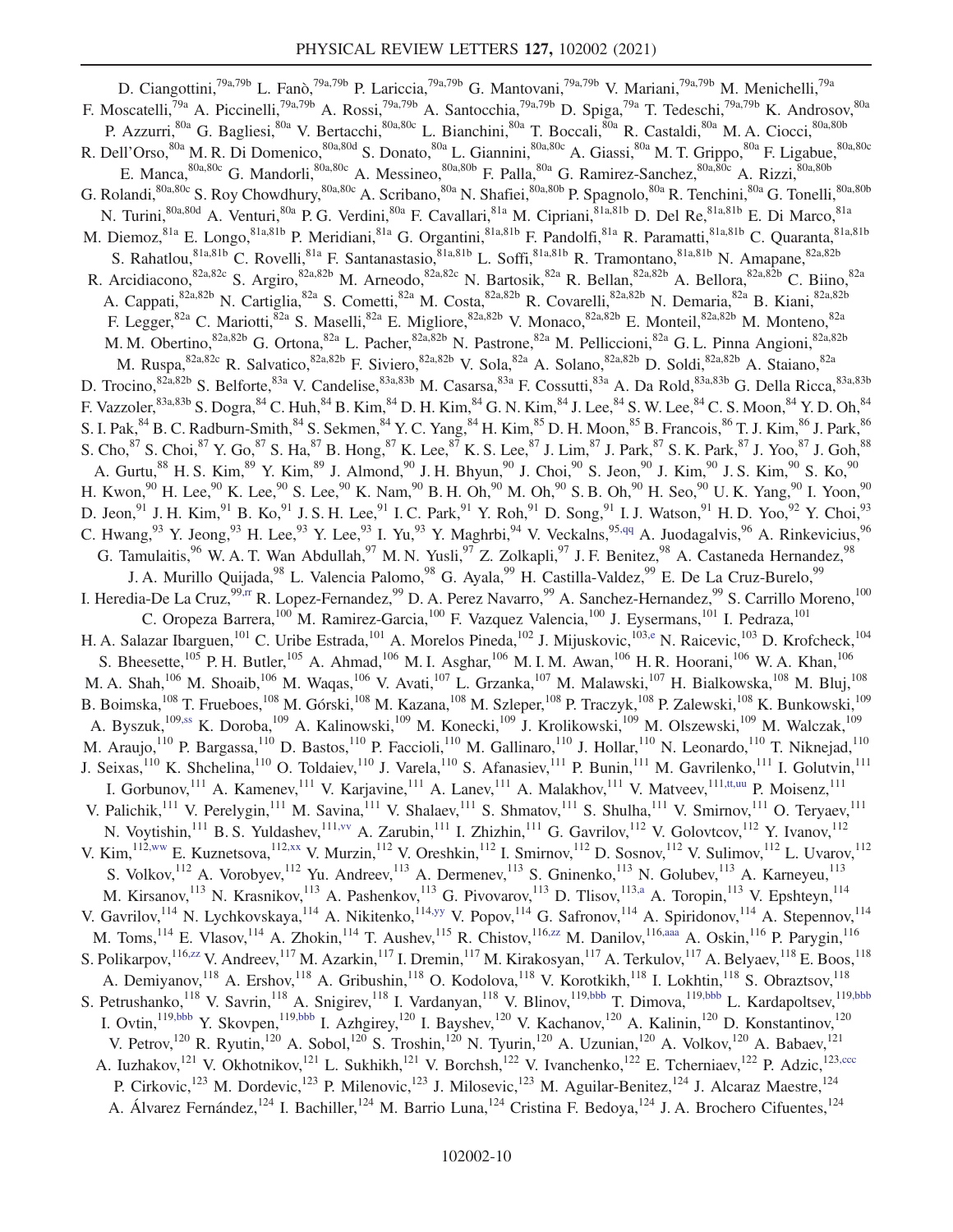<span id="page-10-13"></span><span id="page-10-12"></span><span id="page-10-11"></span><span id="page-10-10"></span><span id="page-10-9"></span><span id="page-10-8"></span><span id="page-10-7"></span><span id="page-10-6"></span><span id="page-10-5"></span><span id="page-10-4"></span><span id="page-10-3"></span><span id="page-10-2"></span><span id="page-10-1"></span><span id="page-10-0"></span>C. A. Carrillo Montoya, <sup>124</sup> M. Cepeda, <sup>124</sup> M. Cerrada, <sup>124</sup> N. Colino, <sup>124</sup> B. De La Cruz, <sup>124</sup> A. Delgado Peris, <sup>124</sup> J. P. Fernández Ramos,<sup>124</sup> J. Flix,<sup>124</sup> M. C. Fouz,<sup>124</sup> A. García Alonso,<sup>124</sup> O. Gonzalez Lopez,<sup>124</sup> S. Goy Lopez,<sup>124</sup> J. M. Hernandez,<sup>124</sup> M. I. Josa,<sup>124</sup> J. León Holgado,<sup>124</sup> D. Moran,<sup>124</sup> Á. Navarro Tobar,<sup>124</sup> A. Pérez-Calero Yzquierdo,<sup>124</sup> J. Puerta Pelayo,<sup>124</sup> I. Redondo,<sup>124</sup> L. Romero,<sup>124</sup> S. Sánchez Navas,<sup>124</sup> M. S. Soares,<sup>124</sup> A. Triossi,<sup>124</sup> L. Urda Gómez,<sup>124</sup> C. Willmott,<sup>124</sup> C. Albajar,<sup>125</sup> J. F. de Trocóniz,<sup>125</sup> R. Reyes-Almanza,<sup>125</sup> B. Alvarez Gonzalez,<sup>126</sup> J. Cuevas,<sup>126</sup> C. Erice,<sup>126</sup> J. Fernandez Menendez,<sup>126</sup> S. Folgueras,<sup>126</sup> I. Gonzalez Caballero,<sup>126</sup> E. Palencia Cortezon,<sup>126</sup> C. Ramón Álvarez,<sup>126</sup> J. Ripoll Sau,<sup>126</sup> V. Rodríguez Bouza,<sup>126</sup> S. Sanchez Cruz,<sup>126</sup> A. Trapote,<sup>126</sup> I. J. Cabrillo,<sup>127</sup> A. Calderon,<sup>127</sup> B. Chazin Quero,<sup>127</sup> J. Duarte Campderros,<sup>127</sup> M. Fernandez,<sup>127</sup> P. J. Fernández Manteca,<sup>127</sup> G. Gomez,<sup>127</sup> C. Martinez Rivero,<sup>127</sup> P. Martinez Ruiz del Arbol,<sup>127</sup> F. Matorras,<sup>127</sup> J. Piedra Gomez,<sup>127</sup> C. Prieels,<sup>127</sup> F. Ricci-Tam,<sup>127</sup> T. Rodrigo,<sup>127</sup> A. Ruiz-Jimeno,<sup>127</sup> L. Scodellaro,<sup>127</sup> I. Vila,<sup>127</sup> J. M. Vizan Garcia,<sup>127</sup> M. K. Jayananda,<sup>128</sup> B. Kailasapathy,<sup>12[8,ddd](#page-17-53)</sup> D. U. J. Sonnadara,<sup>128</sup> D. D. C. Wickramarathna,<sup>128</sup> W. G. D. Dharmaratna,<sup>129</sup> K. Liyanage,<sup>129</sup> N. Perera,<sup>129</sup> N. Wickramage,<sup>129</sup> T. K. Aarrestad,<sup>130</sup> D. Abbaneo,<sup>130</sup> B. Akgun,<sup>130</sup> E. Auffray,<sup>130</sup> G. Auzinger,<sup>130</sup> J. Baechler,<sup>130</sup> P. Baillon,<sup>130</sup> A. H. Ball,<sup>130</sup> D. Barney,<sup>130</sup> J. Bendavid,<sup>130</sup> N. Beni,<sup>130</sup> M. Bianco,<sup>130</sup> A. Bocci,<sup>130</sup> P. Bortignon,<sup>130</sup> E. Bossini,<sup>130</sup> E. Brondolin,<sup>130</sup> T. Camporesi,<sup>130</sup> G. Cerminara,<sup>130</sup> L. Cristella,<sup>130</sup> D. d'Enterria,<sup>130</sup> A. Dabrowski,<sup>130</sup> N. Daci,<sup>130</sup> V. Daponte,<sup>130</sup> A. David,<sup>130</sup> A. De Roeck,<sup>130</sup> M. Deile,<sup>130</sup> R. Di Maria,<sup>130</sup> M. Dobson,<sup>130</sup> M. Dünser,<sup>130</sup> N. Dupont,<sup>130</sup> A. Elliott-Peisert,<sup>130</sup> N. Emriskova,<sup>130</sup> F. Fallavollita,<sup>130[,eee](#page-17-54)</sup> D. Fasanella,<sup>130</sup> S. Fiorendi,<sup>130</sup> A. Florent,<sup>130</sup> G. Franzoni,<sup>130</sup> J. Fulcher,<sup>130</sup> W. Funk,<sup>130</sup> S. Giani,<sup>130</sup> D. Gigi,<sup>130</sup> K. Gill,<sup>130</sup> F. Glege,<sup>130</sup> L. Gouskos,<sup>130</sup> M. Guilbaud,<sup>130</sup> D. Gulhan,<sup>130</sup> M. Haranko,<sup>130</sup> J. Hegeman,<sup>130</sup> Y. Iiyama,<sup>130</sup> V. Innocente,<sup>130</sup> T. James,<sup>130</sup> P. Janot,<sup>130</sup> J. Kaspar,<sup>130</sup> J. Kieseler,<sup>130</sup> M. Komm,<sup>130</sup> N. Kratochwil,<sup>130</sup> C. Lange,<sup>130</sup> P. Lecoq,<sup>130</sup> K. Long,<sup>130</sup> C. Lourenço,<sup>130</sup> L. Malgeri,<sup>130</sup> M. Mannelli,<sup>130</sup> A. Massironi,<sup>130</sup> F. Meijers,<sup>130</sup> S. Mersi,<sup>130</sup> E. Meschi,<sup>130</sup> F. Moortgat,<sup>130</sup> M. Mulders,<sup>130</sup> J. Ngadiuba,<sup>130</sup> J. Niedziela,<sup>130</sup> S. Orfanelli,<sup>130</sup> L. Orsini,<sup>130</sup> F. Pantaleo,<sup>130[,t](#page-17-18)</sup> L. Pape,<sup>130</sup> E. Perez,<sup>130</sup> M. Peruzzi,<sup>130</sup> A. Petrilli,<sup>130</sup> G. Petrucciani,<sup>130</sup> A. Pfeiffer,<sup>130</sup> M. Pierini,<sup>130</sup> D. Rabady,<sup>130</sup> A. Racz,<sup>130</sup> M. Rieger,<sup>130</sup> M. Rovere,<sup>130</sup> H. Sakulin,<sup>130</sup> J. Salfeld-Nebgen,<sup>130</sup> S. Scarfi,<sup>130</sup> C. Schäfer,<sup>130</sup> C. Schwick,<sup>130</sup> M. Selvaggi,<sup>130</sup> A. Sharma,<sup>130</sup> P. Silva,<sup>130</sup> W. Snoeys,<sup>130</sup> P. Sphicas,<sup>13[0,fff](#page-18-0)</sup> J. Steggemann,<sup>130</sup> S. Summers,<sup>130</sup> V. R. Tavolaro,<sup>130</sup> D. Treille,<sup>130</sup> A. Tsirou,<sup>130</sup> G. P. Van Onsem,  $^{130}$  A. Vartak,  $^{130}$  M. Verzetti,  $^{130}$  K. A. Wozniak,  $^{130}$  W. D. Zeuner,  $^{130}$  L. Caminada,  $^{131,ggg}$  $^{131,ggg}$  $^{131,ggg}$  W. Erdmann,  $^{131}$ R. Horisberger,<sup>131</sup> Q. Ingram,<sup>131</sup> H. C. Kaestli,<sup>131</sup> D. Kotlinski,<sup>131</sup> U. Langenegger,<sup>131</sup> T. Rohe,<sup>131</sup> M. Backhaus,<sup>132</sup> P. Berger,<sup>132</sup> A. Calandri,<sup>132</sup> N. Chernyavskaya,<sup>132</sup> A. De Cosa,<sup>132</sup> G. Dissertori,<sup>132</sup> M. Dittmar,<sup>132</sup> M. Donegà,<sup>132</sup> C. Dorfer,<sup>132</sup> T. Gadek,<sup>132</sup> T. A. Gómez Espinosa,<sup>132</sup> C. Grab,<sup>132</sup> D. Hits,<sup>132</sup> W. Lustermann,<sup>132</sup> A.-M. Lyon,<sup>132</sup> R. A. Manzoni,<sup>132</sup> M. T. Meinhard,<sup>132</sup> F. Micheli,<sup>132</sup> F. Nessi-Tedaldi,<sup>132</sup> F. Pauss,<sup>132</sup> V. Perovic,<sup>132</sup> G. Perrin,<sup>132</sup> L. Perrozzi,<sup>132</sup> S. Pigazzini,<sup>132</sup> M. G. Ratti,<sup>132</sup> M. Reichmann,<sup>132</sup> C. Reissel,<sup>132</sup> T. Reitenspiess,<sup>132</sup> B. Ristic,<sup>132</sup> D. Ruini,<sup>132</sup> D. A. Sanz Becerra,<sup>132</sup> M. Schönenberger,<sup>132</sup> V. Stampf,<sup>132</sup> M. L. Vesterbacka Olsson,<sup>132</sup> R. Wallny,<sup>132</sup> D. H. Zhu,<sup>132</sup> C. Amsler,<sup>133[,hhh](#page-18-2)</sup> C. Botta,<sup>133</sup> D. Brzhechko,<sup>133</sup> M. F. Canelli,<sup>133</sup> R. Del Burgo,<sup>133</sup> J. K. Heikkilä,<sup>133</sup> M. Huwiler,<sup>133</sup> A. Jofrehei,<sup>133</sup> B. Kilminster,<sup>133</sup> S. Leontsinis,<sup>133</sup> A. Macchiolo,<sup>133</sup> P. Meiring,<sup>133</sup> V. M. Mikuni,<sup>133</sup> U. Molinatti,<sup>133</sup> I. Neutelings,<sup>133</sup> G. Rauco,<sup>133</sup> A. Reimers,<sup>133</sup> P. Robmann,<sup>133</sup> K. Schweiger,<sup>133</sup> Y. Takahashi,<sup>133</sup> S. Wertz,<sup>133</sup> C. Adloff,<sup>13[4,iii](#page-18-3)</sup> C. M. Kuo,<sup>134</sup> W. Lin,<sup>134</sup> A. Roy,<sup>134</sup> T. Sarkar,<sup>134[,ii](#page-17-33)</sup> S. S. Yu,<sup>134</sup> L. Ceard,<sup>135</sup> P. Chang,<sup>135</sup> Y. Chao,<sup>135</sup> K. F. Chen,<sup>135</sup> P. H. Chen,<sup>135</sup> W.-S. Hou,<sup>135</sup> Y. y. Li,<sup>135</sup> R.-S. Lu,<sup>135</sup> E. Paganis,<sup>135</sup> A. Psallidas,<sup>135</sup> A. Steen,<sup>135</sup> E. Yazgan,<sup>135</sup> B. Asavapibhop,<sup>136</sup> C. Asawatangtrakuldee,<sup>136</sup> N. Srimanobhas,<sup>136</sup> M. N. Bakirci,<sup>137[,jjj](#page-18-4)</sup> F. Boran,<sup>137</sup> S. Damarseckin,<sup>137[,kkk](#page-18-5)</sup> Z. S. Demiroglu,<sup>137</sup> F. Dolek,<sup>137</sup> C. Dozen,<sup>13[7,lll](#page-18-6)</sup> E. Eskut,<sup>137</sup> G. Gokbulut,<sup>137</sup> Y. Guler,<sup>137</sup> E. Gurpinar Guler,<sup>137[,mmm](#page-18-7)</sup> C. Isik,<sup>137</sup> E. E. Kangal,<sup>137[,nnn](#page-18-8)</sup> O. Kara,<sup>137</sup> A. Kayis Topaksu,<sup>137</sup> U. Kiminsu,<sup>137</sup> G. Onengut,<sup>137</sup> K. Ozdemir,<sup>137,000</sup> A. Polatoz,<sup>137</sup> A. E. Simsek,<sup>137</sup> B. Tali,<sup>13[7,ppp](#page-18-10)</sup> U. G. Tok,<sup>137</sup> H. Topakli,<sup>13[7,qqq](#page-18-11)</sup> S. Turkcapar,<sup>137</sup> I. S. Zorbakir,<sup>137</sup> C. Zorbilmez,<sup>137</sup> B. Isildak,<sup>138[,rrr](#page-18-12)</sup> G. Karapinar,<sup>13[8,sss](#page-18-13)</sup> K. Ocalan,<sup>13[8,ttt](#page-18-14)</sup> M. Yalvac,<sup>138[,uuu](#page-18-15)</sup> I. O. Atakisi,<sup>139</sup> E. Gülmez,<sup>139</sup> M. Kaya,<sup>139[,vvv](#page-18-16)</sup> O. Kaya,<sup>139[,www](#page-18-17)</sup> Ö. Özçelik,<sup>139</sup> S. Tekten,<sup>13[9,xxx](#page-18-18)</sup> E. A. Yetkin,<sup>139[,yyy](#page-18-19)</sup> A. Cakir,<sup>140</sup> K. Cankocak,<sup>140[,zzz](#page-18-20)</sup> Y. Komurcu,<sup>140</sup> S. Sen,<sup>14[0,aaaa](#page-18-21)</sup> F. Aydogmus Sen,<sup>141</sup> S. Cerci,<sup>14[1,ppp](#page-18-10)</sup> B. Kaynak,<sup>141</sup> S. Ozkorucuklu,<sup>141</sup> D. Sunar Cerci,<sup>141[,ppp](#page-18-10)</sup> B. Grynyov, <sup>142</sup> L. Levchuk, <sup>143</sup> E. Bhal, <sup>144</sup> S. Bologna, <sup>144</sup> J. J. Brooke, <sup>144</sup> E. Clement, <sup>144</sup> D. Cussans, <sup>144</sup> H. Flacher, <sup>144</sup> J. Goldstein,<sup>144</sup> G. P. Heath,<sup>144</sup> H. F. Heath,<sup>144</sup> L. Kreczko,<sup>144</sup> B. Krikler,<sup>144</sup> S. Paramesvaran,<sup>144</sup> T. Sakuma,<sup>144</sup> S. Seif El Nasr-Storey,<sup>144</sup> V. J. Smith,<sup>144</sup> J. Taylor,<sup>144</sup> A. Titterton,<sup>144</sup> K. W. Bell,<sup>145</sup> A. Belyaev,<sup>14[5,bbbb](#page-18-22)</sup> C. Brew,<sup>145</sup> R. M. Brown,<sup>145</sup> D. J. A. Cockerill,<sup>145</sup> K. V. Ellis,<sup>145</sup> K. Harder,<sup>145</sup> S. Harper,<sup>145</sup> J. Linacre,<sup>145</sup> K. Manolopoulos,<sup>145</sup> D. M. Newbold,<sup>145</sup> E. Olaiya,<sup>145</sup> D. Petyt,<sup>145</sup> T. Reis,<sup>145</sup> T. Schuh,<sup>145</sup> C. H. Shepherd-Themistocleous,<sup>145</sup> A. Thea,<sup>145</sup> I. R. Tomalin,<sup>145</sup> T. Williams,<sup>145</sup> R. Bainbridge,<sup>146</sup> P. Bloch,<sup>146</sup> S. Bonomally,<sup>146</sup> J. Borg,<sup>146</sup> S. Breeze,<sup>146</sup> O. Buchmuller,<sup>146</sup>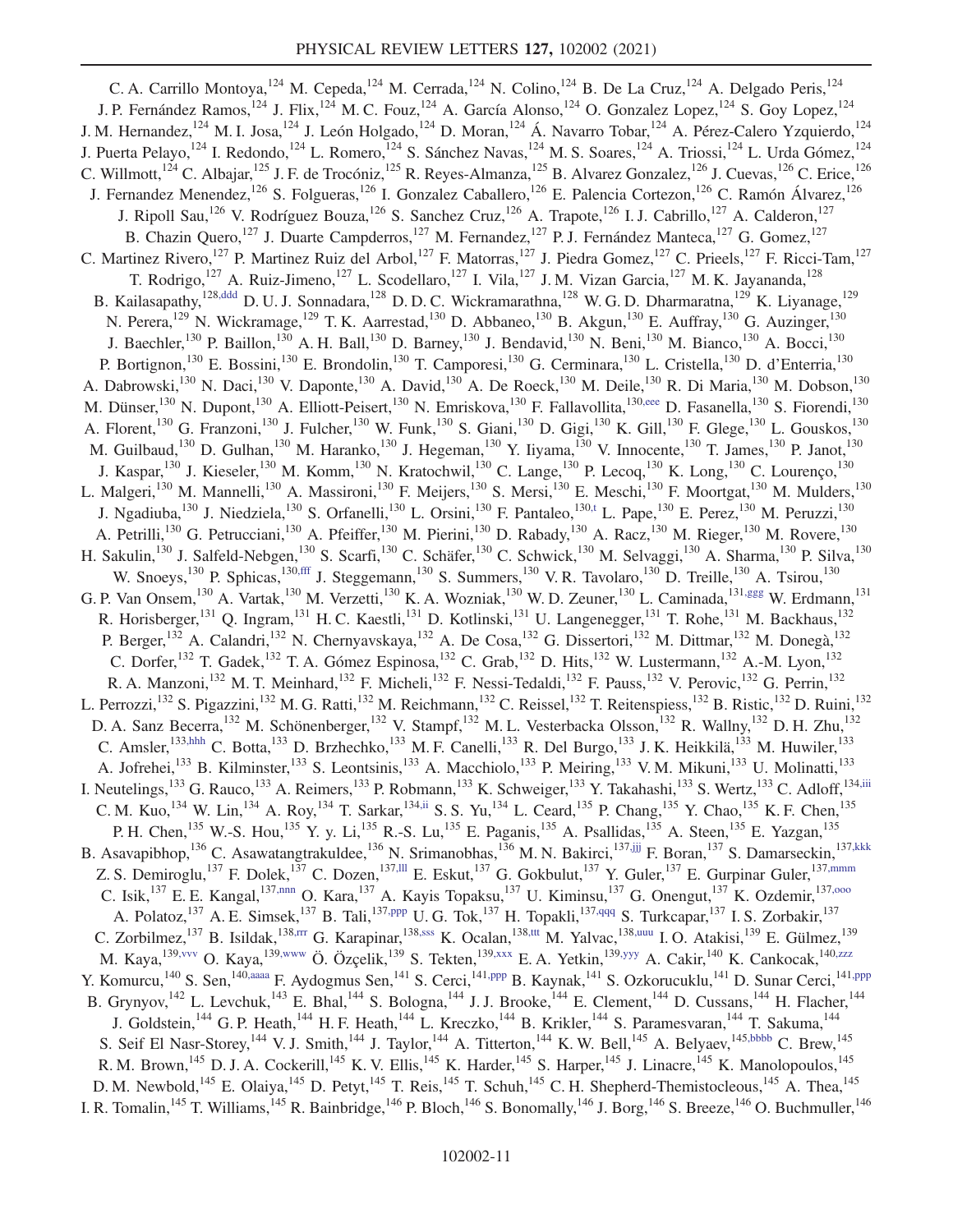<span id="page-11-6"></span><span id="page-11-5"></span><span id="page-11-4"></span><span id="page-11-3"></span><span id="page-11-2"></span><span id="page-11-1"></span><span id="page-11-0"></span>A. Bundock, <sup>146</sup> V. Cepaitis, <sup>146</sup> G. S. Chahal, <sup>146, cccc</sup> D. Colling, <sup>146</sup> P. Dauncey, <sup>146</sup> G. Davies, <sup>146</sup> M. Della Negra, <sup>146</sup> G. Fedi, <sup>146</sup> G. Hall,<sup>146</sup> G. Iles,<sup>146</sup> J. Langford,<sup>146</sup> L. Lyons,<sup>146</sup> A.-M. Magnan,<sup>146</sup> S. Malik,<sup>146</sup> A. Martelli,<sup>146</sup> V. Milosevic,<sup>146</sup> J. Nash,<sup>146[,dddd](#page-18-24)</sup> V. Palladino,<sup>146</sup> M. Pesaresi,<sup>146</sup> D. M. Raymond,<sup>146</sup> A. Richards,<sup>146</sup> A. Rose,<sup>146</sup> E. Scott,<sup>146</sup> C. Seez,<sup>146</sup> A. Shtipliyski,<sup>146</sup> M. Stoye,<sup>146</sup> A. Tapper,<sup>146</sup> K. Uchida,<sup>146</sup> T. Virdee,<sup>146[,t](#page-17-18)</sup> N. Wardle,<sup>146</sup> S. N. Webb,<sup>146</sup> D. Winterbottom,<sup>146</sup> A. G. Zecchinelli,<sup>146</sup> J. E. Cole,<sup>147</sup> P. R. Hobson,<sup>147</sup> A. Khan,<sup>147</sup> P. Kyberd,<sup>147</sup> C. K. Mackay,<sup>147</sup> I. D. Reid,<sup>147</sup> L. Teodorescu,<sup>147</sup> S. Zahid,<sup>147</sup> A. Brinkerhoff,<sup>148</sup> K. Call,<sup>148</sup> B. Caraway,<sup>148</sup> J. Dittmann,<sup>148</sup> K. Hatakeyama,<sup>148</sup> A. R. Kanuganti,<sup>148</sup> C. Madrid,<sup>148</sup> B. McMaster,<sup>148</sup> N. Pastika,<sup>148</sup> S. Sawant,<sup>148</sup> C. Smith,<sup>148</sup> J. Wilson,<sup>148</sup> R. Bartek,<sup>149</sup> A. Dominguez,<sup>149</sup> R. Uniyal,<sup>149</sup> A. M. Vargas Hernandez,<sup>149</sup> A. Buccilli,<sup>150</sup> O. Charaf,<sup>150</sup> S. I. Cooper,<sup>150</sup> S. V. Gleyzer,<sup>150</sup> C. Henderson,<sup>150</sup> P. Rumerio,<sup>150</sup> C. West,<sup>150</sup> A. Akpinar,<sup>151</sup> A. Albert,<sup>151</sup> D. Arcaro,<sup>151</sup> C. Cosby,<sup>151</sup> Z. Demiragli,<sup>151</sup> D. Gastler, <sup>151</sup> C. Richardson, <sup>151</sup> J. Rohlf, <sup>151</sup> K. Salyer, <sup>151</sup> D. Sperka, <sup>151</sup> D. Spitzbart, <sup>151</sup> I. Suarez, <sup>151</sup> S. Yuan, <sup>151</sup> D. Zou, <sup>151</sup> G. Benelli,<sup>152</sup> B. Burkle,<sup>152</sup> X. Coubez,<sup>15[2,u](#page-17-19)</sup> D. Cutts,<sup>152</sup> Y. t. Duh,<sup>152</sup> M. Hadley,<sup>152</sup> U. Heintz,<sup>152</sup> J. M. Hogan,<sup>152[,eeee](#page-18-25)</sup> K. H. M. Kwok,<sup>152</sup> E. Laird,<sup>152</sup> G. Landsberg,<sup>152</sup> K. T. Lau,<sup>152</sup> J. Lee,<sup>152</sup> M. Narain,<sup>152</sup> S. Sagir,<sup>152[,ffff](#page-18-26)</sup> R. Syarif,<sup>152</sup> E. Usai,<sup>152</sup> W. Y. Wong,<sup>152</sup> D. Yu,<sup>152</sup> W. Zhang,<sup>152</sup> R. Band,<sup>153</sup> C. Brainerd,<sup>153</sup> R. Breedon,<sup>153</sup> M. Calderon De La Barca Sanchez,<sup>153</sup> M. Chertok,<sup>153</sup> J. Conway,<sup>153</sup> R. Conway,<sup>153</sup> P. T. Cox,<sup>153</sup> R. Erbacher,<sup>153</sup> C. Flores,<sup>153</sup> G. Funk,<sup>153</sup> F. Jensen,<sup>153</sup> W. Ko,<sup>15[3,a](#page-17-0)</sup> O. Kukral,<sup>153</sup> R. Lander,<sup>153</sup> M. Mulhearn,<sup>153</sup> D. Pellett,<sup>153</sup> J. Pilot,<sup>153</sup> M. Shi,<sup>153</sup> D. Taylor,<sup>153</sup> K. Tos,<sup>153</sup> M. Tripathi,<sup>153</sup> Y. Yao,<sup>153</sup> F. Zhang,<sup>153</sup> M. Bachtis,<sup>154</sup> R. Cousins,<sup>154</sup> A. Dasgupta,<sup>154</sup> D. Hamilton,<sup>154</sup> J. Hauser,<sup>154</sup> M. Ignatenko,<sup>154</sup> T. Lam,<sup>154</sup> N. Mccoll,<sup>154</sup> W. A. Nash,<sup>154</sup> S. Regnard,<sup>154</sup> D. Saltzberg,<sup>154</sup> C. Schnaible,<sup>154</sup> B. Stone,<sup>154</sup> V. Valuev,<sup>154</sup> K. Burt,<sup>155</sup> Y. Chen,<sup>155</sup> R. Clare,<sup>155</sup> J. W. Gary,<sup>155</sup> S. M. A. Ghiasi Shirazi,<sup>155</sup> G. Hanson,<sup>155</sup> G. Karapostoli,<sup>155</sup> O. R. Long,<sup>155</sup> N. Manganelli,<sup>155</sup> M. Olmedo Negrete,<sup>155</sup> M. I. Paneva,<sup>155</sup> W. Si,<sup>155</sup> S. Wimpenny,<sup>155</sup> Y. Zhang,<sup>155</sup> J. G. Branson,<sup>156</sup> P. Chang,<sup>156</sup> S. Cittolin,<sup>156</sup> S. Cooperstein,<sup>156</sup> N. Deelen,<sup>156</sup> M. Derdzinski,<sup>156</sup> J. Duarte,<sup>156</sup> R. Gerosa,<sup>156</sup> D. Gilbert,<sup>156</sup> B. Hashemi,<sup>156</sup> V. Krutelyov,<sup>156</sup> J. Letts,<sup>156</sup> M. Masciovecchio,<sup>156</sup> S. May,<sup>156</sup> S. Padhi,<sup>156</sup> M. Pieri,<sup>156</sup> V. Sharma,<sup>156</sup> M. Tadel,<sup>156</sup> F. Würthwein,<sup>156</sup> A. Yagil,<sup>156</sup> N. Amin,<sup>157</sup> C. Campagnari,<sup>157</sup> M. Citron,<sup>157</sup> A. Dorsett,<sup>157</sup> V. Dutta,<sup>157</sup> J. Incandela, <sup>157</sup> B. Marsh, <sup>157</sup> H. Mei, <sup>157</sup> A. Ovcharova, <sup>157</sup> H. Qu, <sup>157</sup> M. Quinnan, <sup>157</sup> J. Richman, <sup>157</sup> U. Sarica, <sup>157</sup> D. Stuart, <sup>157</sup> S. Wang,  $^{157}$  D. Anderson,  $^{158}$  A. Bornheim,  $^{158}$  O. Cerri,  $^{158}$  I. Dutta,  $^{158}$  J. M. Lawhorn,  $^{158}$  N. Lu,  $^{158}$  J. Mao,  $^{158}$ H. B. Newman,<sup>158</sup> T. Q. Nguyen,<sup>158</sup> J. Pata,<sup>158</sup> M. Spiropulu,<sup>158</sup> J. R. Vlimant,<sup>158</sup> S. Xie,<sup>158</sup> Z. Zhang,<sup>158</sup> R. Y. Zhu,<sup>158</sup> J. Alison,<sup>159</sup> M. B. Andrews,<sup>159</sup> T. Ferguson,<sup>159</sup> T. Mudholkar,<sup>159</sup> M. Paulini,<sup>159</sup> M. Sun,<sup>159</sup> I. Vorobiev,<sup>159</sup> J. P. Cumalat,<sup>160</sup> W. T. Ford,<sup>160</sup> E. MacDonald,<sup>160</sup> T. Mulholland,<sup>160</sup> R. Patel,<sup>160</sup> A. Perloff,<sup>160</sup> K. Stenson,<sup>160</sup> K. A. Ulmer,<sup>160</sup> S. R. Wagner,<sup>160</sup> J. Alexander,<sup>161</sup> Y. Cheng,<sup>161</sup> J. Chu,<sup>161</sup> D. J. Cranshaw,<sup>161</sup> A. Datta,<sup>161</sup> A. Frankenthal,<sup>161</sup> K. Mcdermott,<sup>161</sup> J. Monroy,<sup>161</sup> J. R. Patterson,<sup>161</sup> D. Quach,<sup>161</sup> A. Ryd,<sup>161</sup> W. Sun,<sup>161</sup> S. M. Tan,<sup>161</sup> Z. Tao,<sup>161</sup> J. Thom,<sup>161</sup> P. Wittich,<sup>161</sup> M. Zientek,<sup>161</sup> S. Abdullin,<sup>162</sup> M. Albrow,<sup>162</sup> M. Alyari,<sup>162</sup> G. Apollinari,<sup>162</sup> A. Apresyan,<sup>162</sup> A. Apyan,<sup>162</sup> S. Banerjee,<sup>162</sup> L. A. T. Bauerdick,  $^{162}$  A. Beretvas,  $^{162}$  D. Berry,  $^{162}$  J. Berryhill,  $^{162}$  P. C. Bhat,  $^{162}$  K. Burkett,  $^{162}$  J. N. Butler,  $^{162}$  A. Canepa,  $^{162}$ G. B. Cerati,<sup>162</sup> H. W. K. Cheung,<sup>162</sup> F. Chlebana,<sup>162</sup> M. Cremonesi,<sup>162</sup> V. D. Elvira,<sup>162</sup> J. Freeman,<sup>162</sup> Z. Gecse,<sup>162</sup> E. Gottschalk,<sup>162</sup> L. Gray,<sup>162</sup> D. Green,<sup>162</sup> S. Grünendahl,<sup>162</sup> O. Gutsche,<sup>162</sup> R. M. Harris,<sup>162</sup> S. Hasegawa,<sup>162</sup> R. Heller,<sup>162</sup> T. C. Herwig,<sup>162</sup> J. Hirschauer,<sup>162</sup> B. Jayatilaka,<sup>162</sup> S. Jindariani,<sup>162</sup> M. Johnson,<sup>162</sup> U. Joshi,<sup>162</sup> P. Klabbers,<sup>162</sup> T. Klijnsma,<sup>162</sup> B. Klima,<sup>162</sup> M. J. Kortelainen,<sup>162</sup> S. Lammel,<sup>162</sup> D. Lincoln,<sup>162</sup> R. Lipton,<sup>162</sup> M. Liu,<sup>162</sup> T. Liu,<sup>162</sup> J. Lykken,<sup>162</sup> K. Maeshima,<sup>162</sup> D. Mason,<sup>162</sup> P. McBride,<sup>162</sup> P. Merkel,<sup>162</sup> S. Mrenna,<sup>162</sup> S. Nahn,<sup>162</sup> V. O'Dell,<sup>162</sup> V. Papadimitriou,<sup>162</sup> K. Pedro,<sup>162</sup> C. Pena,<sup>162[,gggg](#page-18-27)</sup> O. Prokofyev,<sup>162</sup> F. Ravera,<sup>162</sup> A. Reinsvold Hall,<sup>162</sup> L. Ristori,<sup>162</sup> B. Schneider, <sup>162</sup> E. Sexton-Kennedy, <sup>162</sup> N. Smith, <sup>162</sup> A. Soha, <sup>162</sup> W. J. Spalding, <sup>162</sup> L. Spiegel, <sup>162</sup> S. Stoynev, <sup>162</sup> J. Strait, <sup>162</sup> L. Taylor,<sup>162</sup> S. Tkaczyk,<sup>162</sup> N. V. Tran,<sup>162</sup> L. Uplegger,<sup>162</sup> E. W. Vaandering,<sup>162</sup> H. A. Weber,<sup>162</sup> A. Woodard,<sup>162</sup> D. Acosta,<sup>163</sup> P. Avery,<sup>163</sup> D. Bourilkov,<sup>163</sup> L. Cadamuro,<sup>163</sup> V. Cherepanov,<sup>163</sup> F. Errico,<sup>163</sup> R. D. Field,<sup>163</sup> D. Guerrero,<sup>163</sup> B. M. Joshi,<sup>163</sup> M. Kim,<sup>163</sup> J. Konigsberg,<sup>163</sup> A. Korytov,<sup>163</sup> K. H. Lo,<sup>163</sup> K. Matchev,<sup>163</sup> N. Menendez,<sup>163</sup> G. Mitselmakher,  $^{163}$  D. Rosenzweig,  $^{163}$  K. Shi,  $^{163}$  J. Wang,  $^{163}$  S. Wang,  $^{163}$  X. Zuo,  $^{163}$  T. Adams,  $^{164}$  A. Askew,  $^{164}$  D. Diaz,  $^{164}$ R. Habibullah,<sup>164</sup> S. Hagopian,<sup>164</sup> V. Hagopian,<sup>164</sup> K. F. Johnson,<sup>164</sup> R. Khurana,<sup>164</sup> T. Kolberg,<sup>164</sup> G. Martinez,<sup>164</sup> H. Prosper, <sup>164</sup> C. Schiber, <sup>164</sup> R. Yohay, <sup>164</sup> J. Zhang, <sup>164</sup> M. M. Baarmand, <sup>165</sup> S. Butalla, <sup>165</sup> T. Elkafrawy, <sup>16[5,m](#page-17-12)</sup> M. Hohlmann,<sup>165</sup> D. Noonan,<sup>165</sup> M. Rahmani,<sup>165</sup> M. Saunders,<sup>165</sup> F. Yumiceva,<sup>165</sup> M. R. Adams,<sup>166</sup> L. Apanasevich,<sup>166</sup> H. Becerril Gonzalez,<sup>166</sup> R. Cavanaugh,<sup>166</sup> X. Chen,<sup>166</sup> S. Dittmer,<sup>166</sup> O. Evdokimov,<sup>166</sup> C. E. Gerber,<sup>166</sup> D. A. Hangal,<sup>166</sup> D. J. Hofman,<sup>166</sup> C. Mills,<sup>166</sup> G. Oh,<sup>166</sup> T. Roy,<sup>166</sup> M. B. Tonjes,<sup>166</sup> N. Varelas,<sup>166</sup> J. Viinikainen,<sup>166</sup> X. Wang,<sup>166</sup> Z. Wu,<sup>166</sup> M. Alhusseini,<sup>167</sup> K. Dilsiz,<sup>16[7,hhhh](#page-18-28)</sup> S. Durgut,<sup>167</sup> R. P. Gandrajula,<sup>167</sup> M. Haytmyradov,<sup>167</sup> V. Khristenko,<sup>167</sup> O. K. Köseyan,<sup>167</sup> J.-P. Merlo,<sup>167</sup> A. Mestvirishvili,<sup>16[7,iiii](#page-18-29)</sup> A. Moeller,<sup>167</sup> J. Nachtman,<sup>167</sup> H. Ogul,<sup>16[7,jjjj](#page-18-30)</sup> Y. Onel,<sup>167</sup>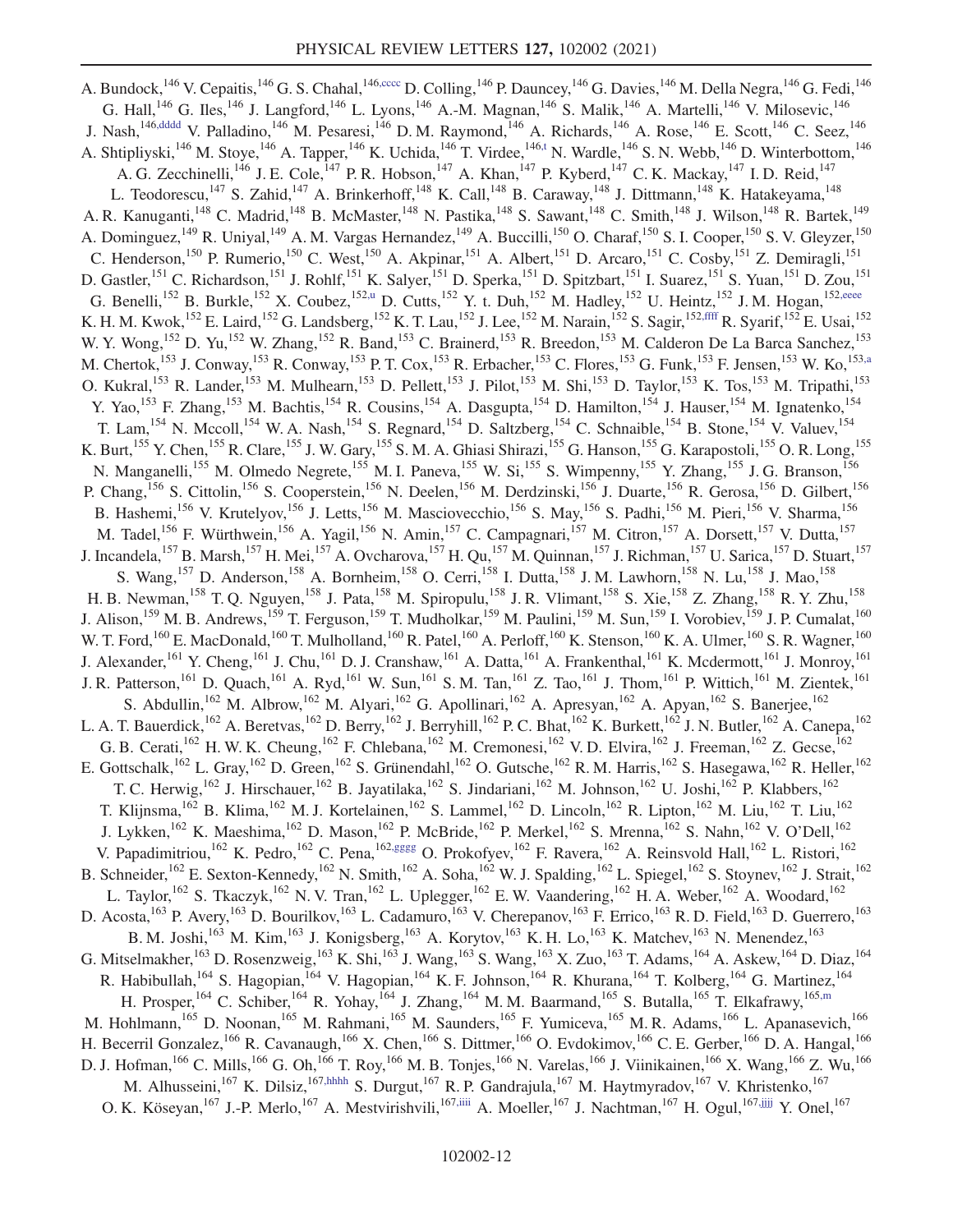<span id="page-12-2"></span><span id="page-12-1"></span><span id="page-12-0"></span>F. Ozok,<sup>16[7,kkkk](#page-18-31)</sup> A. Penzo,<sup>167</sup> C. Snyder,<sup>167</sup> E. Tiras,<sup>167</sup> J. Wetzel,<sup>167</sup> K. Yi,<sup>167,111</sup> O. Amram,<sup>168</sup> B. Blumenfeld,<sup>168</sup> L. Corcodilos,<sup>168</sup> M. Eminizer,<sup>168</sup> A. V. Gritsan,<sup>168</sup> S. Kyriacou,<sup>168</sup> P. Maksimovic,<sup>168</sup> C. Mantilla,<sup>168</sup> J. Roskes,<sup>168</sup> M. Swartz,<sup>168</sup> T. Á. Vámi,<sup>168</sup> C. Baldenegro Barrera,<sup>169</sup> P. Baringer,<sup>169</sup> A. Bean,<sup>169</sup> A. Bylinkin,<sup>169</sup> T. Isidori,<sup>169</sup> S. Khalil,<sup>169</sup> J. King,<sup>169</sup> G. Krintiras,<sup>169</sup> A. Kropivnitskaya,<sup>169</sup> C. Lindsey,<sup>169</sup> N. Minafra,<sup>169</sup> M. Murray,<sup>169</sup> C. Rogan,<sup>169</sup> C. Royon,<sup>169</sup> S. Sanders,<sup>169</sup> E. Schmitz,<sup>169</sup> J. D. Tapia Takaki,<sup>169</sup> Q. Wang,<sup>169</sup> J. Williams,<sup>169</sup> G. Wilson,<sup>169</sup> S. Duric,<sup>170</sup> A. Ivanov,<sup>170</sup> K. Kaadze,<sup>170</sup> D. Kim,<sup>170</sup> Y. Maravin,<sup>170</sup> T. Mitchell,<sup>170</sup> A. Modak,<sup>170</sup> A. Mohammadi,<sup>170</sup> F. Rebassoo,<sup>171</sup> D. Wright,<sup>171</sup> E. Adams,<sup>172</sup> A. Baden,<sup>172</sup> O. Baron,<sup>172</sup> A. Belloni,<sup>172</sup> S. C. Eno,<sup>172</sup> Y. Feng,<sup>172</sup> N. J. Hadley,<sup>172</sup> S. Jabeen,<sup>172</sup> G. Y. Jeng,<sup>172</sup> R. G. Kellogg,<sup>172</sup> T. Koeth,<sup>172</sup> A. C. Mignerey,<sup>172</sup> S. Nabili,<sup>172</sup> M. Seidel,<sup>172</sup> A. Skuja,<sup>172</sup> S. C. Tonwar,<sup>172</sup> L. Wang,<sup>172</sup> K. Wong, <sup>172</sup> D. Abercrombie, <sup>173</sup> B. Allen, <sup>173</sup> R. Bi, <sup>173</sup> S. Brandt, <sup>173</sup> W. Busza, <sup>173</sup> I. A. Cali, <sup>173</sup> Y. Chen, <sup>173</sup> M. D'Alfonso, <sup>173</sup> G. Gomez Ceballos,<sup>173</sup> M. Goncharov,<sup>173</sup> P. Harris,<sup>173</sup> D. Hsu,<sup>173</sup> M. Hu,<sup>173</sup> M. Klute,<sup>173</sup> D. Kovalskyi,<sup>173</sup> J. Krupa,<sup>173</sup> Y.-J. Lee,<sup>173</sup> P. D. Luckey,<sup>173</sup> B. Maier,<sup>173</sup> A. C. Marini,<sup>173</sup> C. Mcginn,<sup>173</sup> C. Mironov,<sup>173</sup> S. Narayanan,<sup>173</sup> X. Niu,<sup>173</sup> C. Paus,<sup>173</sup> D. Rankin,<sup>173</sup> C. Roland,<sup>173</sup> G. Roland,<sup>173</sup> Z. Shi,<sup>173</sup> G. S. F. Stephans,<sup>173</sup> K. Sumorok,<sup>173</sup> K. Tatar,<sup>173</sup> D. Velicanu,<sup>173</sup> J. Wang,<sup>173</sup> T.W. Wang,<sup>173</sup> Z. Wang,<sup>173</sup> B. Wyslouch,<sup>173</sup> R.M. Chatterjee,<sup>174</sup> A. Evans,<sup>174</sup> S. Guts,<sup>174[,a](#page-17-0)</sup> P. Hansen,<sup>174</sup> J. Hiltbrand,<sup>174</sup> Sh. Jain,<sup>174</sup> M. Krohn,<sup>174</sup> Y. Kubota,<sup>174</sup> Z. Lesko,<sup>174</sup> J. Mans,<sup>174</sup> M. Revering,<sup>174</sup> R. Rusack,<sup>174</sup> I. Hiltbrand,<sup>174</sup> Sh. Jain,<sup>174</sup> M. Krohn,<sup>174</sup> Y. Kubota,<sup>174</sup> Z. Lesko,<sup>17</sup> R. Saradhy, <sup>174</sup> N. Schroeder, <sup>174</sup> N. Strobbe, <sup>174</sup> M. A. Wadud, <sup>174</sup> J. G. Acosta, <sup>175</sup> S. Oliveros, <sup>175</sup> K. Bloom, <sup>176</sup> S. Chauhan, <sup>176</sup> D. R. Claes, <sup>176</sup> C. Fangmeier, <sup>176</sup> L. Finco, <sup>176</sup> F. Golf, <sup>176</sup> J. R. González Fernández, <sup>176</sup> I. Kravchenko, <sup>176</sup> J. E. Siado, <sup>176</sup> G. R. Snow,  $^{176,a}$  $^{176,a}$  $^{176,a}$  B. Stieger,  $^{176}$  W. Tabb,  $^{176}$  F. Yan,  $^{176}$  G. Agarwal,  $^{177}$  H. Bandyopadhyay,  $^{177}$  C. Harrington,  $^{177}$  L. Hay,  $^{177}$ I. Iashvili,<sup>177</sup> A. Kharchilava,<sup>177</sup> C. McLean,<sup>177</sup> D. Nguyen,<sup>177</sup> J. Pekkanen,<sup>177</sup> S. Rappoccio,<sup>177</sup> B. Roozbahani,<sup>177</sup> G. Alverson,<sup>178</sup> E. Barberis,<sup>178</sup> C. Freer,<sup>178</sup> Y. Haddad,<sup>178</sup> A. Hortiangtham,<sup>178</sup> J. Li,<sup>178</sup> G. Madigan,<sup>178</sup> B. Marzocchi,<sup>178</sup> D. M. Morse,<sup>178</sup> V. Nguyen,<sup>178</sup> T. Orimoto,<sup>178</sup> A. Parker,<sup>178</sup> L. Skinnari,<sup>178</sup> A. Tishelman-Charny,<sup>178</sup> T. Wamorkar,<sup>178</sup> B. Wang,  $^{178}$  A. Wisecarver,  $^{178}$  D. Wood,  $^{178}$  S. Bhattacharya,  $^{179}$  J. Bueghly,  $^{179}$  Z. Chen,  $^{179}$  A. Gilbert,  $^{179}$  T. Gunter,  $^{179}$ K. A. Hahn,<sup>179</sup> N. Odell,<sup>179</sup> M. H. Schmitt,<sup>179</sup> K. Sung,<sup>179</sup> M. Velasco,<sup>179</sup> R. Bucci,<sup>180</sup> N. Dev,<sup>180</sup> R. Goldouzian,<sup>180</sup> M. Hildreth,<sup>180</sup> K. Hurtado Anampa,<sup>180</sup> C. Jessop,<sup>180</sup> D. J. Karmgard,<sup>180</sup> K. Lannon,<sup>180</sup> W. Li,<sup>180</sup> N. Loukas,<sup>180</sup> N. Marinelli,<sup>180</sup> I. Mcalister,<sup>180</sup> F. Meng,<sup>180</sup> K. Mohrman,<sup>180</sup> Y. Musienko,<sup>180[,tt](#page-17-44)</sup> R. Ruchti,<sup>180</sup> P. Siddireddy,<sup>180</sup> S. Taroni,<sup>180</sup> M. Wayne,<sup>180</sup> A. Wightman,<sup>180</sup> M. Wolf,<sup>180</sup> L. Zygala,<sup>180</sup> J. Alimena,<sup>181</sup> B. Bylsma,<sup>181</sup> B. Cardwell,<sup>181</sup> L. S. Durkin,<sup>181</sup> B. Francis,<sup>181</sup> C. Hill,<sup>181</sup> A. Lefeld,<sup>181</sup> B. L. Winer,<sup>181</sup> B. R. Yates,<sup>181</sup> P. Das,<sup>182</sup> G. Dezoort,<sup>182</sup> P. Elmer,<sup>182</sup> B. Greenberg,<sup>182</sup> N. Haubrich,<sup>182</sup> S. Higginbotham,<sup>182</sup> A. Kalogeropoulos,<sup>182</sup> G. Kopp,<sup>182</sup> S. Kwan,<sup>182</sup> D. Lange,<sup>182</sup> M. T. Lucchini,<sup>182</sup> J. Luo,<sup>182</sup> D. Marlow,<sup>182</sup> K. Mei,<sup>182</sup> I. Ojalvo,<sup>182</sup> J. Olsen,<sup>182</sup> C. Palmer,<sup>182</sup> P. Piroué,<sup>182</sup> D. Stickland,<sup>182</sup> C. Tully,<sup>182</sup> S. Malik,<sup>183</sup> S. Norberg,<sup>183</sup> V. E. Barnes,<sup>184</sup> R. Chawla,<sup>184</sup> S. Das,<sup>184</sup> L. Gutay,<sup>184</sup> M. Jones,<sup>184</sup> A. W. Jung,<sup>184</sup> B. Mahakud,<sup>184</sup> G. Negro,<sup>184</sup> N. Neumeister,<sup>184</sup> C. C. Peng,<sup>184</sup> S. Piperov,<sup>184</sup> H. Qiu,<sup>184</sup> J. F. Schulte,<sup>184</sup> M. Stojanovic,<sup>18[4,q](#page-17-15)</sup> N. Trevisani,<sup>184</sup> F. Wang,<sup>184</sup> R. Xiao,<sup>184</sup> W. Xie,<sup>184</sup> T. Cheng,<sup>185</sup> J. Dolen,<sup>185</sup> N. Parashar,<sup>185</sup> A. Baty,<sup>186</sup> S. Dildick,<sup>186</sup> K. M. Ecklund,<sup>186</sup> S. Freed,<sup>186</sup> F. J. M. Geurts,<sup>186</sup> M. Kilpatrick,<sup>186</sup> A. Kumar,<sup>186</sup> W. Li,<sup>186</sup> B. P. Padley,<sup>186</sup> R. Redjimi,<sup>186</sup> J. Roberts,<sup>186[,a](#page-17-0)</sup> J. Rorie,<sup>186</sup> W. Shi,<sup>186</sup> A. G. Stahl Leiton,<sup>186</sup> A. Bodek,<sup>187</sup> P. de Barbaro,<sup>187</sup> R. Demina,<sup>187</sup> J. L. Dulemba,<sup>187</sup> C. Fallon,<sup>187</sup> T. Ferbel,<sup>187</sup> M. Galanti,<sup>187</sup> A. Garcia-Bellido,<sup>187</sup> O. Hindrichs,<sup>187</sup> A. Khukhunaishvili,<sup>187</sup> E. Ranken,<sup>187</sup> R. Taus,<sup>187</sup> B. Chiarito,<sup>188</sup> J. P. Chou,<sup>188</sup> A. Gandrakota,<sup>188</sup> Y. Gershtein,<sup>188</sup> E. Halkiadakis,<sup>188</sup> A. Hart,<sup>188</sup> M. Heindl,<sup>188</sup> E. Hughes,<sup>188</sup> S. Kaplan,<sup>188</sup> O. Karacheban,<sup>18[8,x](#page-17-22)</sup> I. Laflotte,<sup>188</sup> A. Lath,<sup>188</sup> R. Montalvo,<sup>188</sup> K. Nash,<sup>188</sup> M. Osherson,<sup>188</sup> S. Salur,<sup>188</sup> S. Schnetzer,<sup>188</sup> S. Somalwar,<sup>188</sup> R. Stone,<sup>188</sup> S. A. Thayil,<sup>188</sup> S. Thomas,<sup>188</sup> H. Wang,<sup>188</sup> H. Acharya,<sup>189</sup> A. G. Delannoy,<sup>189</sup> S. Spanier,<sup>189</sup> O. Bouhali,<sup>19[0,mmmm](#page-18-33)</sup> M. Dalchenko,<sup>190</sup> A. Delgado,<sup>190</sup> R. Eusebi,<sup>190</sup> J. Gilmore,<sup>190</sup> T. Huang,<sup>190</sup> T. Kamon,<sup>190[,nnnn](#page-18-34)</sup> H. Kim,<sup>190</sup> S. Luo,<sup>190</sup> S. Malhotra,<sup>190</sup> R. Mueller,<sup>190</sup> D. Overton,<sup>190</sup> L. Perniè,<sup>190</sup> D. Rathjens,<sup>190</sup> A. Safonov,<sup>190</sup> J. Sturdy,<sup>190</sup> N. Akchurin,<sup>191</sup> J. Damgov,<sup>191</sup> V. Hegde,<sup>191</sup> S. Kunori,<sup>191</sup> K. Lamichhane,<sup>191</sup> S. W. Lee,<sup>191</sup> T. Mengke,<sup>191</sup> S. Muthumuni,<sup>191</sup> T. Peltola,<sup>191</sup> S. Undleeb,<sup>191</sup> I. Volobouev,<sup>191</sup> Z. Wang,<sup>191</sup> A. Whitbeck,<sup>191</sup> E. Appelt,<sup>192</sup> S. Greene,<sup>192</sup> A. Gurrola,<sup>192</sup> R. Janjam,<sup>192</sup> W. Johns,<sup>192</sup> C. Maguire,<sup>192</sup> A. Melo,<sup>192</sup> H. Ni,<sup>192</sup> K. Padeken,<sup>192</sup> F. Romeo,<sup>192</sup> P. Sheldon,<sup>192</sup> S. Tuo,<sup>192</sup> J. Velkovska,<sup>192</sup> M. Verweij,<sup>192</sup> M. W. Arenton,<sup>193</sup> B. Cox,<sup>193</sup> G. Cummings,<sup>193</sup> J. Hakala,<sup>193</sup> R. Hirosky,<sup>193</sup> M. Joyce,<sup>193</sup> A. Ledovskoy,<sup>193</sup> A. Li,<sup>193</sup> C. Neu,<sup>193</sup> B. Tannenwald,<sup>193</sup> Y. Wang,<sup>193</sup> E. Wolfe,<sup>193</sup> F. Xia,<sup>193</sup> P. E. Karchin,<sup>194</sup> N. Poudyal,<sup>194</sup> P. Thapa,<sup>194</sup> K. Black,<sup>195</sup> T. Bose,<sup>195</sup> J. Buchanan,<sup>195</sup> C. Caillol,<sup>195</sup> S. Dasu,<sup>195</sup> I. De Bruyn,<sup>195</sup> P. Everaerts,<sup>195</sup> C. Galloni,<sup>195</sup> H. He,<sup>195</sup> M. Herndon,<sup>195</sup> A. Hervé,<sup>195</sup> U. Hussain,<sup>195</sup> A. Lanaro,<sup>195</sup>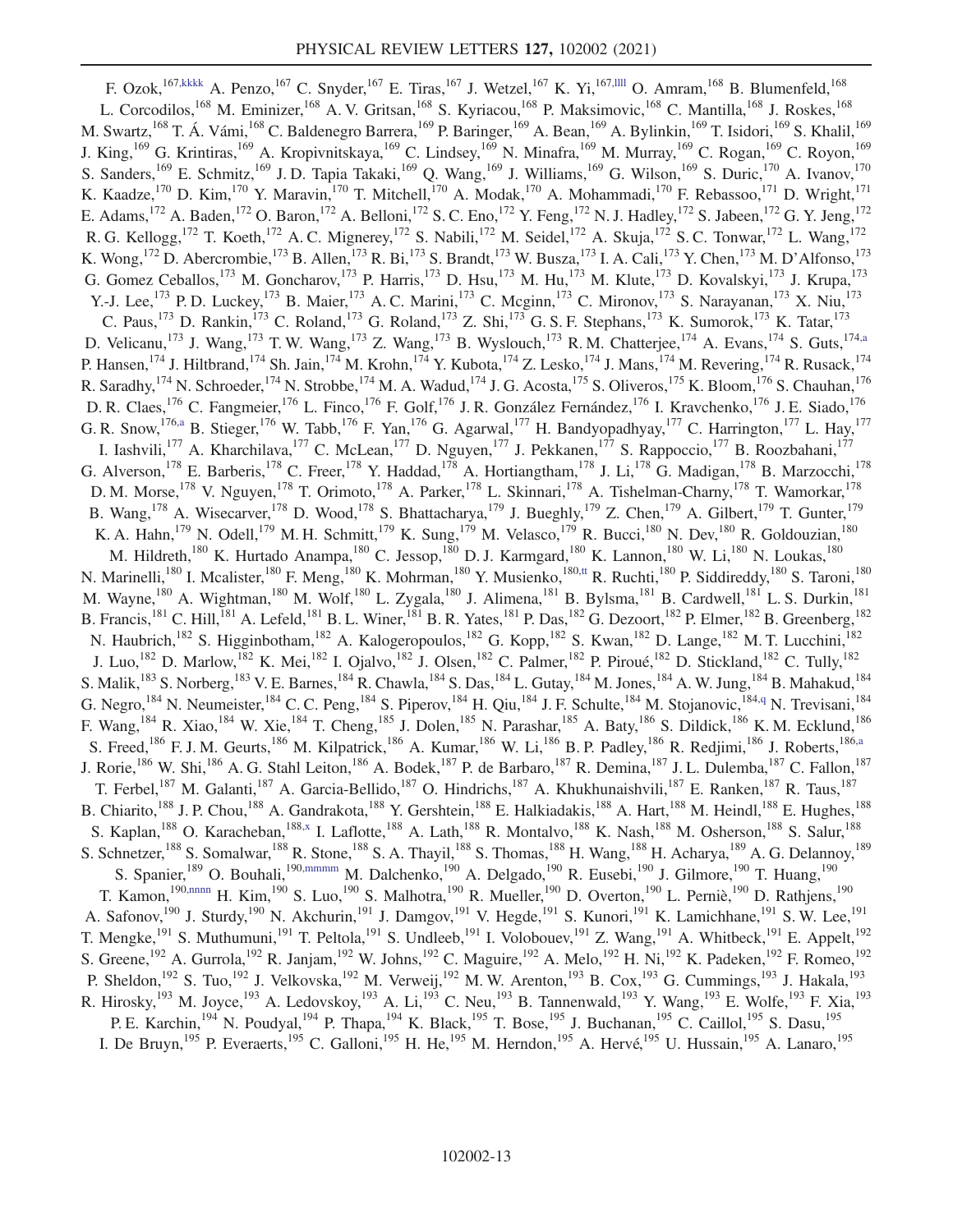A. Loeliger,<sup>195</sup> R. Loveless,<sup>195</sup> J. Madhusudanan Sreekala,<sup>195</sup> A. Mallampalli,<sup>195</sup> D. Pinna,<sup>195</sup> T. Ruggles,<sup>195</sup> A. Savin,<sup>195</sup> V. Shang,<sup>195</sup> V. Sharma,<sup>195</sup> W. H. Smith,<sup>195</sup> D. Teague,<sup>195</sup> S. Trembath-Reichert,<sup>195</sup> and W. Vetens<sup>195</sup>

(CMS Collaboration)

<sup>1</sup>Yerevan Physics Institute, Yerevan, Armenia 2 Institut für Hochenergiephysik, Wien, Austria 3 Institute for Nuclear Problems, Minsk, Belarus <sup>4</sup>Universiteit Antwerpen, Antwerpen, Belgium <sup>5</sup>Vrije Universiteit Brussel, Brussel, Belgium<br><sup>6</sup>Université Libre de Bruxelles, Bruxelles, Belgium <sup>6</sup>Université Libre de Bruxelles, Bruxelles, Belgium  $\frac{7}{7}$ Ghent University, Ghent, Belgium  $'$ Ghent University, Ghent, Belgium<br><sup>8</sup>Université Catholique de Louvain, Louvain la N  $^8$ Université Catholique de Louvain, Louvain-la-Neuve, Belgium<br> $^9$ Cartre Presileire de Pesquisse Fisiese, Pie de Laneire, Presil <sup>9</sup>Centro Brasileiro de Pesquisas Fisicas, Rio de Janeiro, Brazil<br><sup>10</sup>Universidade do Estado do Rio de Janeiro, Rio de Janeiro, Brazil<br><sup>11</sup>Universidade Estadual Paulista, Universidade Federal do ABC, São Paulo, Brazil<br><sup>11</sup> <sup>15</sup>Department of Physics, Tsinghua University, Beijing, China<br><sup>16</sup>Institute of High Energy Physics, Beijing, China<br><sup>17</sup>State Key Laboratory of Nuclear Physics and Technology, Peking University, Beijing, China<br><sup>19</sup>Institu Shanghai, China<br><sup>20</sup>Zhejiang University, Hangzhou, China<br><sup>21</sup>Universidad de Los Andes, Bogota, Colombia<br><sup>22</sup>Universidad de Antioquia, Medellin, Colombia<br><sup>23</sup>University of Split, Faculty of Electrical Engineering, Mechanica <sup>27</sup>Charles University, Prague, Czech Republic<br><sup>28</sup>Escuela Politecnica Nacional, Quito, Ecuador<br><sup>30</sup>Academy of Scientific Research and Technology of the Arab Republic of Egypt, Egyptian Network of High Energy Physics, Cairo, Egypt<br>
<sup>31</sup>Center for High Energy Physics (CHEP-FU), Fayoum University, El-Fayoum, Egypt<br>
<sup>32</sup>National Institute of Chemical Physics and Biophysics, Tallinn, Estonia<br>
<sup>33</sup>Department of Physics, University of Helsink <sup>37</sup>Laboratoire Leprince-Ringuet, CNRS/IN2P3, Ecole Polytechnique, Institut Polytechnique de Paris, Palaiseau, France<br><sup>38</sup>Université de Strasbourg, CNRS, IPHC UMR 7178, Strasbourg, France<br><sup>39</sup>Institut de Physique des 2 In <sup>44</sup>Deutsches Elektronen-Synchrotron, Hamburg, Germany<br><sup>45</sup>University of Hamburg, Hamburg, Germany<br><sup>46</sup>Karlsruher Institut fuer Technologie, Karlsruhe, Germany<br><sup>47</sup>Institute of Nuclear and Particle Physics (INPP), NCSR De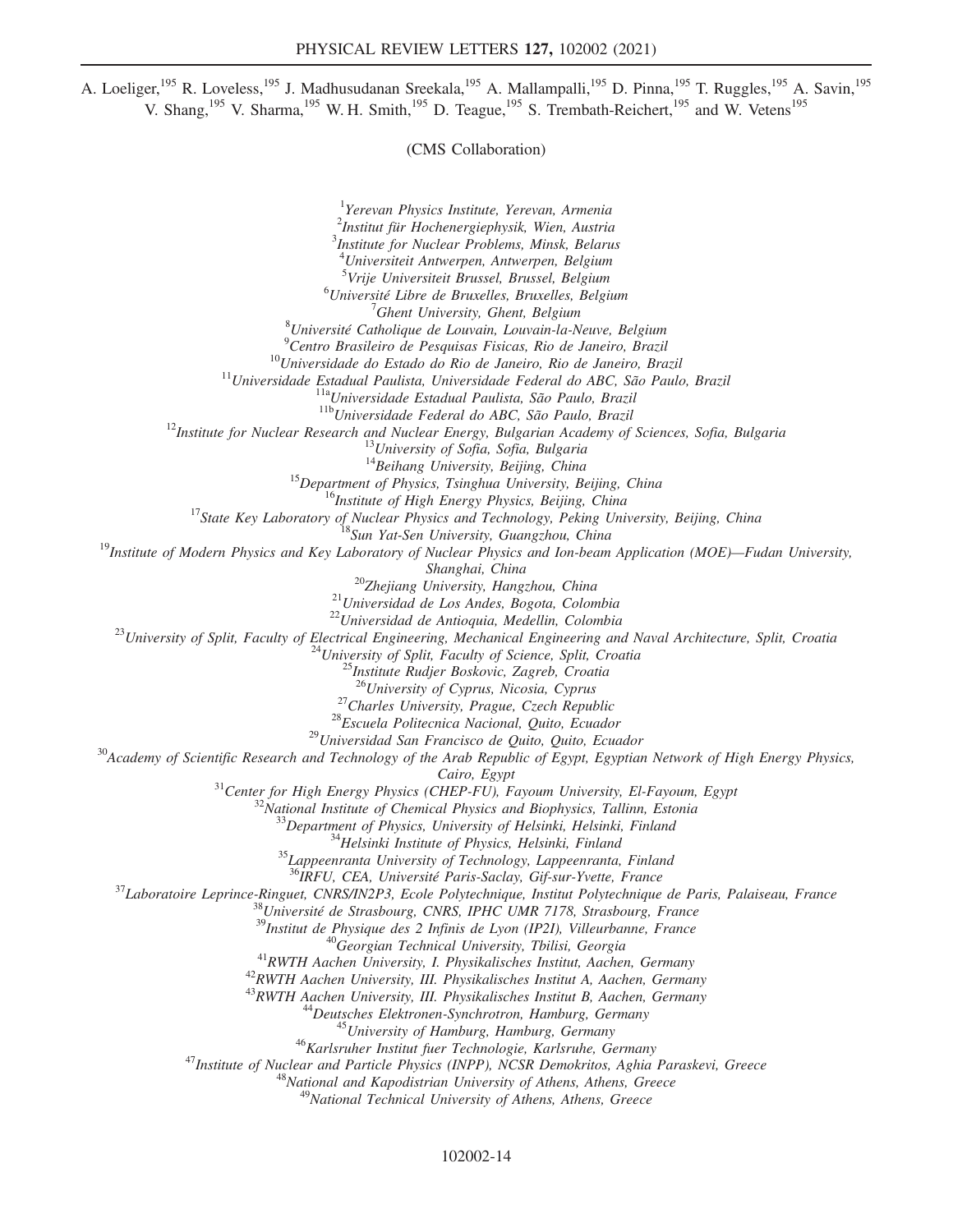$\begin{array}{c} \text{^{50}University of } Io\'annina, Io\'annina, Greece \\ \text{^{51}MTA-ELTE Lendület CMS Particle and Nuclear Physics Group, Eötvös Lor\'and University, Budapest, Hungary \\ \text{^{52}Wigner Research Centre for Physics, Budapest, Hungary \\ \text{^{53}Institute of Nuclear Research ATOMKI, Debrecen, Hungary \\ \text{^{54}Institute of Physics, University of Debrecen, Debrecen, Hungary \\ \text{^{55}Exzterhazy Karoly University, Karoly Robert Campus, Gyongyos, Hungary \\ \text{^{56}Indian Institute of Science (IISc), Bangalore, India \\ \text{^{57}National Institute of Science Education and Research, HBNI, Bhubaneswar, India \\ \text{^{59}University of Delhi,$ <sup>60</sup>Saha Institute of Nuclear Physics, HBNI, Kolkata, India <sup>61</sup>Indian Institute of Technology Madras, Madras, India<br><sup>62</sup>Bhabha Atomic Research Centre, Mumbai, India  $63$ Tata Institute of Fundamental Research-A, Mumbai, India  $64$ Tata Institute of Fundamental Research-B, Mumbai, India  $^{65}$ Indian Institute of Science Education and Research (IISER), Pune, India <sup>66</sup>Department of Physics, Isfahan University of Technology, Isfahan, Iran  $^{67}$ *Institute for Research in Fundamental Sciences (IPM), Tehran, Iran*  $^{68}$ *University College Dublin, Dublin, Ireland* 69aINFN Sezione di Bari, Bari, Italy <sup>69b</sup>Università di Bari, Bari, Italy<br><sup>69c</sup>Politecnico di Bari, Bari, Italy <sup>70</sup>INFN Sezione di Bologna, Università di Bologna, Bologna, Italy <sup>70a</sup>INFN Sezione di Bologna, Bologna, Italy <sup>70b</sup>Università di Bologna, Bologna, Italy <sup>71</sup>INFN Sezione di Catania, Università di Catania, Catania, Italy <sup>71a</sup>INFN Sezione di Catania, Catania, Italy <sup>71b</sup>Università di Catania, Catania, Italy <sup>72</sup>INFN Sezione di Firenze, Università di Firenze, Firenze, Italy <sup>72a</sup>INFN Sezione di Firenze, Firenze, Italy <sup>72b</sup>Università di Firenze, Firenze, Italy <sup>73</sup>INFN Laboratori Nazionali di Frascati, Frascati, Italy <sup>74</sup>INFN Sezione di Genova, Università di Genova, Genova, Italy <sup>74a</sup>*INFN Sezione di Genova, Genova, Italy* 74<sup>4b</sup>*Università di Genova, Genova, Italy* <sup>75</sup>INFN Sezione di Milano-Bicocca, Università di Milano-Bicocca, Milano, Italy <sup>75a</sup>INFN Sezione di Milano-Bicocca, Milano, Italy <sup>75b</sup>Università di Milano-Bicocca, Milano, Italy <sup>76</sup>INFN Sezione di Napoli, Università di Napoli 'Federico II', Napoli, Italy, Università della Basilicata, Potenza, Italy, Università G. Marconi, Roma, Italy<br>
<sup>76a</sup>INFN Sezione di Napoli, Napoli, Italy<br>
<sup>76b</sup>Università di Napoli 'Federico II', Napoli, Italy<br>
<sup>76c</sup>Università della Basilicata, Potenza, Italy<br>
<sup>76</sup><sup>06</sup>Università della Basilicata <sup>77c</sup>Università di Trento, Trento, Italy <sup>78a</sup>INFN Sezione di Pavia, Pavia, Italy <sup>78b</sup>Università di Pavia, Pavia, Italy <sup>79</sup>INFN Sezione di Perugia, Università di Perugia, Perugia, Italy <sup>79a</sup>INFN Sezione di Perugia, Perugia, Italy <sup>79b</sup>Università di Perugia, Perugia, Italy <sup>80</sup>INFN Sezione di Pisa, Università di Pisa, Scuola Normale Superiore di Pisa, Pisa Italy, Università di Siena, Italy <sup>80a</sup>INFN Sezione di Pisa, Perugia, Italy <sup>80b</sup>Università di Pisa, Perugia, Italy <sup>80b</sup>Università di P <sup>80c</sup>Scuola Normale Superiore di Pisa, Perugia, Italy<br><sup>80d</sup>Università di Siena, Perugia, Italy<br><sup>81</sup>INFN Sezione di Roma, Sapienza Università di Roma, Rome, Italy<br><sup>81</sup>ANFN Sezione di Roma, Roma, Italy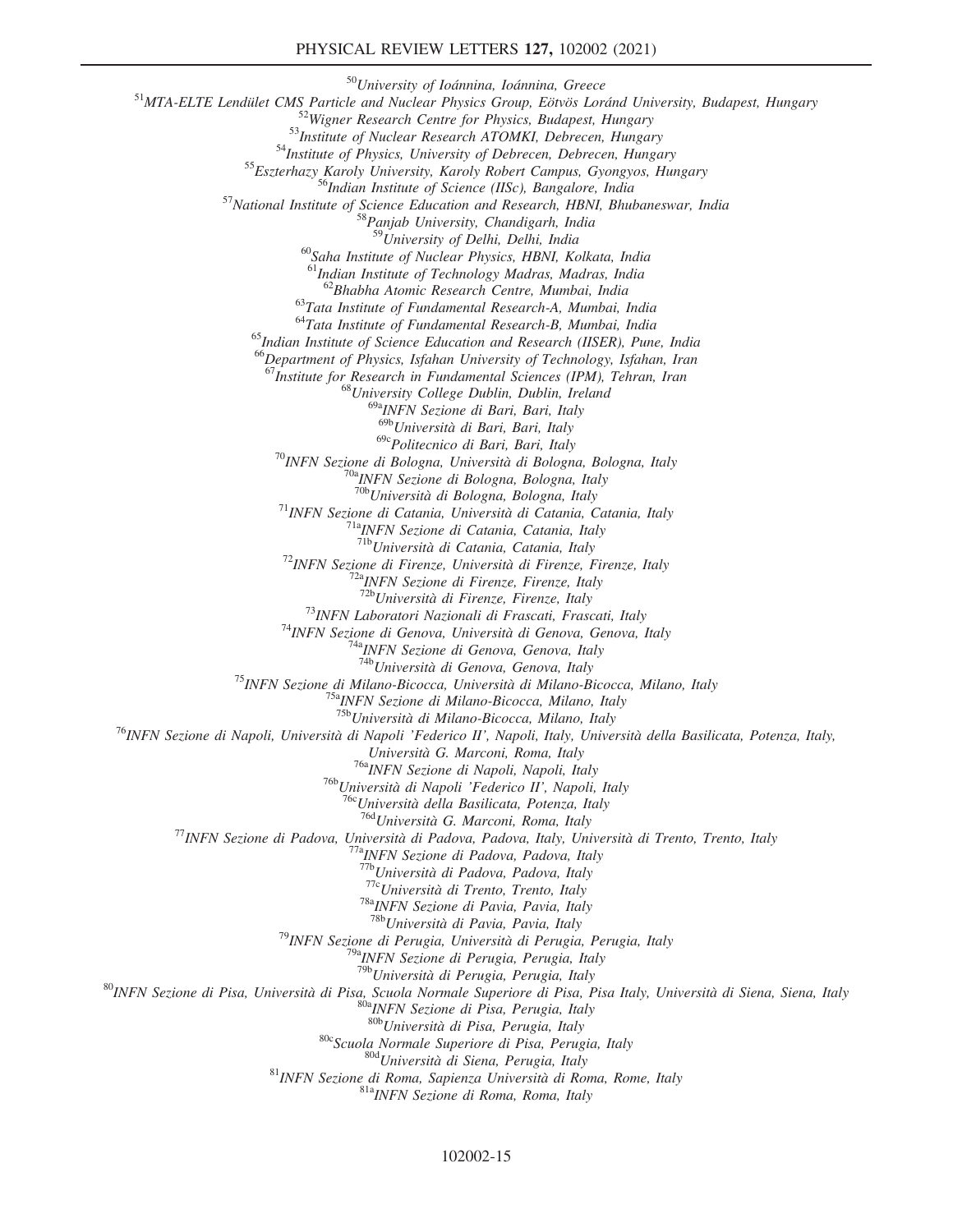## PHYSICAL REVIEW LETTERS 127, 102002 (2021)

<sup>81b</sup>Sapienza Università di Roma, Roma, Italy 82INFN Sezione di Torino, Università di Torino, Italy, Università del Piemonte Orientale, Novara, Italy 82<sup>a</sup>INFN Sezione di Torino, Torino, Italy 82<sup>b</sup>Università di Torino, T <sup>82</sup>CUniversità del Piemonte Orientale, Novara, Italy <sup>83</sup>INFN Sezione di Trieste, Università di Trieste, Trieste, Italy  $^{83a}$ Università di Trieste, Trieste, Italy  $^{83b}$ Università di Trieste, Trieste, Italy <sup>84</sup>Kyungpook National University, Daegu, Korea <sup>85</sup>Chonnam National University, Institute for Universe and Elementary Particles, Kwangju, Korea  $\frac{^{86}$ Hanyang University, Seoul, Korea 87Korea University, Seoul, Korea <sup></sup> <sup>88</sup>Kyung Hee University, Department of Physics, Seoul, Republic of Korea  $^{89}$ Sejong University, Seoul, Korea  $^{90}$ Seoul National University, Seoul, Korea  $^{91}$ University of Seoul, Seoul, Korea  $^{91}$ <sup>92</sup>Yonsei University, Department of Physics, Seoul, Korea<br><sup>93</sup>Sungkyunkwan University, Suwon, Korea<br><sup>94</sup>College of Engineering and Technology, American University of the Middle East (AUM), Egaila, Kuwait<sup>4</sup> <sup>95</sup>Riga Technical University, Riga, Latvia<br><sup>96</sup>Vilnius University, Vilnius, Lithuania <sup>97</sup>National Centre for Particle Physics, Universiti Malaya, Kuala Lumpur, Malaysia<br><sup>98</sup>Universidad de Sonora (UNISON), Hermosillo, Mexico<br><sup>99</sup>Centro de Investigacion y de Estudios Avanzados del IPN, Mexico City, Mexico<br><sup></sup> <sup>105</sup>University of Canterbury, Christchurch, New Zealand<br><sup>106</sup>National Centre for Physics, Quaid-I-Azam University, Islamabad, Pakistan<br><sup>107</sup>AGH University of Science and Technology Faculty of Computer Science, Electronic <sup>111</sup>Joint Institute for Nuclear Research, Dubna, Russia<br><sup>112</sup>Petersburg Nuclear Physics Institute, Gatchina (St. Petersburg), Russia<br><sup>114</sup>Institute for Theoretical and Experimental Physics neared by A.I. Alikhanov of NRC <sup>126</sup>Universidad de Oviedo, Instituto Universitario de Ciencias y Tecnologías Espaciales de Asturias (ICTEA), Oviedo, Spain<br><sup>126</sup>Universitario de Ciencias y Tecnologías Espaciales de Asturias (ICTEA), Oviedo, Spain<br><sup>129</sup>I

## 102002-16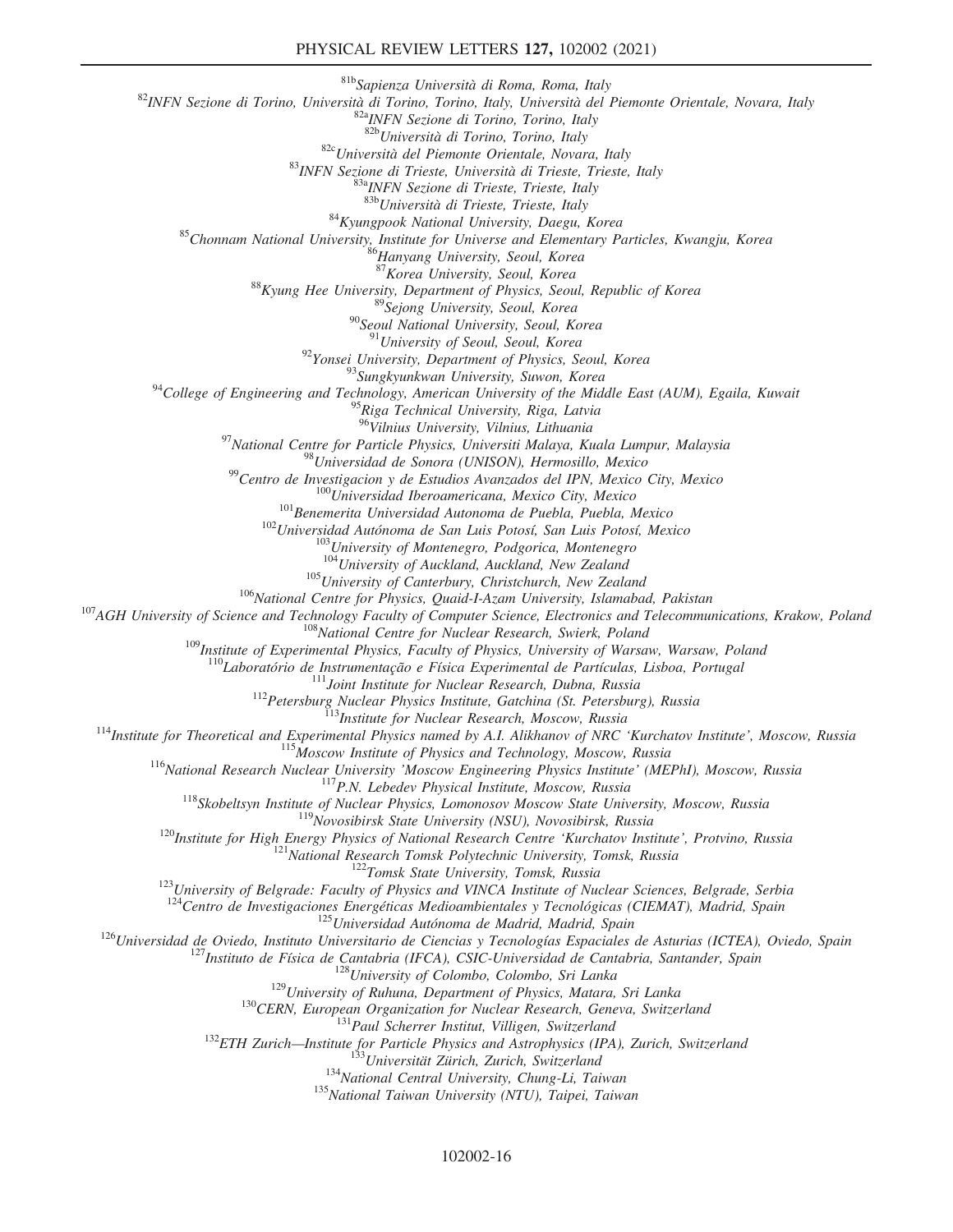$^{136}$ Chulalongkorn University, Faculty of Science, Department of Physics, Bangkok, Thailand<br> $^{137}$ Cukurova University, Physics Department, Science and Art Faculty, Adana, Turkey <sup>138</sup>Middle East Technical University, Physics Department, Ankara, Turkey<br><sup>139</sup>Bogazici University, Istanbul, Turkey<br><sup>140</sup>Istanbul Technical University, Istanbul, Turkey<br><sup>142</sup>Institute for Scintillation Materials of Natio <sup>143</sup>National Scientific Center, Kharkov Institute of Physics and Technology, Kharkov, Ukraine<br><sup>143</sup>National Scientific Center, Kharkov Institute of Physics and Technology, Kharkov, Ukraine<br><sup>145</sup>Rutherford Appleton Labora <sup>152</sup>Brown University, Providence, Rhode Island, USA<br><sup>153</sup>University of California, Davis, Davis, California, USA<br><sup>154</sup>University of California, Los Angeles, California, USA<br><sup>155</sup>University of California, Riverside, River <sup>159</sup>Carnegie Mellon University, Pittsburgh, Pennsylvania, USA<br><sup>160</sup>University of Colorado Boulder, Boulder, Colorado, USA <sup>161</sup>Cornell University, Ithaca, New York, USA<br><sup>162</sup>Fermi National Accelerator Laboratory, Batavia, Illinois, USA<br><sup>163</sup>University of Florida, Gainesville, Florida, USA<br><sup>164</sup>Florida State University, Tallahassee, Florida, <sup>170</sup> Kansas State University, Manhattan, Kansas, USA<br><sup>171</sup> Lawrence Livermore National Laboratory, Livermore, California, USA<br><sup>172</sup> University of Maryland, College Park, Maryland, USA<br><sup>173</sup> Massachusetts Institute of Tec  $^{176}$ University of Nebraska-Lincoln, Lincoln, Nebraska, USA<br> $^{177}$ State University of New York at Buffalo, Buffalo, New York, USA<br> $^{178}$ Northeastern University, Boston, Massachusetts, USA<br> $^{178}$ Northwestern Universit <sup>180</sup>University of Notre Dame, Notre Dame, Indiana, USA <sup>181</sup>The Ohio State University, Columbus, Ohio, USA <sup>182</sup>Princeton University, Princeton, New Jersey, USA  $^{183}$ University of Puerto Rico, Mayaguez, Puerto Rico, USA  $^{184}$ Purdue University, West Lafayette, Indiana, USA <sup>185</sup>Purdue University Northwest, Hammond, Indiana, USA<br><sup>186</sup>Rice University, Houston, Texas, USA<br><sup>187</sup>University of Rochester, Rochester, New York, USA<br><sup>188</sup>Rutgers, The State University of New Jersey, Piscataway, New Je  $192V$ anderbilt University, Nashville, Tennessee, USA  $193$ University of Virginia, Charlottesville, Virginia, USA 194 Wayne State University, Detroit, Michigan, USA <sup>195</sup>University of Wisconsin-Madison, Madison, Wisconsin, USA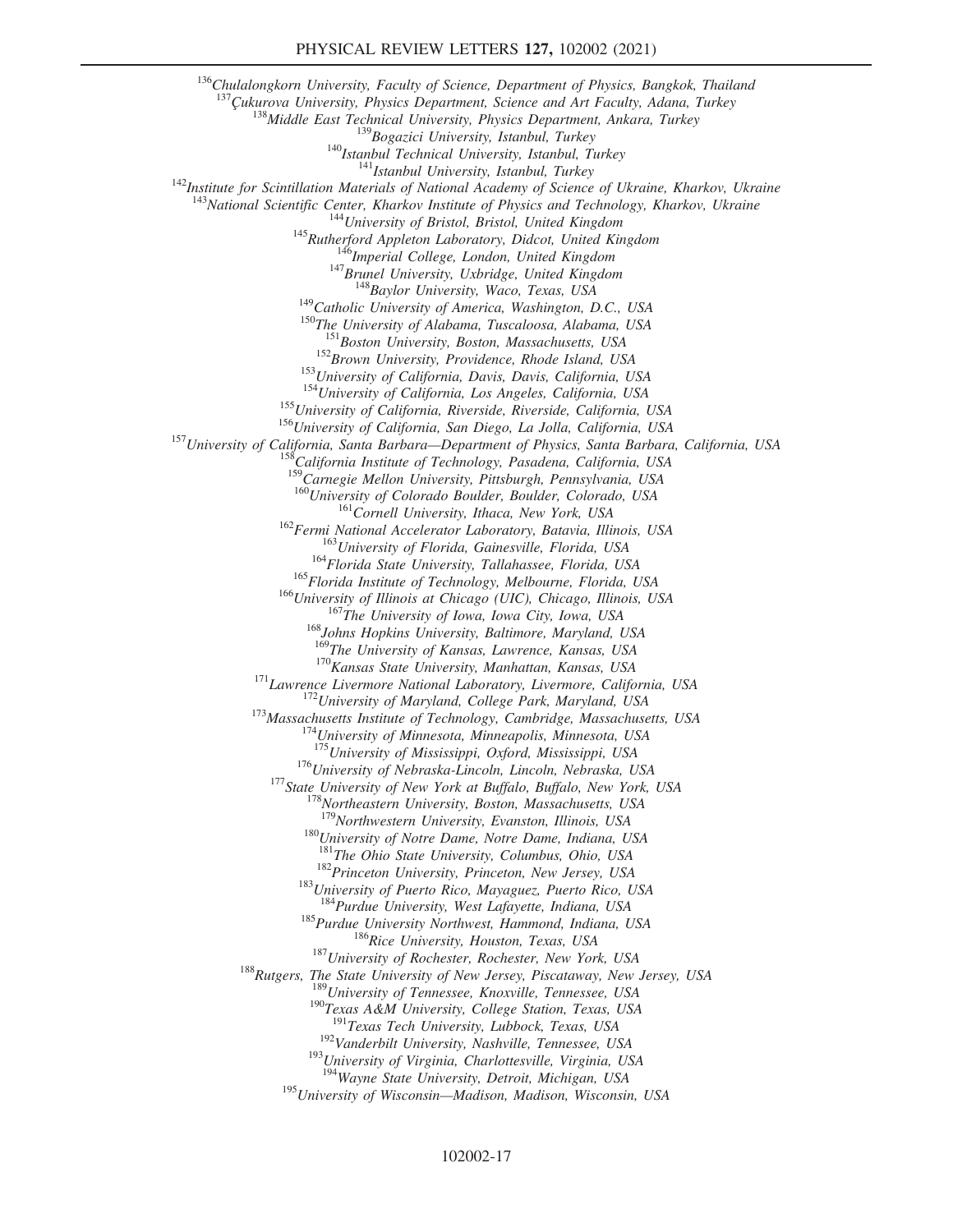<span id="page-17-0"></span>[a](#page-6-17) Deceased.

<span id="page-17-1"></span><sup>[b](#page-6-18)</sup>Also at Vienna University of Technology, Vienna, Austria.

<span id="page-17-2"></span><sup>[c](#page-6-19)</sup>Also at Institute of Basic and Applied Sciences, Faculty of Engineering, Arab Academy for Science, Technology and Maritime Transport, Alexandria, Egypt.

- <span id="page-17-3"></span><sup>[d](#page-6-19)</sup>Also at Univ[e](#page-6-20)rsité Libre de Bruxelles, Bruxelles, Belgium.<br><sup>e</sup>Also et IBELL CEA, Université Peris Seeley, Gif sur Vuett
- <span id="page-17-4"></span><sup>e</sup> Also at IRFU, CEA, Université Paris-Saclay, Gi[f](#page-6-21)-sur-Yvette, France.
- <span id="page-17-5"></span>Also at Universidade Estadual de Campinas, Campinas, Brazil.
- <span id="page-17-6"></span>[g](#page-6-22) Also at Federal University of Rio Grande do Sul, Porto Alegre, Brazil.
- <span id="page-17-7"></span>[h](#page-6-23) Also at Universidade Federal do Mato Grosso do Sul, Nova Andradina, Mato Grosso do Sul, Brazil.
- <span id="page-17-8"></span>[i](#page-6-23) Also at Universidade Federal de Pelotas, Pelotas, Brazil.
- <span id="page-17-9"></span><sup>[j](#page-7-0)</sup>Also at University of Chinese Academy of Sciences, Beijing, China.

<span id="page-17-10"></span><sup>[k](#page-7-1)</sup>Also at Institute for Theoretical and Experimental Physics named by A.I. Alikhanov of NRC 'Kurchatov Institute', Moscow, Russia.

- <span id="page-17-11"></span><sup>1</sup>A[l](#page-7-2)so at Joint Institute for Nuclear Research, Dubna, Russia.
- <span id="page-17-13"></span><span id="page-17-12"></span>[m](#page-7-3)Also at Ain Shams University, Cairo, Egypt.
- <sup>[n](#page-7-3)</sup>Also at Suez University, Suez, Egypt.
- <sup>o</sup>Also at British University in Egypt, Cairo, Egypt.
- <span id="page-17-14"></span><su[p](#page-7-3)>p</sup>Also at Zewail City of Science and Technology, Zewail, Egypt.
- <span id="page-17-15"></span><sup>[q](#page-7-4)</sup>Also at Purdue University, West Lafayette, Indiana, USA.
- <span id="page-17-16"></span>[r](#page-7-5)ulla de Univer[s](#page-7-6)ité de Haute Alsace, Mulhouse, France.<br>Salgo et Francen Bineli Vildirim University, France.
- <span id="page-17-17"></span>Also at Erzincan Binali Yildirim University, Erzincan, Turkey.
- <span id="page-17-18"></span><sup>[t](#page-7-7)</sup>Also at CERN, European Organization for Nuclear Research, Geneva, Switzerland.
- <span id="page-17-19"></span><s[u](#page-7-8)p>u</sup> Also at RWTH Aachen University, III. Physikalisches Institut A, Aachen, Germany.
- <span id="page-17-20"></span>[v](#page-7-9) Also at University of Hamburg, Hamburg, Germany.
- <span id="page-17-21"></span>[w](#page-7-9)Also at Department of Physics, Isfahan University of Technology, Isfahan, Iran.
- <span id="page-17-22"></span>[x](#page-7-10) Also at Brandenburg University of Technology, Cottbus, Germany.
- <span id="page-17-23"></span>[y](#page-8-0) Also at Skobeltsyn Institute of Nuclear Physics, Lomonosov Moscow State University, Moscow, Russia.
- <span id="page-17-24"></span><sup>[z](#page-8-1)</sup>Also at Institute of Physics, University of Debrecen, Debrecen, Hungary.
- <span id="page-17-26"></span>
- <span id="page-17-25"></span>[aa](#page-8-2) Also at Physics Department, Faculty of Science, Assiut University.<br><sup>[bb](#page-8-2)</sup> Also at MTA-ELTE Lendület CMS Particle and Nuclear Physics Group, Eötvös Loránd University, Budapest, Hungary.
- <span id="page-17-28"></span><span id="page-17-27"></span><sup>[cc](#page-8-3)</sup>Also at Institute of Nuclear Research ATOMKI, Debrecen, Hungary. [dd](#page-8-4)<br>
<sup>dd</sup>Also at IIT Bhubaneswar, Bhubaneswar, India.
- 
- <span id="page-17-29"></span><sup>[ee](#page-8-4)</sup>Also at Institute of Physics, Bhubaneswar, India.<br>
<sup>ff</sup>Also at G.H.G. Khalsa College, Punjab, India.
- <span id="page-17-30"></span>
- <span id="page-17-32"></span><span id="page-17-31"></span><sup>[gg](#page-8-6)</sup>Also at Shoolini University, Solan, India.<br><sup>[hh](#page-8-7)</sup>Also at University of Hyderabad, Hyderabad, India.
- 
- <span id="page-17-33"></span>[ii](#page-8-7) Also at University of Visva-Bharati, Santiniketan, India.<br>
<sup>ji</sup> Also at Indian Institute of Technology (IIT), Mumbai, India.
- <span id="page-17-34"></span>
- <span id="page-17-35"></span><sup>[kk](#page-8-9)</sup>Also at Deutsches Elektronen-Synchrotron, Hamburg, Germany.
- 
- <span id="page-17-38"></span>
- <span id="page-17-37"></span><span id="page-17-36"></span><sup>11</sup> Also at Department of Physics, University of Science and Technology of Mazandaran, Behshahr, Iran.<br><sup>nm</sup> Also at INFN Sezione di Bari, Università di Bari, Politecnico di Bari, Bari, Italy.<br><sup>nm</sup> Also at Italian Nationa
- <span id="page-17-40"></span><span id="page-17-39"></span>
- 
- <span id="page-17-41"></span>
- <span id="page-17-42"></span>[rr](#page-9-1)Also at Consejo Nacional de Ciencia y Tecnología, Mexico City, Mexico.
- <span id="page-17-43"></span><sup>[ss](#page-9-2)</sup>Also at Warsaw University of Technology, Institute of Electronic Systems, Warsaw, Poland.<sup>tt</sup>Also at Institute for Nuclear Research, Moscow, Russia.
- <span id="page-17-44"></span>
- <sup>uu</sup> Also at National Research Nuclear University 'Moscow Engineering Physics Institute' (MEPhI), Moscow, Russia.<br><sup>[vv](#page-9-4)</sup> Also at Institute of Nuclear Physics of the Uzbekistan Academy of Sciences, Tashkent, Uzbekistan.<br><sup>[ww](#page-9-5)</sup>
- <span id="page-17-45"></span>
- <span id="page-17-47"></span><span id="page-17-46"></span>
- 
- <span id="page-17-49"></span><span id="page-17-48"></span>
- 
- <span id="page-17-50"></span><sup>[aaa](#page-9-8)</sup> Also at Moscow Institute of Physics and Technology, Moscow, Russia.<br><sup>[bbb](#page-9-9)</sup> Also at Budker Institute of Nuclear Physics, Novosibirsk, Russia.<br><sup>[ccc](#page-9-10)</sup> Also at Faculty of Physics, University of Belgrade, Belgrade, Serbia.<br>
- <span id="page-17-52"></span><span id="page-17-51"></span>
- <span id="page-17-53"></span>
- <span id="page-17-54"></span>
-